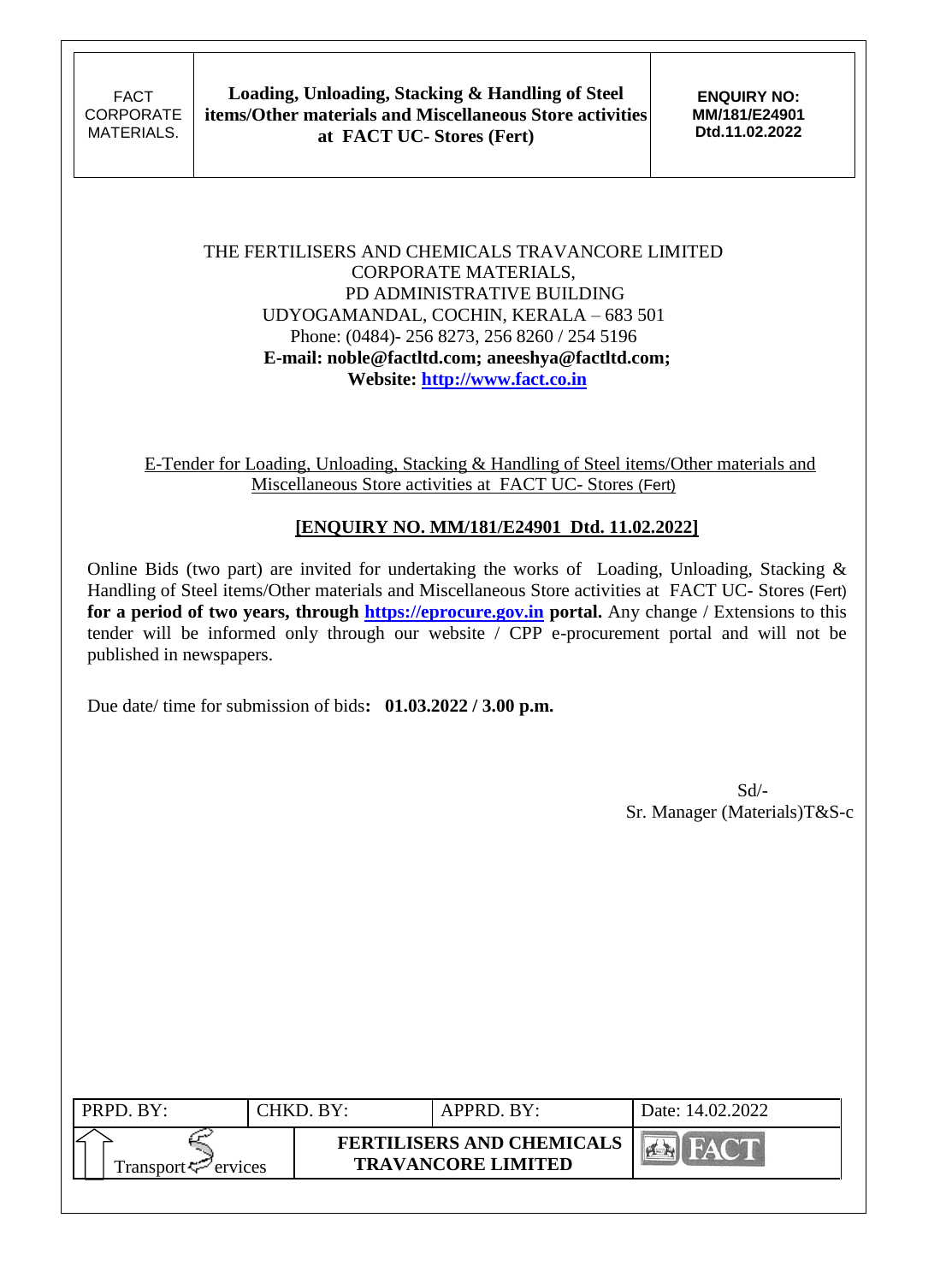### **THE FERTILISERS AND CHEMICALS TRAVANCORE LTD**

(A Government of India Enterprise)

# **NOTICE INVITING e-TENDERS**

e-Tenders [two part] are invited for undertaking the work of Loading, Unloading, Stacking & Handling of Steel items/Other materials and Miscellaneous Store activities at FACT UC- Stores (Fert) **for a period of two years, through [https://www.eprocure.gov.in](https://www.eprocure.gov.in/) portal.** The details of work are described in the Scope of Work (Annexure-II) attached. The bidders may also refer the Instructions to Bidders (Annexure-I) and Special Terms and Conditions (Annexure-VI) applicable for the proposed contract. **PLEASE NOTE THAT ONLY ONLINE BIDS WILL BE CONSIDERED AGAINST THIS TENDER**

### **Visit [https://www.eprocure.gov.in](https://www.eprocure.gov.in/) for online bid submission**

# **1.0 General Information**

| Enquiry No.                                        | MM/181/E24901 dtd. 11.02.2022                                                                                                                                                                                                                                                                                                      |
|----------------------------------------------------|------------------------------------------------------------------------------------------------------------------------------------------------------------------------------------------------------------------------------------------------------------------------------------------------------------------------------------|
|                                                    | <b>TWO PART</b>                                                                                                                                                                                                                                                                                                                    |
| Mode of Tendering                                  | Part A: Pre-Qualification cum Techno-Commercial Bid                                                                                                                                                                                                                                                                                |
|                                                    | Part B: Price Bid (BOQ)                                                                                                                                                                                                                                                                                                            |
| Due date & time for<br>Submission of bids          | $01.03.2022 / 3.00$ p.m.                                                                                                                                                                                                                                                                                                           |
| Date $&$ Time for opening<br>of Part A of the Bid. | $03.03.2022 / 10.30$ a.m.                                                                                                                                                                                                                                                                                                          |
| Name of<br>Work/Description                        | Loading, Unloading, Stacking & Handling of Steel items/Other<br>materials and Miscellaneous Store activities at FACT UC-<br>Stores.                                                                                                                                                                                                |
| <b>EMD</b>                                         | <b>Rs. 1,00,000/- by NEFT/RTGS</b>                                                                                                                                                                                                                                                                                                 |
| <b>Security Deposit</b>                            | 3% of the total contract value                                                                                                                                                                                                                                                                                                     |
| Period of contract                                 | TWO years from the date of commencement of work as per letter of<br>intent/work order.                                                                                                                                                                                                                                             |
| Contacts                                           | 1) e-Tender Helpline: Mr. Ajino Anandh, Tel: +91 0484 256<br>8374, 9497334230, email: ajinoanandh@gmail.com<br>2) Mrs. Aneeshya Venugopal, Tel: +91 484 256 8273,<br>e-mail: aneeshya@factltd.com (for tender details)<br>3) Mr. Noble Ulahannan, Tel: +91 484 256 8260, 2545196<br>e-mail: noble@factItd.com (for tender details) |

### 2.0 **TENDER DOCUMENTS (e-TENDER)**

Visit our website [www.fact.co.in](http://www.fact.co.in/) or Central Public Procurement Portal [https://www.eprocure.gov.in](https://www.eprocure.gov.in/) for tender documents. Bid submission shall be in electronic form through [https://www.eprocure.gov.in](https://www.eprocure.gov.in/) only. See **Annexure I** "Instructions to Bidders (open eprocurement)'.

| PRPD. BY:                      | CHKD. BY:- | APPRD. BY:                                                    | 14.02.2022    |  |
|--------------------------------|------------|---------------------------------------------------------------|---------------|--|
| Transport <sup>2</sup> ervices |            | <b>FERTILISERS AND CHEMICALS</b><br><b>TRAVANCORE LIMITED</b> | <b>CALLES</b> |  |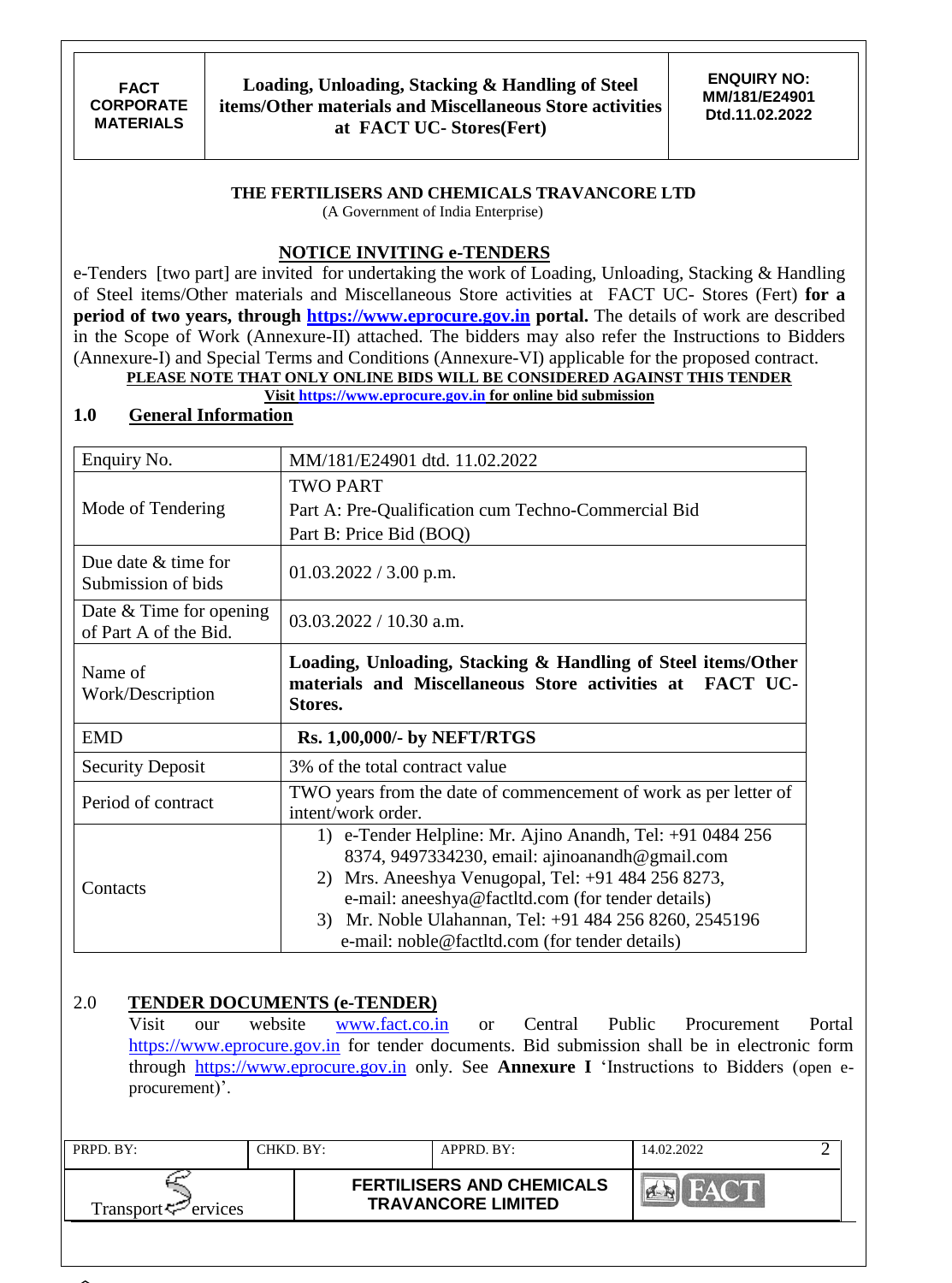### **3.0 Evaluation of Bids:**

- 3.1 Bids will be evaluated based on the pre-qualification criteria and other requirements stipulated in the tender enquiry.
- 3.2 Bidders shall quote rates for all the items of work, against Schedule of work in the Price Bid Format (BoQ) vide Annexure – IX. Bids not complying with the above will not be considered.
- 3.3 Evaluation of bids and determination of the L1 bidder shall be based on the combined total value of all the items of Schedule of work, which will be arrived at based on the rates quoted by a bidder for each item for the corresponding quantities indicated, as given in the price bid format.
- 3.4 In case more than one bidder become the L1 based on the evaluation as above, such **L1 bidders alone shall be given an opportunity** to submit **revised lower price bids,** if any, in sealed cover on or before the due date and time specified. Instructions stipulated in the tender with regard to submission, opening and evaluation of price bids shall be applicable for such revised price bids. However, **while submitting the revised price bid, such bidders shall not increase any of the rates quoted by them in their original price bid**. In case more than one bidder continue to be L1 despite submitting the revised lower price bid as above, FACT reserves the right to accept the bid submitted by the bidder among those L1 bidders, having the highest capability in terms of volume of work handled during the period specified under PQ criteria.
- 3.5 A single Work Order shall be issued to the L1 bidder for all the items of work under schedule of work based on the rates offered by the L1 bidder.

### **4.0 GENERAL**

- 4.1 When bids are received from any proprietorship / firm / company having the same proprietor or one or more Partners/Directors in the business organisation of any other party quoting against this tender (hereinafter called Common Firms), such bids shall be considered having been received from only one applicant in different names and the lowest acceptable quotation of such Common Firm shall only be considered for evaluation.
- 4.2 Bids from bidders against whom any criminal case, enquiry or investigation/report by authorities like Vigilance, CBI etc., are pending in relation with FACT or bidders who are defaulting contractors of FACT shall be disqualified and rejected.
- 4.3 FACT reserves the right to reject any or all bids without assigning any reasons whatsoever, and / or based on the past unsatisfactory performance by bidders at FACT / other PSEs / Govt. Departments. The opinion of FACT regarding the same shall be final and conclusive.
- 4.4 Any further information on familiarisation/ nature of work, if required by the bidders, can be had from the Sr.Manager (Stores)-UC, [Phone No.0484- 256 7501 ] FACT UD, Udyogamandal or any officer authorised by him .

| PRPD. BY:                                      | CHKD. BY: | APPRD. BY:                                                    | 14.02.2022 |  |
|------------------------------------------------|-----------|---------------------------------------------------------------|------------|--|
| Transport <sup><math>\leq</math></sup> ervices |           | <b>FERTILISERS AND CHEMICALS</b><br><b>TRAVANCORE LIMITED</b> |            |  |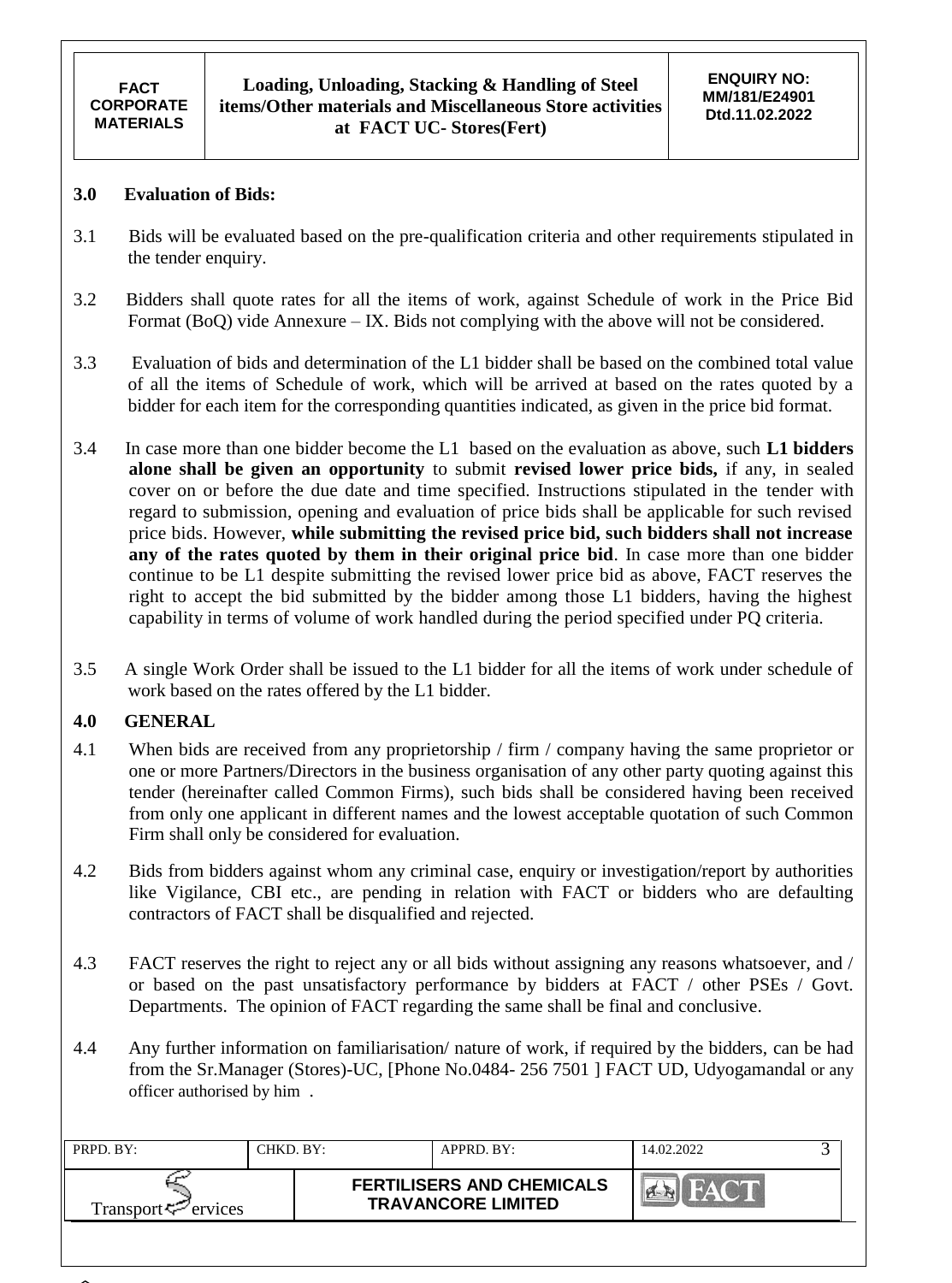4.5 For any clarification on this enquiry please contact Sr. Manager (Materials)T&S-c, [Phone- 0484- 2545196, 2568260] or Asst. Manager (Materials)-T&S, [Phone- 0484- 2568273] CORPORATE MATERIALS, FACT Ltd., FACT PD Administration Building, Udyogamandal PIN-683 501.

### *For The Fertilisers And Chemicals, Travancore Limited*

### *SR. MANAGER(MATERIALS)T&S-c*

List of Enclosures of this NIT is as follows:

| Sl.No.         | Document      | <b>TITLE</b>                                     | No. of Pages                   |
|----------------|---------------|--------------------------------------------------|--------------------------------|
| 1              | Annexure I    | <i>Instructions to Bidders (e-Tender)</i>        |                                |
| 2              | Annexure II   | Scope of Work & Quantity                         |                                |
| $\mathfrak{Z}$ | Annexure III  | Pre-Qualification Criteria for bidders           | 1                              |
| $\overline{4}$ | Annexure IV   | Vendor Data Updation (Declaration) Form          | $\overline{4}$                 |
| 5              | Annexure V    | Compliance Statement                             | 1                              |
| 6              | Annexure VI   | Special Terms and Conditions of Contract         | 9                              |
| 7              | Annexure VII  | <b>Standard Terms and Conditions of Contract</b> | 5                              |
| 8              | Annexure VIII | Un-priced copy of Price bid format               | 2                              |
| 9              | Annexure IX   | Price bid format $(BoQ)$                         | Separate<br><b>Excel Sheet</b> |
| 10             | Annexure X    | Proforma of Bank Guarantee for Security Deposit  | $\overline{2}$                 |
| 11             | Annexure XI   | Proforma of Agreement                            |                                |

| PRPD. BY:                       | CHKD. BY: | APPRD. BY:                                                    | 14.02.2022 |  |
|---------------------------------|-----------|---------------------------------------------------------------|------------|--|
| Transport <sup>ry</sup> ervices |           | <b>FERTILISERS AND CHEMICALS</b><br><b>TRAVANCORE LIMITED</b> |            |  |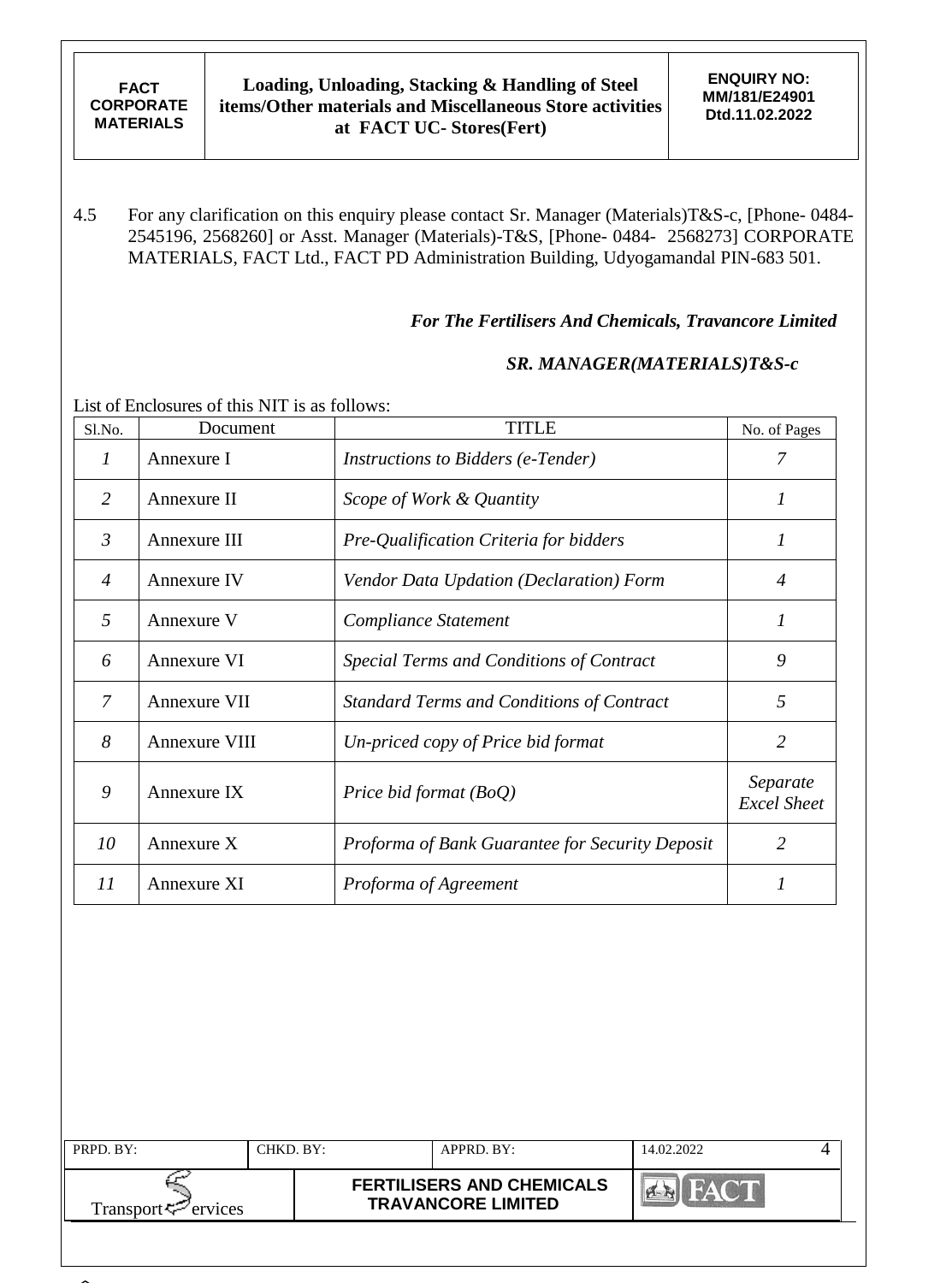### **Annexure-I**

# **Instructions to Bidders (OPEN e-Procurement)**

- 1.0 Bidders shall study carefully the complete tender documents viz. NIT with Prequalification criteria, Instructions to Bidders (ANNEXURE-I), Technical Procurement Specifications if any, Terms & Conditions and any other documents forming part of this tender attached herewith. All conditions set out there in shall be binding on the bidders unless conflicting with any conditions expressly stated by FACT while accepting any bid in the event of such acceptance. One signed and scanned copy of the above documents shall accompany their online bids signifying their acceptance of the same. Bidder shall also submit along with his bid Vendor data updation (Declaration) Form, Check list (If applicable) and Compliance Statement duly filled with all details required therein and also attach supporting documents as required.
- 2.0 Before submitting the bid, the bidder shall familiarise himself about the details of the work, operating conditions during different seasons of year, etc., collect all necessary data regarding the facilities available at various points indicated in Special Terms and Conditions, applicable timings, routes etc., and satisfy himself on all aspects relating to this work which he has to handle and execute for the full contract period and shall make due provisions in his rates for any contingency or difficulty involved in the work covered by this enquiry. Claiming lack of knowledge shall not be a reason for exoneration of the bidder of his contractual obligations, if the contract is awarded to him or for demand for increase in rate.
- 3.0 Offers against this NIT shall be submitted online on e-Tendering portal [https://eprocure.gov.in,](https://eprocure.gov.in/) with valid digital signature certificate. Offers submitted on any other platform or in any other mode or including e-mails, physical submission of offers etc. SHALL NOT be accepted.
- 3.1 The bidders are requested to register themselves on the above website with their valid digital signature certificate, if not done already. It is mandatory for bidder to have valid digital signature certificate (Class II or Class III) issued by any of the Certifying Authority approved by Govt. of India for participating in the tender. The digital signature certificate shall be arranged by the bidder at his cost. Bidders may refer **Bidders Manual Kit** available on the above website for detailed information and instructions for registration, bid submission etc.
- 3.2 The documents, if any, which necessarily have to be submitted in originals if specified specifically in the enquiry documents, shall be submitted offline. However scanned copies of such documents shall be uploaded along with the offer submitted online.
- 3.3 The cover (s) containing the documents in original etc. to be submitted offline as required in the enquiry documents shall be duly superscribed with enquiry No., due date of enquiry, bidder"s name & address and contact details. The documents shall be submitted to the following on or before the due date : The Sr. Manager(Materials)T&S-c, Corporate Materials,

 PD Administrative Building, FACT Ltd., Udyogamandal PO, Kochi – 683 501, Kerala

| PRPD. BY:                   | CHKD. BY: | APPRD. BY:                                                    | 14.02.2022 |  |
|-----------------------------|-----------|---------------------------------------------------------------|------------|--|
| Transport $\approx$ ervices |           | <b>FERTILISERS AND CHEMICALS</b><br><b>TRAVANCORE LIMITED</b> |            |  |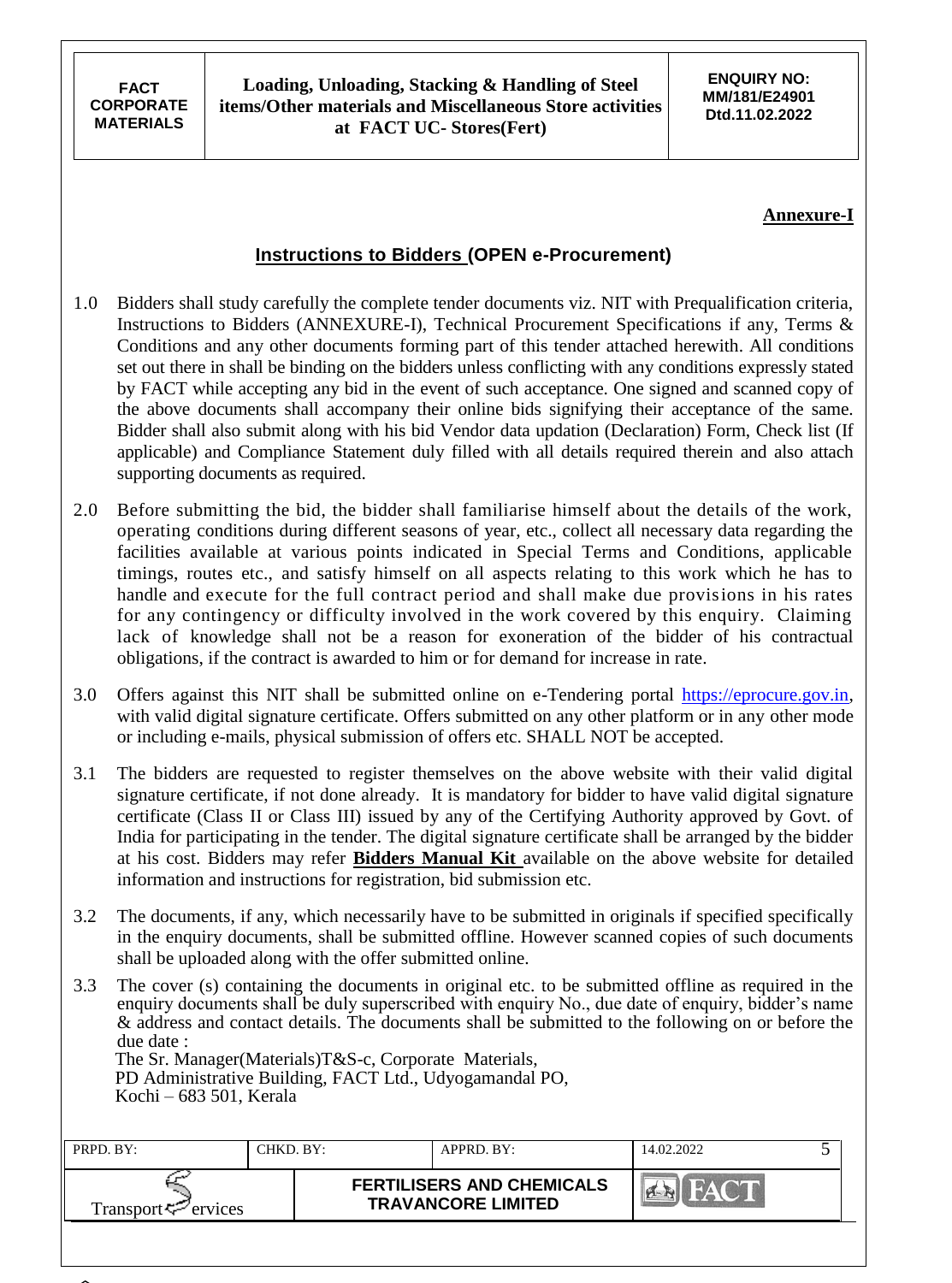#### **4.0 SUBMISSION OF BIDS: The bid shall be uploaded with all relevant documents before due date and time in the above portal as given above.**

5.0 Bid documents shall consist of Part-A and Part B as detailed below:

### 5.1 **Part A (Pre-qualification-cum-Techno Commercial Bid) shall contain:**

- 1. Documentary proof for remittance of EMD such as scanned copy of EMD instrument (UTR No./Payment receipt challan) as applicable or Claim for EMD exemption with documentary proof.
- 2. Scanned copies of supporting documents for satisfying Pre-Qualification criteria. Also pl. see 3.2 & 3.3 above.
- 3. Digitally Signed copies of NIT, Instructions to Bidders (Annexure I) and terms conditions.
- 4. Scanned copy of Signed & duly filled Vendor Data Updation Declaration Form"
- 5. Signed and duly filled up Check List for Commercial Terms' (if applicable) and scanned copies of attached documents as detailed in Check list.
- 6. Scanned copy of Signed & duly filled "Compliance Statement"
- 7. Scanned copy of Signed "Un-priced bid indicating "QUOTED" in the applicable columns. Rates shall not be indicated in Un-priced Bid.
- 8. Scanned copy of Integrity Pact (only if specified in the NIT). Pl. see 3.2 & 3.3 above.

### 5.2 **Part-B: shall comprise of the filled Price bid. The filled price bid ie. BoQ attached to the tender shall be uploaded after filling all relevant details such as name and address of the bidder, rates etc. as applicable.**

- 5.3 The priced BOQ shall be uploaded strictly in the format attached, failing which the offer is liable to be rejected. Renaming or changing the format of the BoQ is not permitted and the System will not accept any such changed document.
- 5.4 Fill-in all the relevant fields of the BoQ either in value or as a percentage as specified in the BoQ. Blank field, if any, in the uploaded BoQ shall be considered as Nil (not Quoted). No claim or revisions shall be entertained in this regard.
- 5.5 Bidders shall quote prices in the BOQ only and nowhere else. No other documents shall be enclosed with Price Bid (BOQ).
- 5.6 Rates shall be quoted in the same unit of measure given in the BOQ and shall be considered accordingly.
- 5.7 Bidders shall ensure that all the required documents as per enquiry are uploaded in the System before due date and time. The System does not allow submission of bids or any other document forming part of the bid after due date & time of bid submission. Non-submission of documents or incomplete documents may result in rejection of offers and no communication in this regard will be entertained. FACT reserves the right to reject any bid not submitted as per instructions at their discretion.
- 5.8 Timely submission of offers along with all the relevant documents online is the responsibility of the bidder concerned. The bids may be submitted well in advance to avoid last minute issues like non availability of internet, server not available, power failure etc. FACT shall not be held responsible for bidder"s inability to submit documents in time, incomplete submission of offers or non submission of any documents forming part of the offers etc.

| PRPD. BY:           | 'HKD. BY:- | APPRD. BY:                                                    | 14.02.2022 |  |
|---------------------|------------|---------------------------------------------------------------|------------|--|
| Transport <∠ervices |            | <b>FERTILISERS AND CHEMICALS</b><br><b>TRAVANCORE LIMITED</b> |            |  |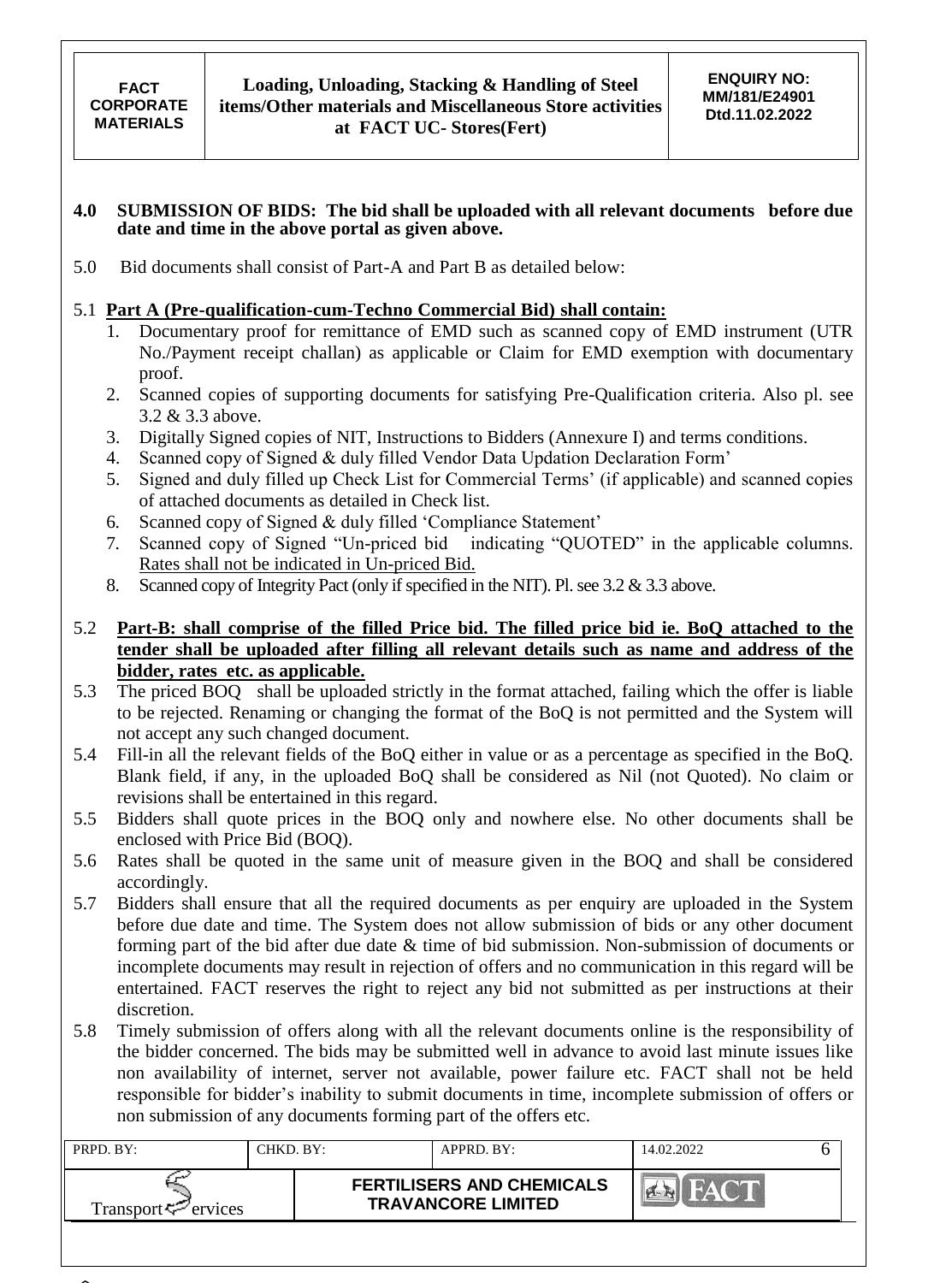5.9 Bidders shall meet all expenses in connection with submission of his bid, attending the bid opening, meetings etc.

### **6.0 BID OPENING:**

- 6.1 *Part-A* of the bids of all bidders who submit their Bids as per the instructions on or before the due date and time shall be opened online, on the specified bid opening date and time. Bids submitted not in conformity with the Enquiry instructions are liable to be rejected without further processing.
- 6.2 *Part-B* Price bids of those bidders whose Part-A bid is acceptable, based on pre-qualification and techno-commercial evaluation, only shall be opened online on a subsequent date, on completion of evaluation.

### **7.0 EARNEST MONEY DEPOSIT:**

- 7.1 **Earnest Money Deposit (EMD)** shall be furnished for the respective amount indicated in the NIT only through **NEFT/RTGS to FACT a/c No. 57017844467 with the State Bank of India, Udyogamandal Branch, IFSC Code SBIN0070158.** A scanned copy of the Payment Receipt /UTR No. shall also be furnished along with Part-A bid. **Bids without EMD or inadequate amount of EMD will be rejected**. No interest shall be paid on the EMD. EMD of the unsuccessful bidder will be refunded after awarding the contract. EMD furnished against one enquiry will not be adjusted against any other enquiry.
- 7.2 Bids without EMD shall be rejected except in the following cases: EMD will be exempted for Govt. Depts/firms, public sector units, MSE units registered under MSMED Act (subject to Declaration of Udyam Registration Numbers by the vendors on CPP Portal and uploading the copy of latest valid Udyam Registration Certificate along with their bid)/ firms registered under NSIC/Khadi Board etc. as per applicable govt. directions, on submission of valid documents in proof of the same.
- 7.3 If any bidder retracts from or without request of FACT revises or amends his bid during its validity period or fails to submit Security Deposit within the stipulated time or fails to execute the required agreement when the contract is awarded or fails to commence the execution of the work on the stipulated date, the EMD furnished shall be liable to be forfeited without prejudice to FACT's other right to claim damages.

#### **8.0 PURCHASE PREFERENCE:**

This tender shall be based on MSME order dt. 23<sup>rd</sup> March 2012, and as amended from time to time, pertaining to Public Procurement Policy in respect of procurement of goods and services, produced and provided by micro and small enterprises (MSE), including special benefits to MSE firms owned by SC/ST and women entrepreneurs, on furnishing relevant documents as proof. Declaration of Udyam Registration Numbers on CPPP is mandatory, failing which bidders will not be able to enjoy the benefits as per PP policy. Bidders will get the benefit of PP policy only if they are MSE bidders at the time of submission of their bids, in proof of which latest valid Udyam Registration Certificate shall be uploaded. Bidders may note that failure to update the relevant information within the period specified in the online Udyam Registration portal will render the enterprise liable for suspension of its MSE status, in which case they will not be eligible to claim PP benefits/EMD exemption.

| PRPD. BY:                     | "HKD. BY: | APPRD. BY:                                                    | 14.02.2022 |  |
|-------------------------------|-----------|---------------------------------------------------------------|------------|--|
| $Transport \leq \leq$ ervices |           | <b>FERTILISERS AND CHEMICALS</b><br><b>TRAVANCORE LIMITED</b> |            |  |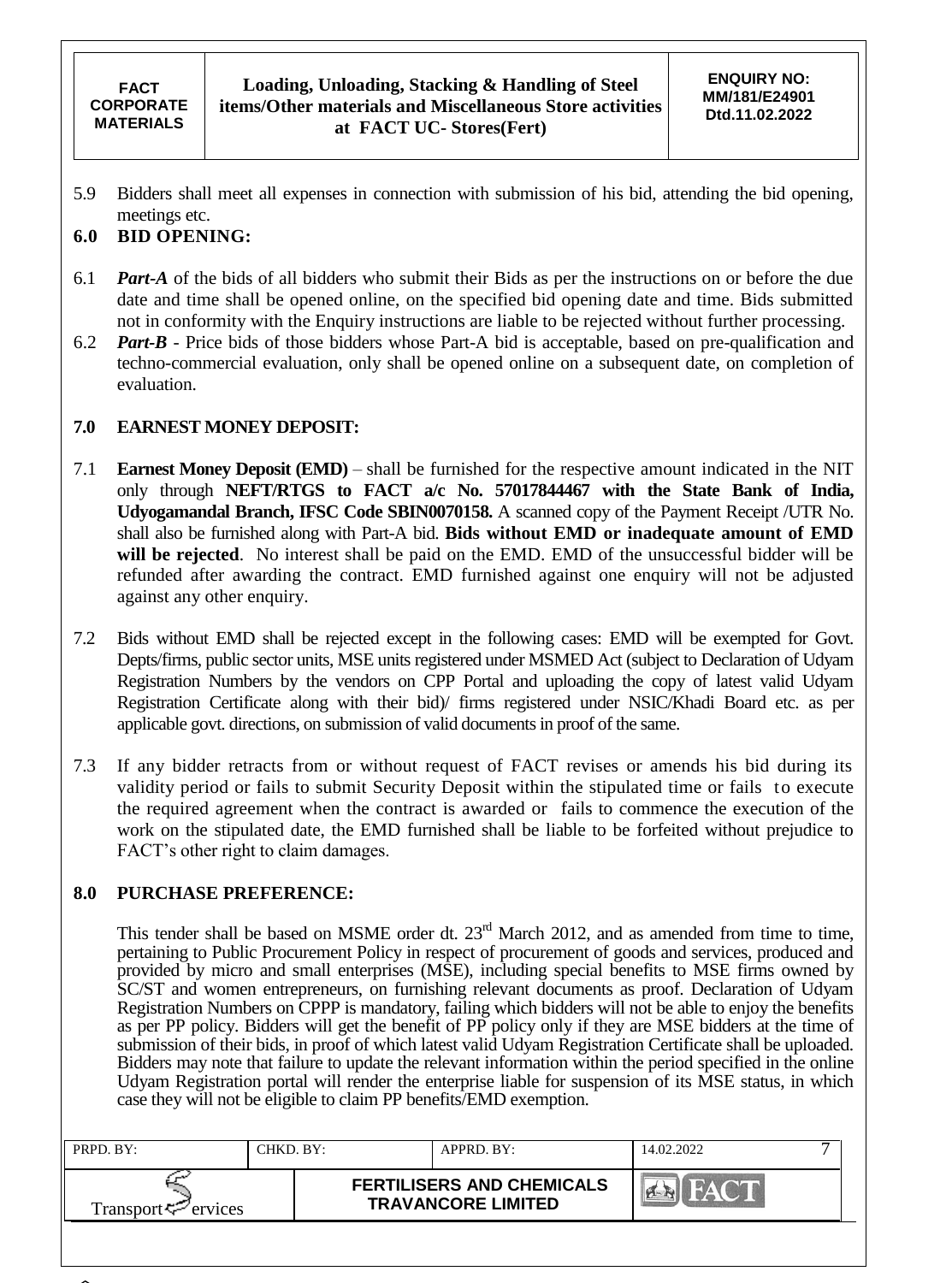In divisible tenders, participating MSEs quoting price within price band of L1+15% shall also be allowed to supply a portion of requirement by bringing down their price to L1 price in a situation where L1 price is from someone other than an MSE. Such MSEs shall be allowed to supply atleast 25% (or as applicable) of the total tendered value. In case of more than one such MSE, the supply will be shared proportionately (to tendered quantity). Special provisions extended to certain categories of MSEs as per the order shall also be applicable.

In case of non divisible tenders, an MSE quoting in the price band of  $L1+15\%$  may be awarded for full/complete work of tendered value, considering the spirit of policy for enhancing the Government procurement from MSEs subject to bringing down of price to L1 by the MSE concerned.

#### **This tender is non-divisible.**

### **9.0 DEVIATIONS:**

- 9.1 Deviations in the tender clauses shall not be accepted.
- 9.2 FACT reserves the right to reject the offers with deviations without further correspondence.
- 9.3 Bidder shall clearly indicate the time required for mobilisation /commencement of work from the date of receipt of Letter of Intent (LOI) / Work Order.

### **10.0 CONFORMITY:**

Bids must conform in all respects with the applicable terms and conditions of this enquiry. Bidder must certify in the compliance Statement that his bid complies with all Enquiry documents and technical specifications.

#### **11.0 Rates:**

11.1 Bidder shall quote his lowest rate for the work strictly as per the BoQ (Price Bid format) . Bids not complying with the above are liable to be rejected.

The Un-priced bid shall be submitted along with Part-A bid duly signed by the Bidder, indicating "QUOTED" in the columns. Rates shall not be indicated in Un-priced Bid.

- 11.2 Bidder shall quote all-inclusive rate for the work, but **exclusive of GST.** GST if applicable, will be payable extra by FACT as per statutory notification.
- 11.3 The rates quoted in the tender are to hold good for a period of four months from the date of opening of the Pre-Qualification-cum-Techno-Commercial bid (Part-A). If contract is awarded, the work order rates shall be valid for the entire period of contract inclusive of extension / extensions. **No bidder can withdraw his tender or revoke or revise the rates within the aforesaid period of 120 days.** If the bidder withdraws/revises/revokes OR shows unwillingness to confirm with his offer, the Earnest Money Deposit (EMD) remitted by the bidder against the tender shall be forfeited by FACT, without prejudice to FACT"s other right to claim damages.

| PRPD. BY:                   | CHKD. BY: | APPRD. BY:                                                    | 14.02.2022 |  |
|-----------------------------|-----------|---------------------------------------------------------------|------------|--|
| Transport $\approx$ ervices |           | <b>FERTILISERS AND CHEMICALS</b><br><b>TRAVANCORE LIMITED</b> |            |  |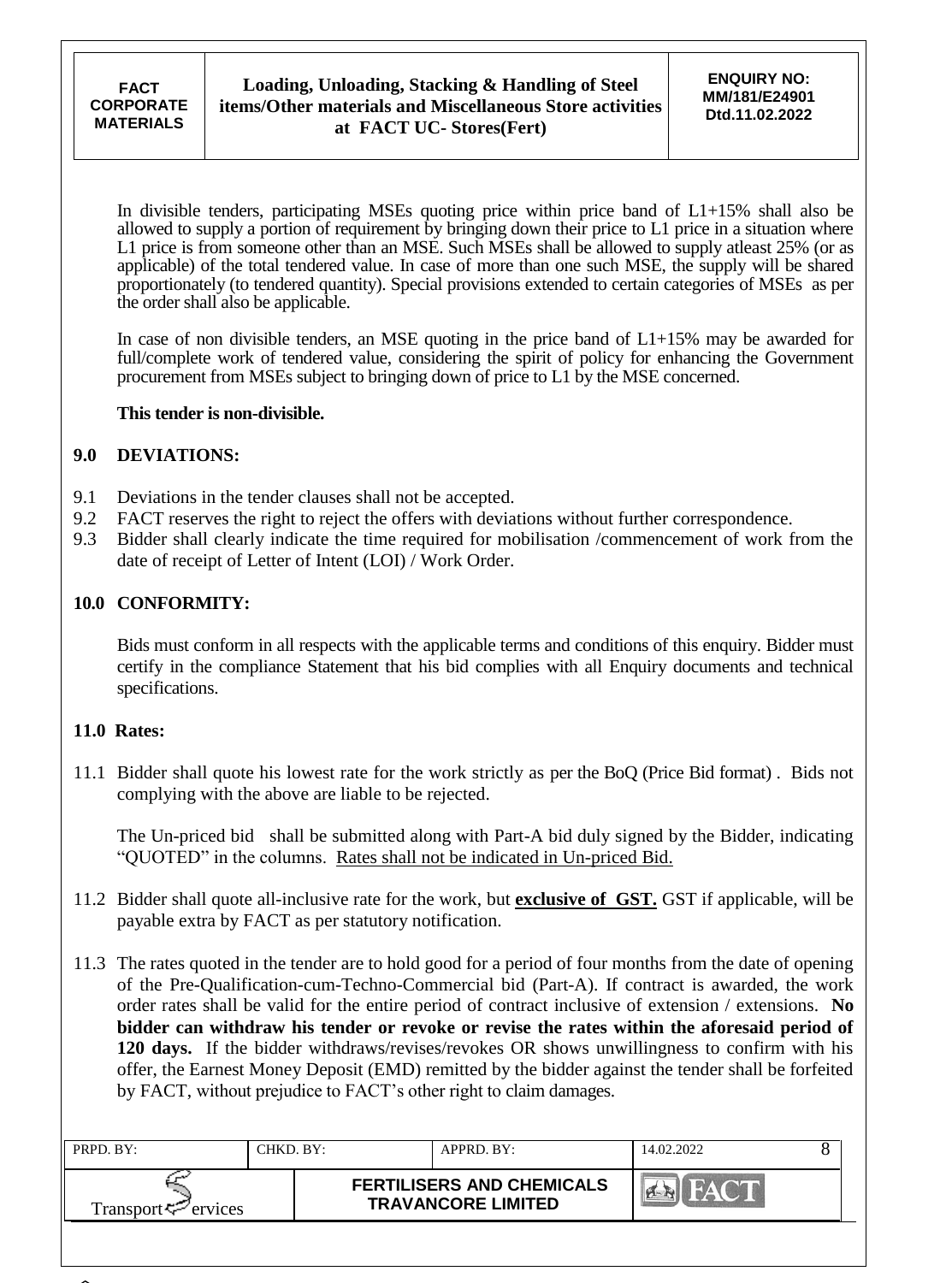## 12.0 **SECURITY DEPOSIT**:

- 12.1 The successful bidder (Contractor) shall be required to furnish an interest free Security Deposit (SD) equivalent to **three percent (3%) of the total contract value** by DD/NEFT/RTGS or by Bank Guarantee issued by a Nationalised / Scheduled Bank as per the Proforma prescribed within 15 days of issue of the work order. The Bank Guarantee shall be valid till the expiry of the contract with a claim period of six months thereafter. FACT a/c No. 57017844467 with the State Bank of India, Udyogamandal Branch, IFSC Code SBIN0070158 shall be used in case of remittance of Security deposit by NEFT/RTGS and proof of remittance shall be submitted to FACT.
- 12.2 In case the bidder whose bid is accepted, fails to deposit the prescribed Security Deposit or fails to execute the agreement or fails to commence the execution of the work within the specified time, the contract issued to him is liable to be terminated and the Earnest Money already deposited by the contractor shall be forfeited without any further reference to the contractor and alternative arrangements made at the risk and cost of the Contractor.

# **13.0 PURCHASER'S RIGHT:**

FACT reserves the right to reject any or all bids without assigning any reason whatsoever. No claims shall lie against FACT on this account and FACT"s decision in this regard shall be final and binding on the bidders. FACT reserves the right to negotiate with the lowest bidder.

### 14.0 **CONTRACTOR TO EXECUTE AGREEMENT**:

The contractor's responsibility under this contract will commence on the date specified in the Letter of Intent/Work Order. The successful Bidder shall be required to execute an Agreement with FACT, within 15 days of the receipt by him of the Work order issued by FACT for carrying out the work according to the terms and conditions of the contract given along with the Work Order. The Agreement shall be executed on Rs.200/- Stamp paper and shall be in the pro forma as specified by FACT. The provisions contained in tender papers and other documents exchanged between the Bidder and FACT shall form part of the contract. The Earnest Money Deposit is liable to be forfeited in case the contractor fails to execute the agreement within the stipulated period as mentioned above.

### **15.0 The bidder shall furnish the following along with the offers.**

- 1. The GST registration Number and details. In the case of Provisional ID, GST Registration Number shall be provided on receipt of the same.
- 2. Place of supply/Service
- 3. Address of the supplier/service provider"s billing the item if it is different from 2 above
- 4. GST rates applicable for each item
- 5. HSN / SAC codes of each of the goods / services quoted

| PRPD. BY:                       | CHKD. BY:- | APPRD. BY:                                                    | 14.02.2022 |  |
|---------------------------------|------------|---------------------------------------------------------------|------------|--|
| Transport <sup>ry</sup> ervices |            | <b>FERTILISERS AND CHEMICALS</b><br><b>TRAVANCORE LIMITED</b> |            |  |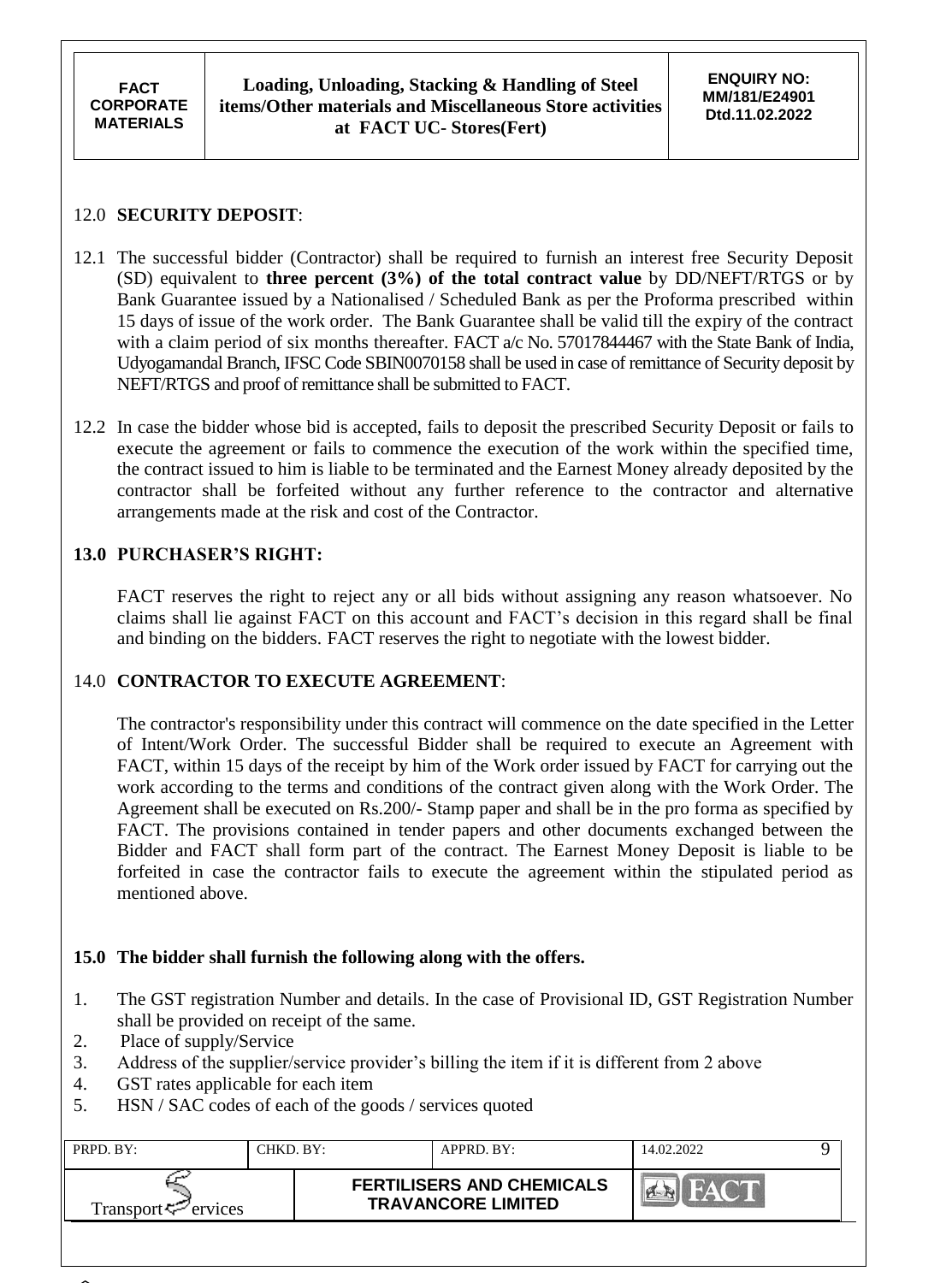In case of unregistered contractor, a declaration to that effect with reason should be furnished.

FACT"s GST No. in the state of Kerala is **32AAACT6204C1Z2**. FACT"s GST numbers in other southern states is as follows:

| Tamilnadu:      | 33AAACT6204C1Z0 |
|-----------------|-----------------|
| Karnataka:      | 29AAACT6204C1ZP |
| Andhra Pradesh: | 37AAACT6204C1ZS |
| Telangana:      | 36AAACT6204C1ZU |
| Puducherry:     | 34AAACT6204C1ZY |

The supplier/contractor shall do the following:

a) Submit GST compliant tax invoice to FACT along with supply.

b) Shall ensure uploading the above invoice as per statute &

c) File monthly returns in time enabling FACT to claim the input tax credit.

GST charged by the supplier/contractor shall be released separately to the supplier/contractor only after filing of (i) the outward supply details & the monthly return on GSTN portal by the supplier/contractor and (ii) on matching the input tax credit to such invoice with the corresponding details of outward supply of the supplier/contractor.

In case FACT incurs any liability (like interest, penalty etc.,) due to denial/reversal of such input tax credit in respect of the invoice submitted by the supplier/contractor, for the reasons attributable to the supplier/contractor, the same shall be recovered from the supplier/contractor

Further in case FACT is deprived of the input tax credit due to any reason attributable to the supplier/contractor, the same shall not be paid or recovered if already paid to the supplier/contractor.

### 16.0 **GENERAL:**

- 16.1 FACT reserves the right to extend without giving any reason, the last date for submission and opening of bid, but such extension will be duly intimated to those who have submitted online. In case the date of bid opening happens to be a day of strike/hartal etc. due to any reasons or happens to be a holiday for FACT, declared due to unforeseen and emergency reasons or due to any tech problems, the bids will be opened at the same time on the next full working day.
- 16.2 FACT reserves the right to make changes in the tender documents, but such changes will be published in our portal as a corrigendum. Bidders are requested to counter check with portal before submitting their bids.
- 16.3 Mere submission of all the documents will not necessarily mean that the Bidder is suitable. Worthiness assessed by FACT will be final and binding on the Bidder.
- 16.4 FACT may relax condition of prior turnover and prior experience (if specified in the Pre Qualification criteria) with respect to Micro & Small Enterprises (MSEs) subject to meeting of quality and technical specifications.
- 16.5 Except in the cases of items/services related to public safety, health, critical security operations and equipment etc., FACT at its discretion may relax the conditions of prior turnover and prior

| $PRPD$ . $BY:$              | CHKD. BY: | APPRD. BY:                                                    | 14.02.2022 |  |
|-----------------------------|-----------|---------------------------------------------------------------|------------|--|
| Transport $\approx$ ervices |           | <b>FERTILISERS AND CHEMICALS</b><br><b>TRAVANCORE LIMITED</b> |            |  |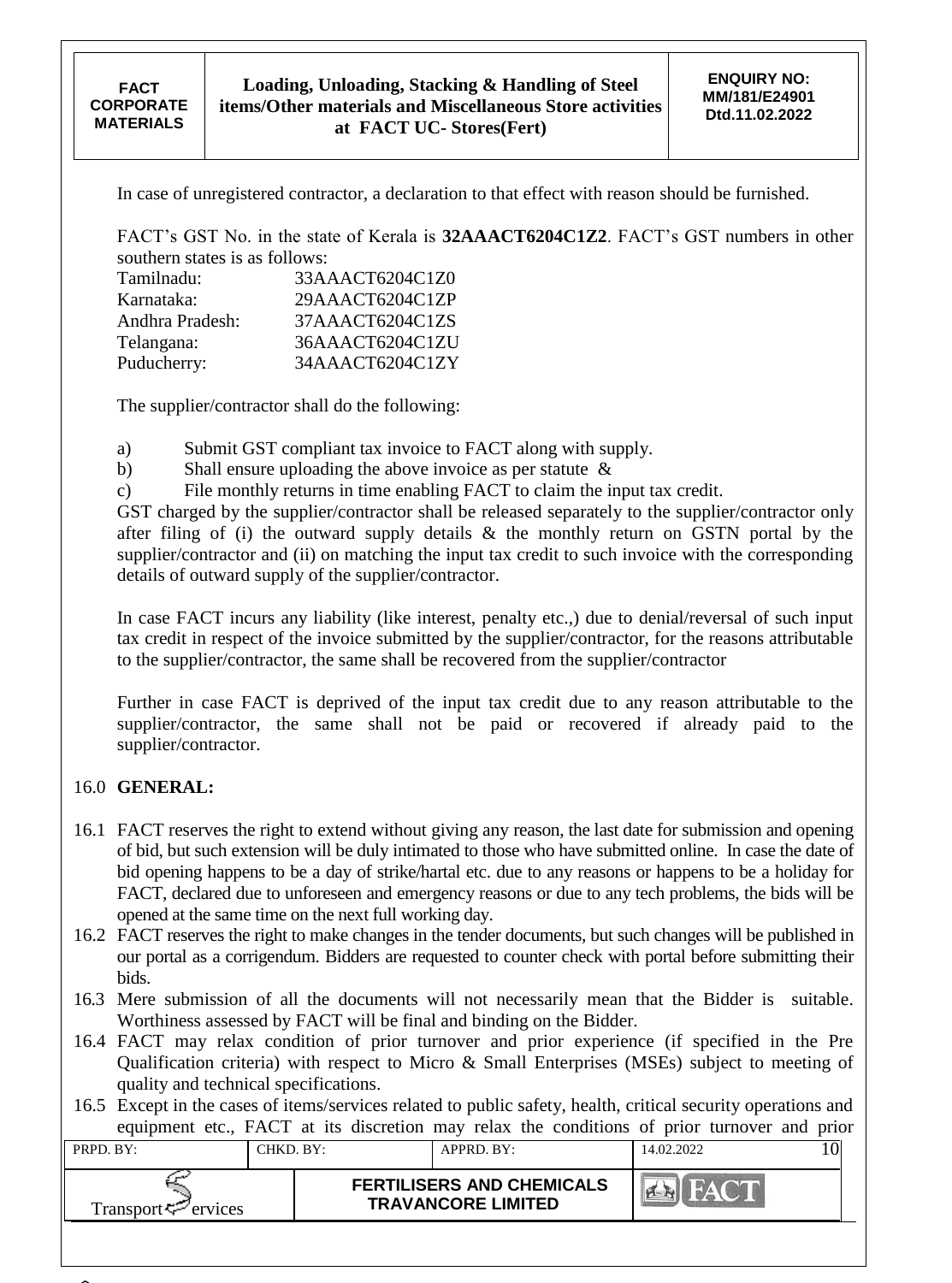experience (if specified in the Pre Qualification criteria) for Startups recognised by Dept. of Industrial policy and promotion (DIPP) subject to meeting quality and technical specifications, on furnishing copies of relevant certificates / documents in proof of such recognition by DIPP.

- 16.6 All clarification and correspondence related to this enquiry shall be made only in English to the Sr.Manager(Materials)T&S-c, Corporate Materials, PD Administrative Building, FACT Ltd., Udyogamandal – 683 501, Tel : 0484-2568260/2568273/2545196; Email:noble@factltd.com
- 16.7 All disputes and questions, claims, rights, matters or things, whatsoever, in any way, arising out of or relating to the calling of bids, evaluation of offers, award of contract, change in structure of bids or any other matter relating to finalization of contract are to be referred to the sole Arbitrator who shall be the General Manager [Materials] of FACT. The award shall be binding on both the parties. The bidders are advised to get informed of all details they require regarding the work before submitting their bids.
- 16.8 Work order shall be issued by Sr. Manager [Materials]T&S-c.

## **17.0 TENDER UPDATES:**

Bidders are requested to visit Central Public Procurement Portal [\(https://eprocure.gov.in\)](https://eprocure.gov.in/) regularly for any updates/corrigendum on the tender, including extension of due date, if any. No other mode of communication shall be made in this regard.

## **18.0 FRAUD PREVENSION POLICY:**

Bidders shall comply with Fraud Prevention Policy of FACT 2012 (FPPF 2012). The said Policy is available in FACT"s Website [www.fact.co.in.](http://www.fact.co.in/)

### **SR. MANAGER (MATERIALS)T&S-c**

| PRPD. BY:                       | CHKD. BY: | APPRD. BY:                                                    | 14.02.2022 |  |
|---------------------------------|-----------|---------------------------------------------------------------|------------|--|
| Transport <sup>ry</sup> ervices |           | <b>FERTILISERS AND CHEMICALS</b><br><b>TRAVANCORE LIMITED</b> |            |  |
|                                 |           |                                                               |            |  |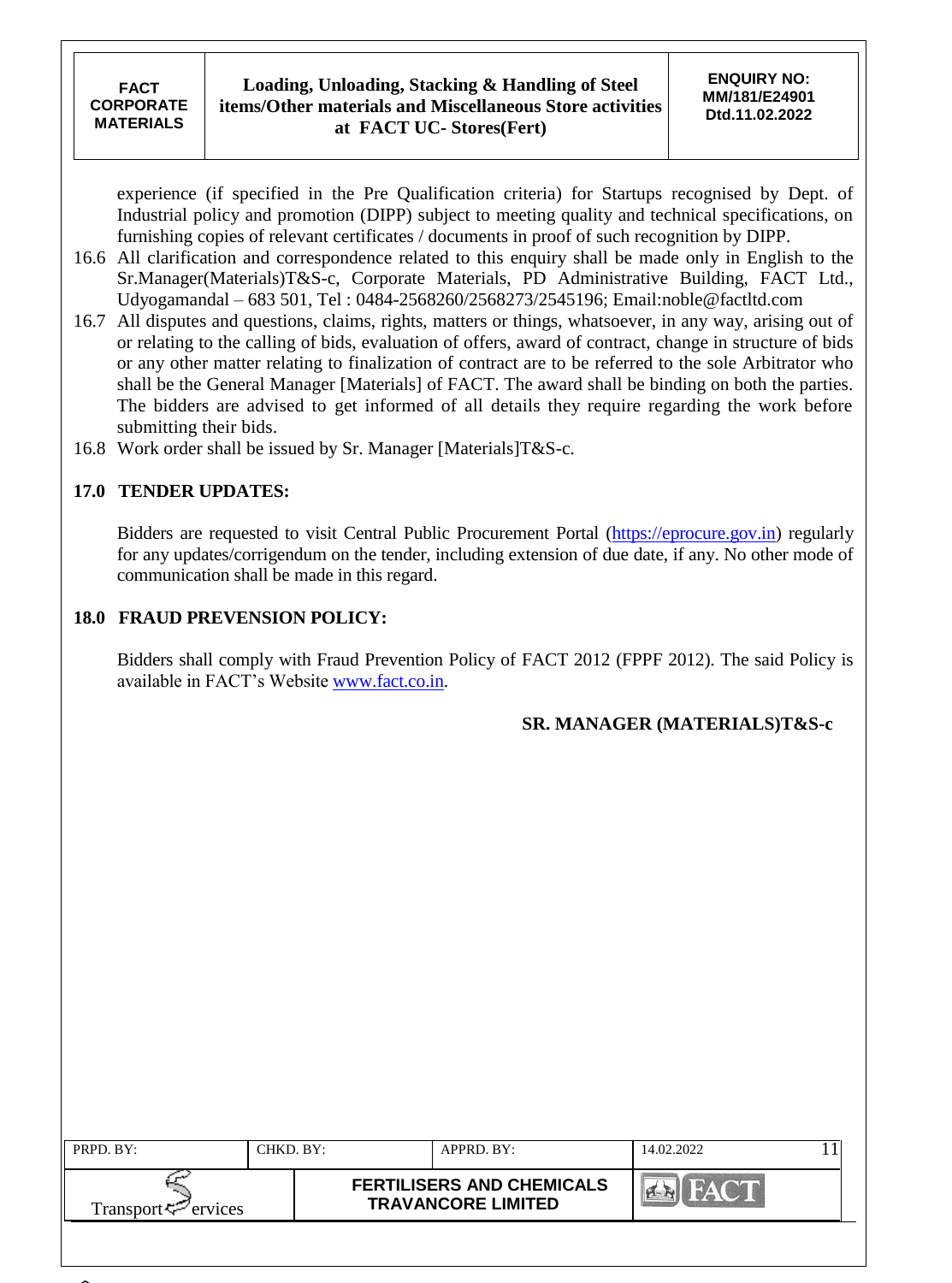**ENQUIRY NO: MM/181/E24901 Dtd.11.02.2022**

### **ANNEXURE – II**

## **SCOPE OF WORK & QUANTITY**

| SI.<br>No.     | Items of work                                                                                                                                                                                                                                                                                                                                                                                                                                                                                                                                                                                                                                                | <b>Unit</b><br>of Measurement<br>(UoM) | <b>Estimated</b><br><b>Quantity for</b><br>Two years |
|----------------|--------------------------------------------------------------------------------------------------------------------------------------------------------------------------------------------------------------------------------------------------------------------------------------------------------------------------------------------------------------------------------------------------------------------------------------------------------------------------------------------------------------------------------------------------------------------------------------------------------------------------------------------------------------|----------------------------------------|------------------------------------------------------|
| 1              | UC-STO-HM-01 (Unloading/ Loading<br>Code<br>No<br>of<br>structural steel materials): Unloading/ Loading of heavy<br>pipes and Fittings, structural steel materials such as<br>Beams, Channels, Angles, Flats, Plates etc with Forklift<br>/ Crane provided by FACT as required at Stores, FACT<br>Udyogamandal Complex (Fert).                                                                                                                                                                                                                                                                                                                               | <b>MT</b>                              | 1000                                                 |
| $\overline{2}$ | Code No UC-STO-HM-02 (Unloading/ Loading of other<br>materials) : Unloading/ Loading, of other materials such<br>as small pipes & fittings, valves, pumps, motors, other<br>equipments and spares, cables, rods, sheets, packing<br>materials, chemicals, oils, lubricants, paints, timber,<br>various construction materials, insulation materials and<br>other items in loose, packages, bundles, crates etc<br>with crane/ forklift provided by FACT as required at<br>Stores, FACT Udyogamandal Complex (Fert).                                                                                                                                          | <b>MT</b>                              | 2000                                                 |
| 3              | No.UC-STO-HM-03(Miscellaneous<br>Code<br><b>Stores</b><br>Activities): Unloading/ loading of small consignments/<br>packages/ loose items, Opening of boxes/ packages,<br>segregation, sorting, measuring, stacking, de-stacking,<br>re-stacking, shifting, handling etc of all items,<br>Miscellaneous activities like, grass cutting, Assisting<br>Stores activities in binning, tagging, issue of materials,<br>stock verification, rejection activities, removal of<br>debris/ packing materials, checking/ segregation of<br>empty product bags, scrap yard activities, housekeeping<br>etc as required at Stores, FACT Udyogamandal Complex<br>(Fert). | Man days                               | 6000                                                 |
| PRPD. BY:      | CHKD. BY:<br>APPRD. BY:                                                                                                                                                                                                                                                                                                                                                                                                                                                                                                                                                                                                                                      | 14.02.2022                             | 12                                                   |
|                | <b>FERTILISERS AND CHEMICALS</b><br><b>TRAVANCORE LIMITED</b><br>Transport <sup>5</sup> ervices                                                                                                                                                                                                                                                                                                                                                                                                                                                                                                                                                              | FAC <sup>-</sup>                       |                                                      |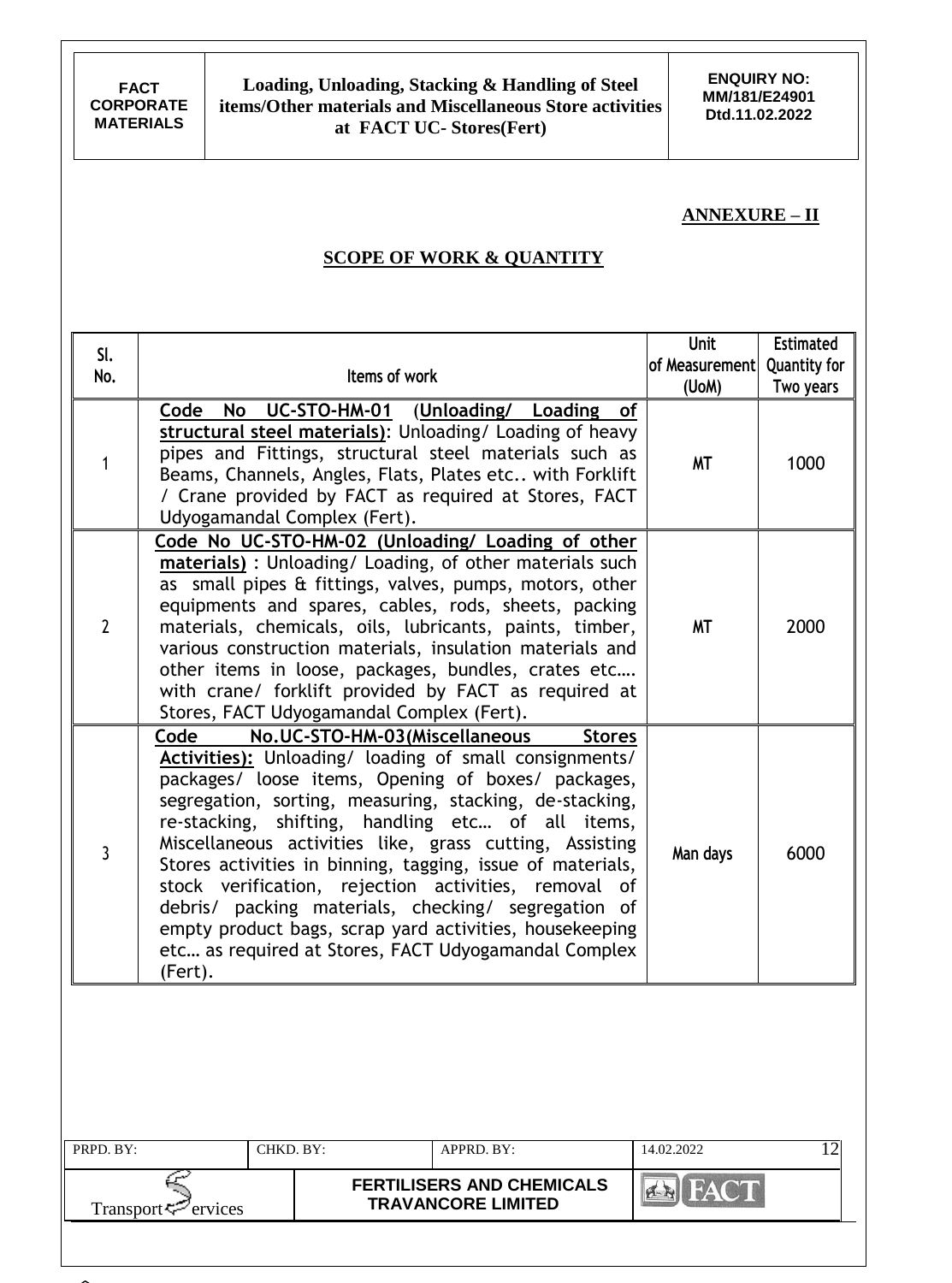**FACT CORPORATE MATERIALS**

**ENQUIRY NO: MM/181/E24901 Dtd.11.02.2022**

### **ANNEXURE - III**

#### **PRE-QUALIFICATION CRITERIA FOR BIDDERS**

Pre-qualification Criteria to be met by the bidders:

- 1. Bidder should have experience in undertaking similar works like, loading / unloading / stacking / handling / sorting works for **(a). minimum of 100 MT of items such as Cement, packing materials, heavy packages, bagged products etc. and (b) minimum of 10 MT structural steel materials,** for an organisation of similar standing as FACT, or organisations of sound financial capability and having status of principal employer; or Govt./Quasi Govt. Depts., which do their work mainly through public contracts, during any of the preceding seven years as on the date of tender. Documentary evidence in support of the above, including scanned copies of (1) Work orders supported by corresponding (2) Experience Certificate and (3) Performance Certificates etc., from Organizations served, shall be enclosed along with the Part-A bid.
- 2. The bidder must be of sound financial standing. The bidder shall enclose along with prequalification bid any of the following documents towards proof of financial soundness:

(a) Copies of Latest Income Tax returns for 3 years ,

(b) Copies of Latest balance sheet / Profit & loss Account for 3 years and

(c) Solvency Certificate (original or copy duly attested by a Notary) for a minimum of **Rs. 1,20,000/-** from a Nationalized / Scheduled Bank. The solvency Certificate issued shall be dated after three months prior to the date of enquiry.

3. Bidder must have a representative in Cochin / nearby areas with communication facility and sufficient authority to co-ordinate day-to-day activities with FACT at Udyogamandal.

*Note: The offers of such bidders who meet PQ criteria shall only be considered for technical evaluation and opening of price bids. Offers received without supporting documents or with incomplete form/documents are liable to be rejected. FACT reserves the right to verify the claim of the bidders/documents submitted by them, directly with the clients or any other agency in this regard.*

Note for Micro and Small Enterprises: Prequalification criteria specified above shall also be applicable for Micro and Small Enterprises without any relaxation.

| PRPD. BY:                      | CHKD. BY: | APPRD. BY:                                                    | 14.02.2022 |  |
|--------------------------------|-----------|---------------------------------------------------------------|------------|--|
| Transport <sup>7</sup> ervices |           | <b>FERTILISERS AND CHEMICALS</b><br><b>TRAVANCORE LIMITED</b> |            |  |
|                                |           |                                                               |            |  |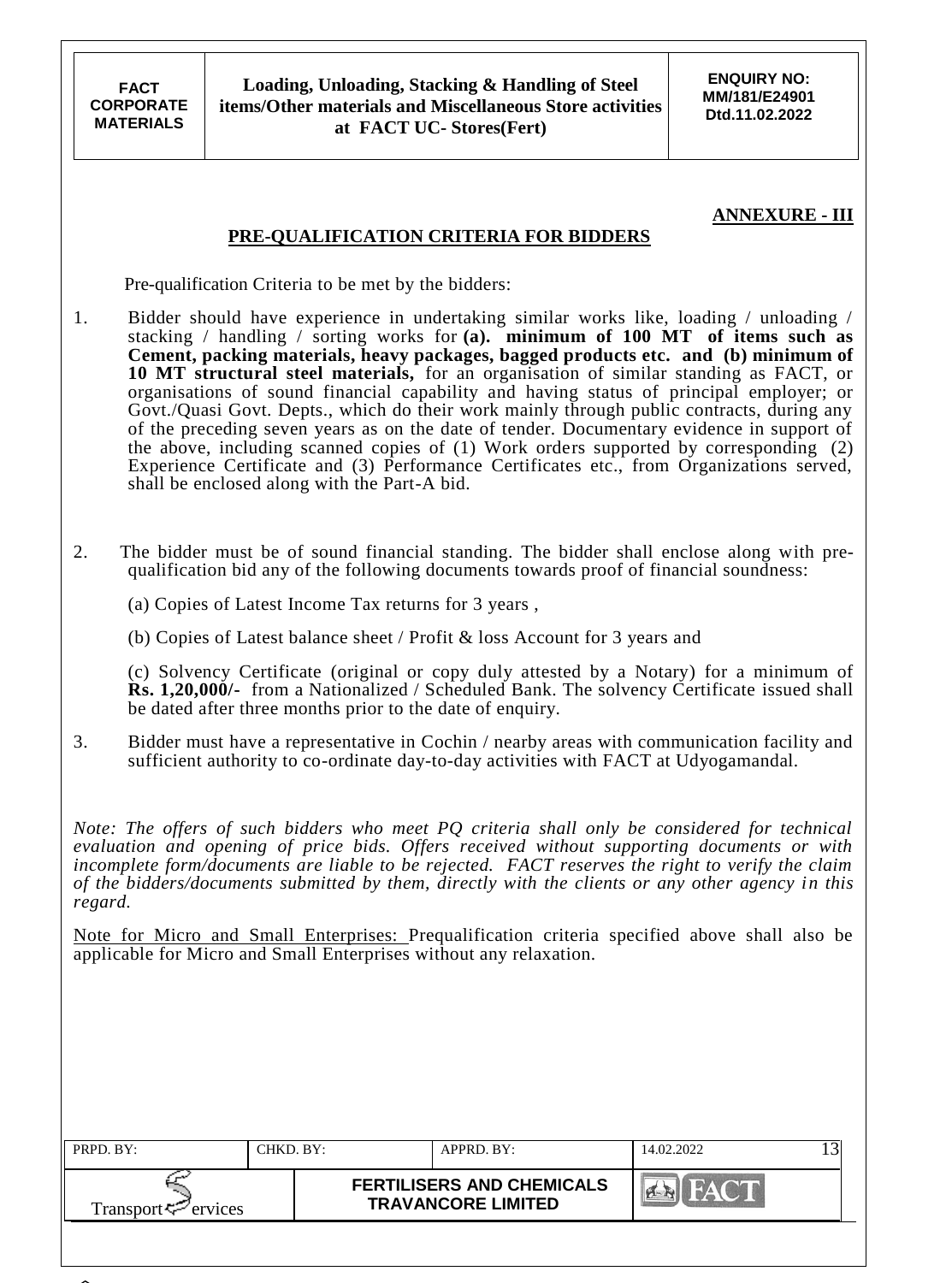## **ANNEXURE-IV**

### **VENDOR DATA UPDATION FORM**

### (PLEASE USE ADDITIONAL SHEETS, IF SPACE IS INSUFFICIENT)

FACT reserves the right to verify the information given as per the format and enclosures. It is the responsibility of the bidder to give the full details asked for as per this format for evaluating his bid as per this Enquiry. Any misrepresentation of facts and withholding of information may result in disqualification.

| S1.<br>N <sub>o</sub> | Description                                                      |                                        |                                                               | To be filled in by Vendor |              |
|-----------------------|------------------------------------------------------------------|----------------------------------------|---------------------------------------------------------------|---------------------------|--------------|
| $\mathbf{1}$          | Name of the bidder                                               |                                        |                                                               |                           |              |
| $\overline{2}$        | Address and designation of the Bidder                            |                                        |                                                               |                           |              |
| 3                     | Telephone Nos. (with Country/STD codes)                          |                                        |                                                               |                           |              |
| 4                     | Tele fax Nos.                                                    |                                        |                                                               |                           |              |
| 5                     | E-Mail id                                                        |                                        |                                                               |                           |              |
| 6                     | Details of representative in Cochin/nearby                       | areas with whom company may correspond |                                                               |                           |              |
|                       | Name<br>Address                                                  |                                        |                                                               |                           |              |
|                       | Mobile No                                                        |                                        |                                                               |                           |              |
| $\overline{7}$        | Constitution of the firm: (Strike out which is<br>not applicable |                                        | Proprietorship /<br><b>Limited Company</b>                    | Regd.                     | Partnership/ |
| 8.                    | Year of Establishment                                            |                                        |                                                               |                           |              |
| 9.                    | Name, Address, Telephone Nos. of<br>Proprietor/Partner/Directors |                                        |                                                               |                           |              |
| a.                    | Name                                                             |                                        |                                                               |                           |              |
| $\mathbf b$ .         | Address                                                          |                                        |                                                               |                           |              |
| $\mathbf{C}$ .        | Phone No.                                                        |                                        | Office:<br>Residence:                                         |                           |              |
| d.                    | Mobile No.                                                       |                                        |                                                               |                           |              |
| e.                    | Fax No.                                                          |                                        |                                                               |                           |              |
| f.                    | Email id.                                                        |                                        |                                                               |                           |              |
| 10                    | Name and Address of the authorised signatory                     |                                        |                                                               |                           |              |
|                       |                                                                  |                                        |                                                               |                           |              |
| PRPD. BY:             |                                                                  | CHKD. BY:                              | APPRD. BY:                                                    | 14.02.2022                | 14           |
|                       | Transport<br>ervices                                             |                                        | <b>FERTILISERS AND CHEMICALS</b><br><b>TRAVANCORE LIMITED</b> | <b>EN FACT</b>            |              |
|                       |                                                                  |                                        |                                                               |                           |              |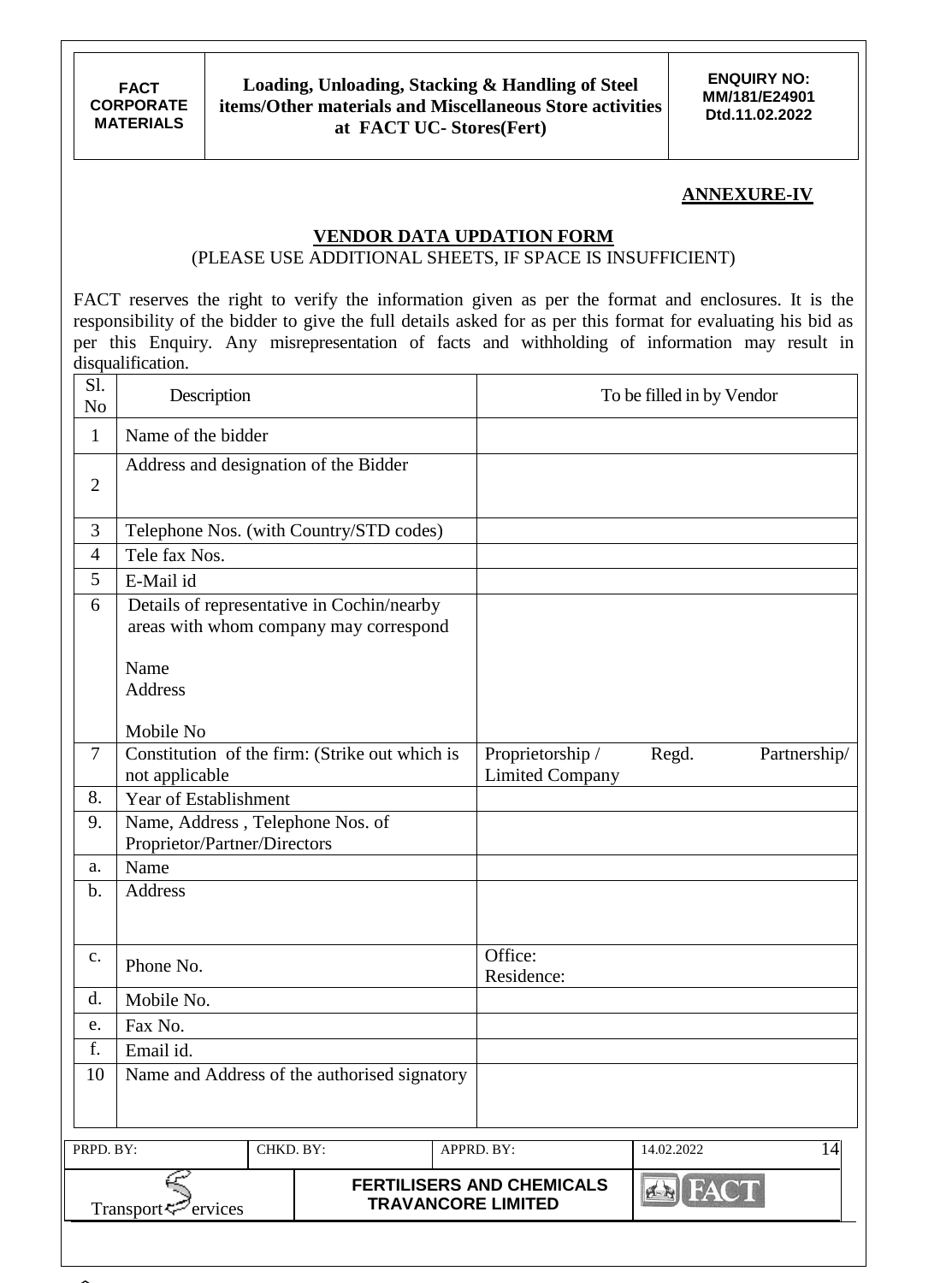**FACT CORPORATE MATERIALS**

### **Loading, Unloading, Stacking & Handling of Steel items/Other materials and Miscellaneous Store activities at FACT UC- Stores(Fert)**

**ENQUIRY NO: MM/181/E24901 Dtd.11.02.2022**

| 11.            | <b>CATEGORY:</b>                                                                                                                                                                                                                                                                                                                              |           |                  |                                                                                      |                                                                                         |                                                                                             |
|----------------|-----------------------------------------------------------------------------------------------------------------------------------------------------------------------------------------------------------------------------------------------------------------------------------------------------------------------------------------------|-----------|------------------|--------------------------------------------------------------------------------------|-----------------------------------------------------------------------------------------|---------------------------------------------------------------------------------------------|
| a              | following status (please tick)<br>* In case of Micro/Small pl. enclose Udyam<br>certificate. All MSE bidders shall register /<br>on CPP Portal and copy of this registration<br>/ declaration shall be attached with the<br>offer; failing which such bidders will not<br>be able to enjoy benefits as per PP Policy<br>for MSME order, 2012. |           |                  | Whether the entrepreneur comes under the<br>declare their Udyam Registration Numbers | Micro/Small/Medium                                                                      |                                                                                             |
| $\mathbf b$    | In case the bidder is an Entrepreneur whether<br>he/she belongs to SC/ST category                                                                                                                                                                                                                                                             |           |                  |                                                                                      |                                                                                         |                                                                                             |
|                |                                                                                                                                                                                                                                                                                                                                               |           |                  |                                                                                      |                                                                                         | Copies of the following documents (Sl.No.12 to 18) shall be attached along with Part A bid. |
| 12.            | Document showing Provident Fund code No.                                                                                                                                                                                                                                                                                                      |           |                  |                                                                                      |                                                                                         |                                                                                             |
| 13.            | PAN CARD No.                                                                                                                                                                                                                                                                                                                                  |           |                  |                                                                                      |                                                                                         |                                                                                             |
| 14.            | <b>GST Registration Certificate</b>                                                                                                                                                                                                                                                                                                           |           |                  |                                                                                      |                                                                                         |                                                                                             |
| 15.            |                                                                                                                                                                                                                                                                                                                                               |           |                  | Copy of Balance Sheet and Profit & Loss A/c                                          |                                                                                         |                                                                                             |
|                | for preceding 3 years                                                                                                                                                                                                                                                                                                                         |           |                  |                                                                                      |                                                                                         |                                                                                             |
| 16             | Authorisation Letter/Document certifying the                                                                                                                                                                                                                                                                                                  |           |                  |                                                                                      |                                                                                         |                                                                                             |
|                | name and signature of authorised signatory                                                                                                                                                                                                                                                                                                    |           |                  |                                                                                      |                                                                                         |                                                                                             |
| 17.            | Copy of certificate for having registration<br>with ESI                                                                                                                                                                                                                                                                                       |           |                  |                                                                                      |                                                                                         |                                                                                             |
| 18.            | Power of attorney in favour of Authorised                                                                                                                                                                                                                                                                                                     |           |                  |                                                                                      |                                                                                         |                                                                                             |
|                | signatory                                                                                                                                                                                                                                                                                                                                     |           |                  |                                                                                      |                                                                                         |                                                                                             |
| 19             | <b>Mobilization Period</b>                                                                                                                                                                                                                                                                                                                    |           |                  |                                                                                      |                                                                                         |                                                                                             |
| 20             |                                                                                                                                                                                                                                                                                                                                               |           |                  |                                                                                      | Name of the Bank and the Branches with which bidder has dealing                         |                                                                                             |
|                | 1) Details of credit limits/facilities enjoyed                                                                                                                                                                                                                                                                                                |           |                  |                                                                                      |                                                                                         |                                                                                             |
|                | Sl.No.                                                                                                                                                                                                                                                                                                                                        |           | Name of the Bank |                                                                                      | Type of credit(ie<br>$CC/C$ , $O/D$ etc.                                                | Amount of credit limit<br>sanctioned                                                        |
|                | a.                                                                                                                                                                                                                                                                                                                                            |           |                  |                                                                                      |                                                                                         |                                                                                             |
|                | $b$ .                                                                                                                                                                                                                                                                                                                                         |           |                  |                                                                                      |                                                                                         |                                                                                             |
|                | $\mathbf{c}$ .                                                                                                                                                                                                                                                                                                                                |           |                  |                                                                                      |                                                                                         |                                                                                             |
|                |                                                                                                                                                                                                                                                                                                                                               |           |                  |                                                                                      | 21. Please furnish the following details along with your Banker's Authorisation letter: |                                                                                             |
| $\mathbf{1}$   | Income Tax PAN No.                                                                                                                                                                                                                                                                                                                            |           |                  |                                                                                      |                                                                                         |                                                                                             |
| $\overline{2}$ | GST Registration No.                                                                                                                                                                                                                                                                                                                          |           |                  |                                                                                      |                                                                                         |                                                                                             |
| 3              | Name of the Bank with address                                                                                                                                                                                                                                                                                                                 |           |                  |                                                                                      |                                                                                         |                                                                                             |
| $\overline{4}$ | Name of the Branch with<br>address                                                                                                                                                                                                                                                                                                            |           |                  |                                                                                      |                                                                                         |                                                                                             |
| PRPD. BY:      |                                                                                                                                                                                                                                                                                                                                               | CHKD. BY: |                  |                                                                                      | APPRD. BY:                                                                              | 15<br>14.02.2022                                                                            |
|                | Transport $\leq$ ervices                                                                                                                                                                                                                                                                                                                      |           |                  | <b>TRAVANCORE LIMITED</b>                                                            | <b>FERTILISERS AND CHEMICALS</b>                                                        | <b>IFAC</b><br>4N                                                                           |
|                |                                                                                                                                                                                                                                                                                                                                               |           |                  |                                                                                      |                                                                                         |                                                                                             |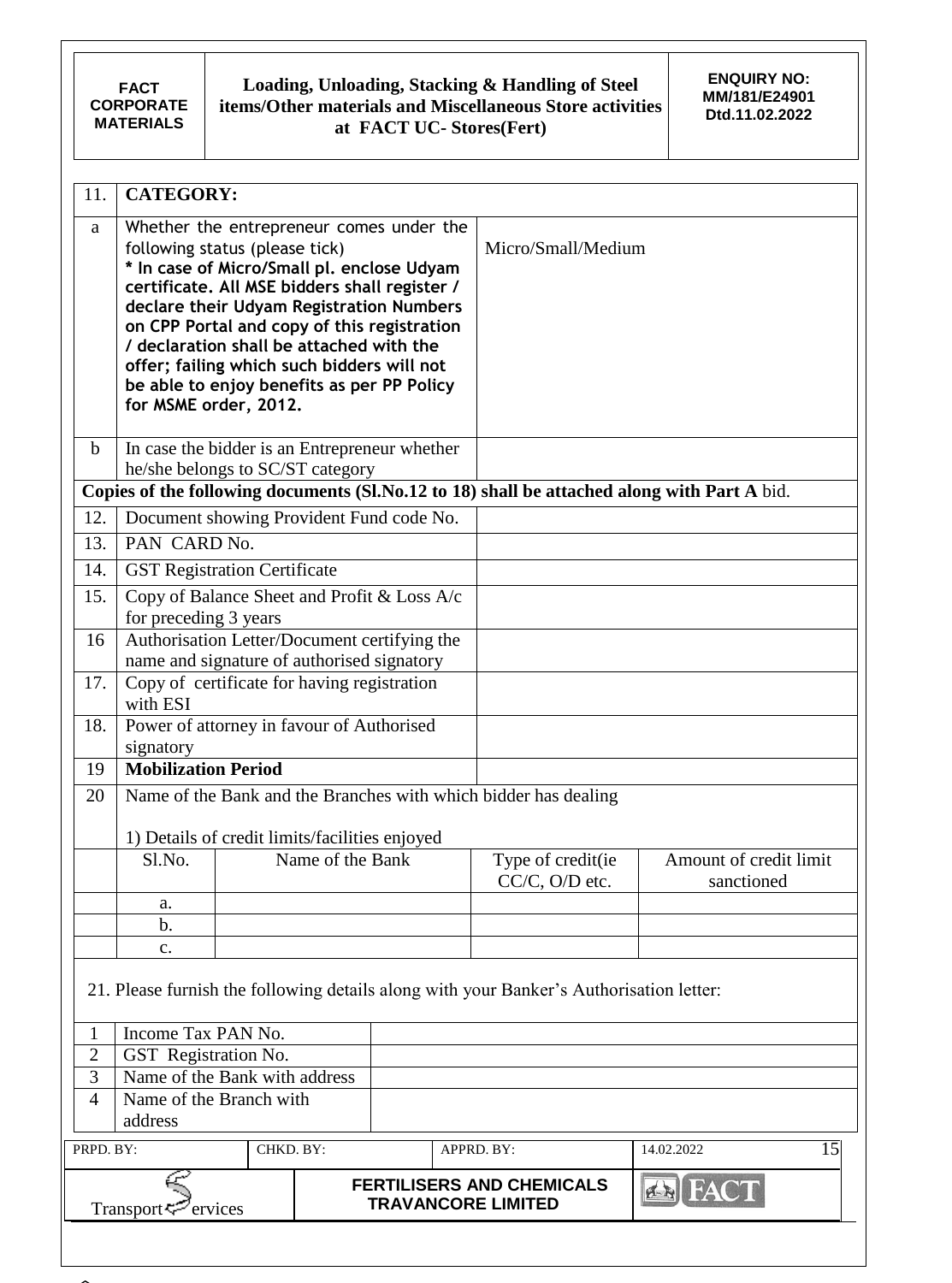| 5           | <b>MICR Code</b>                                                                              |                          |                             |                                                |
|-------------|-----------------------------------------------------------------------------------------------|--------------------------|-----------------------------|------------------------------------------------|
| 6           | <b>IFSC Code</b>                                                                              |                          |                             |                                                |
| 7           | <b>Account Type</b>                                                                           |                          |                             |                                                |
| 8           | Bank Account No.                                                                              |                          |                             |                                                |
| 9           | Account holder's Name                                                                         |                          |                             |                                                |
| 10          | Vendor email address                                                                          |                          |                             |                                                |
|             |                                                                                               |                          |                             |                                                |
| 22          | Whether your firm/company is blacklisted by FACT or                                           |                          | Yes/No                      |                                                |
|             | any other Public /sector/Govt./Quasi Govt.                                                    |                          |                             |                                                |
|             | Organisation/any other client                                                                 |                          |                             |                                                |
|             |                                                                                               |                          |                             |                                                |
| 23          | Whether your contract was terminated before expiry of                                         |                          | Yes/No                      |                                                |
|             | contract period or security deposit/EMD forfeited by                                          |                          |                             |                                                |
|             | FACT or any other Public Sector/Govt./Quasi Govt.                                             |                          |                             |                                                |
|             | Organisation/any other client                                                                 |                          |                             |                                                |
| 24          | Whether Proprietor/Partner/Director(as applicable) has                                        |                          | Yes/No                      |                                                |
|             | been prosecuted by any judicial court for any criminal                                        |                          |                             |                                                |
|             |                                                                                               |                          |                             |                                                |
| 25          | Declaration on Proprietor/Partners/Directors                                                  |                          |                             |                                                |
|             | Full Name of the Proprietor/Partner/Director                                                  |                          |                             | Name of the other firm(s) of which bidder is a |
|             |                                                                                               |                          | proprietor/partner/Director |                                                |
| a           |                                                                                               |                          |                             |                                                |
| $\mathbf b$ |                                                                                               |                          |                             |                                                |
| $\bf c$     |                                                                                               |                          |                             |                                                |
| $\mathbf d$ |                                                                                               |                          |                             |                                                |
| e           |                                                                                               |                          |                             |                                                |
|             | I/We hereby solemnly declare that the Proprietor/Partner/Director of this firm/company        |                          |                             |                                                |
|             | mentioned at Sl.No.(s) above is/are common/not common(Strike off whichever is not applicable) |                          |                             |                                                |
|             | with any other firm/company who has applied for against same advertisement. In case of common |                          |                             |                                                |
|             | Proprietor/Partner/Director in other firm, who has applied against same advertisement,        |                          |                             | pl                                             |
|             | mention the name of the firm/firms.                                                           |                          |                             |                                                |
|             |                                                                                               |                          |                             |                                                |
|             | Details of EMD                                                                                |                          |                             |                                                |
| 26          |                                                                                               |                          |                             |                                                |
|             | Name of Bank/issuing                                                                          | UTR No./Challan/ Receipt | Date                        | Amount(Rs.)                                    |
|             | <b>Branch</b>                                                                                 | No.                      |                             |                                                |
|             |                                                                                               |                          |                             |                                                |
|             |                                                                                               |                          |                             |                                                |
|             |                                                                                               |                          |                             |                                                |
|             |                                                                                               |                          |                             |                                                |

# **DECLARATION**

I/We certify that all information furnished by me/us against this enquiry are true and correct to the best of my/our knowledge and belief. In the event of any information given by me/us is found to be

| PRPD, BY:                   | CHKD. BY: | $APPRD$ $BY:$                                                 | 14.02.2022   |  |
|-----------------------------|-----------|---------------------------------------------------------------|--------------|--|
| Transport $\approx$ ervices |           | <b>FERTILISERS AND CHEMICALS</b><br><b>TRAVANCORE LIMITED</b> | <b>AVENU</b> |  |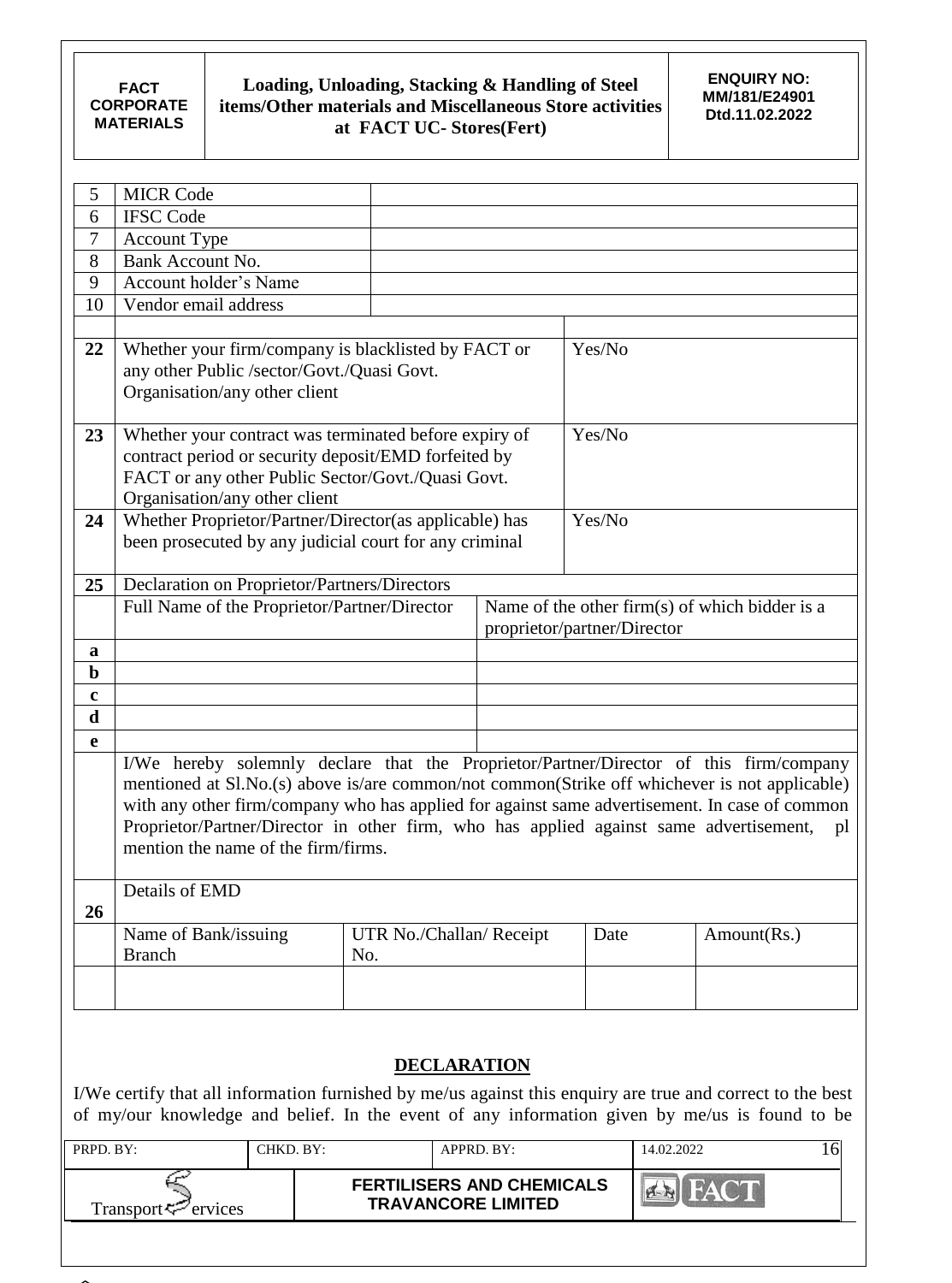untrue/incorrect, I /We have no objection in FACT disqualifying me/us against this enquiry and banning me/us from participating in future enquiries as well. Authorised Signatory,<br>Date: Date: Name : Name : Name : Name : Name : Name : Name : Name : Name : Name : Name : Name : Name : Name : Name :  $\mathbb{R}$ 

Place: Designation : Signature : (Seal)

| PRPD. BY:                      | CHKD. BY: | APPRD. BY:                                                    | 14.02.2022 |  |
|--------------------------------|-----------|---------------------------------------------------------------|------------|--|
| Transport <sup>7</sup> ervices |           | <b>FERTILISERS AND CHEMICALS</b><br><b>TRAVANCORE LIMITED</b> |            |  |
|                                |           |                                                               |            |  |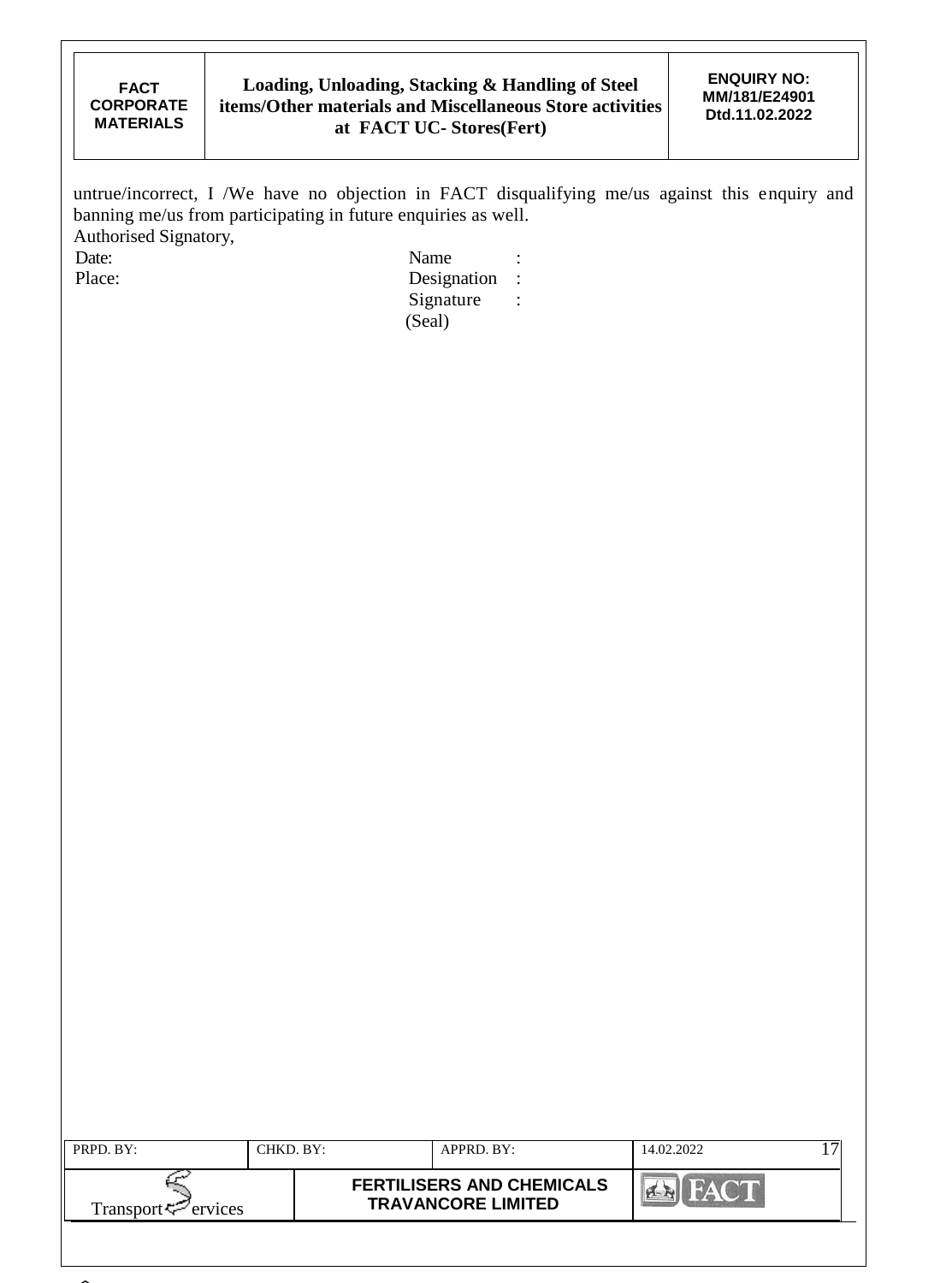### **ANNEXURE –V**

## **COMPLIANCE STATEMENT**

We state that our bid is in full compliance with the documents issued against the Enquiry No: MM/181/E24901 dtd. 11.02.2022 and we have read and understood the Notice Inviting Tender, Scope of Work, Instructions to Bidders and Terms and Conditions of Contract attached with this enquiry referred above and hereby confirm our acceptance to the same.

Name of bidder : Signature of the Bidder:

Place: Date: Date: (Seal)

| PRPD. BY:                                      | CHKD. BY:- | APPRD. BY:                                                    | 14.02.2022 |  |
|------------------------------------------------|------------|---------------------------------------------------------------|------------|--|
| Transport <sup><math>\leq</math></sup> ervices |            | <b>FERTILISERS AND CHEMICALS</b><br><b>TRAVANCORE LIMITED</b> |            |  |
|                                                |            |                                                               |            |  |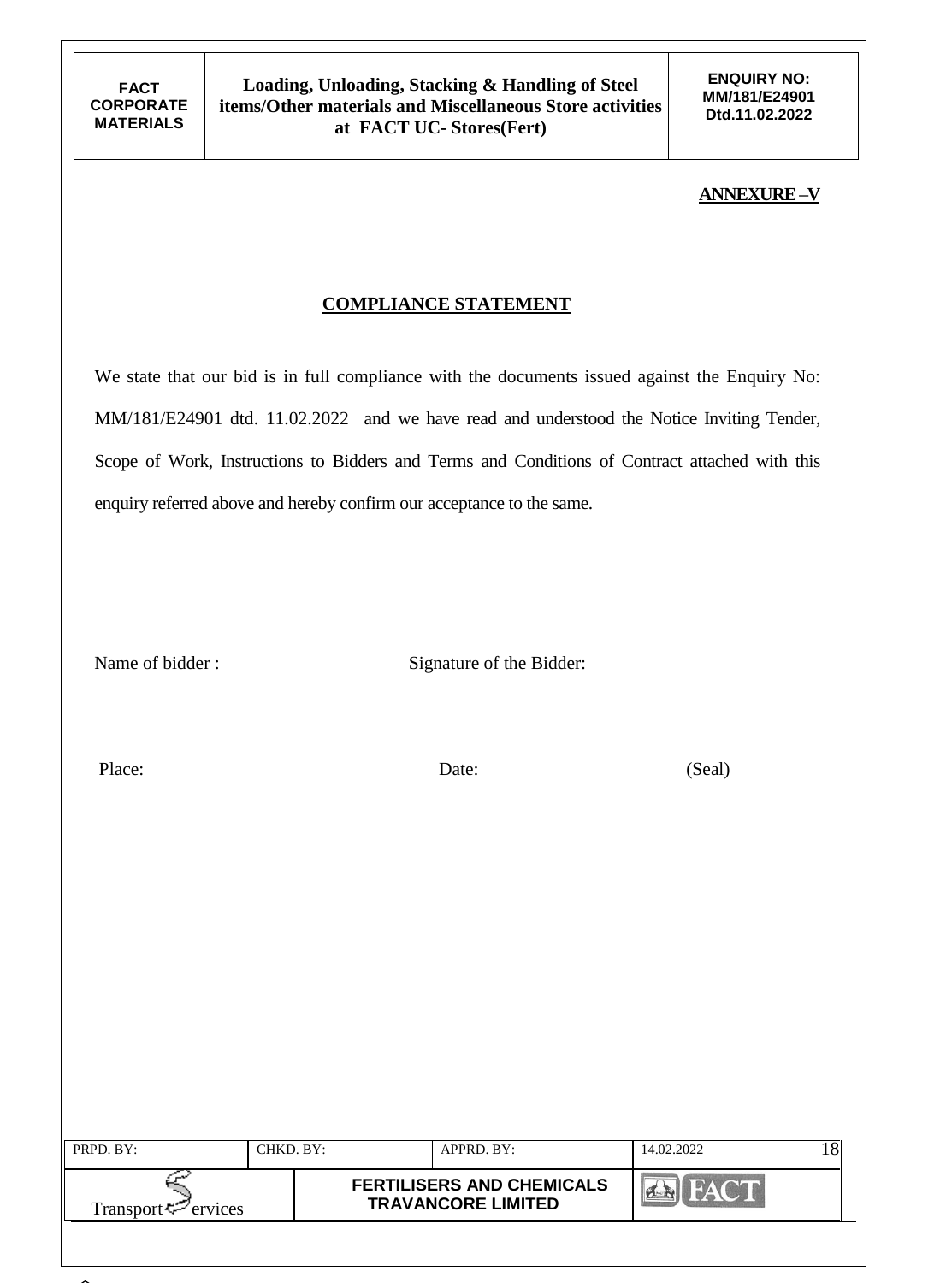## **ANNEXURE- VI**

### **SPECIAL TERMS AND CONDITIONS OF CONTRACT**

### **1 DEFINITIONS**

- **1(a)** FACT shall mean THE FERTILISERS AND CHEMICALS TRAVANCORE LIMITED with Registered office at Udyogamandal, Kochi-683501, its operating Divisions at Udyogamandal (FACT-UD) and at Ambalamedu (FACT-CD) and Marketing offices spread across South India (which expression shall repugnant to the context or meaning thereof, include its successors and assigns).
- **1(b)** "Contractor" shall mean the individual / firm / company, who has been awarded the Work Order (contract) against his/their bid in response to the enquiry issued by FACT and shall include his/their legal representatives heirs, successors and assigns.

## **2. PERIOD OF CONTRACT**

The period of Contract shall be for **two years** from the date of issue of Letter of Intent (LOI)/ Work order.

- 3. Single pro-rata wages will be given for extra hrs. done beyond normal working hrs for the activities vide code no. UC-STO-HM-03.
- 4. The contractor shall carry out works as per instructions of the Sr.Manager (Stores)-UC or concerned officers in Stores, Udyogamandal Complex Fert. The contractor shall also arrange to carry out the work, anywhere in FACT-UC (Fert) premises based on specific instruction from Sr.Manager (Stores)-UC or the Officer (Stores).
- 5. The quantity shown in the scope of work is only indicative and no guarantee for the quantum of work involved can be given.

#### **6. Obligations of FACT**

FACT shall provide Forklift/Crane for unloading/ loading of materials free of cost, wherever specified.

### **7. AGREEMENT**

**Contractor to Execute Agreement**: The contractor shall execute an Agreement with FACT, within 15 days of receipt of the Work Order. The Agreement shall be executed on stamp paper (of appropriate value) as per the proforma as specified by FACT.

| PRPD. BY:                   | CHKD. BY: | $APPRD$ . BY:                                                 | 14.02.2022 |  |
|-----------------------------|-----------|---------------------------------------------------------------|------------|--|
| Transport $\approx$ ervices |           | <b>FERTILISERS AND CHEMICALS</b><br><b>TRAVANCORE LIMITED</b> |            |  |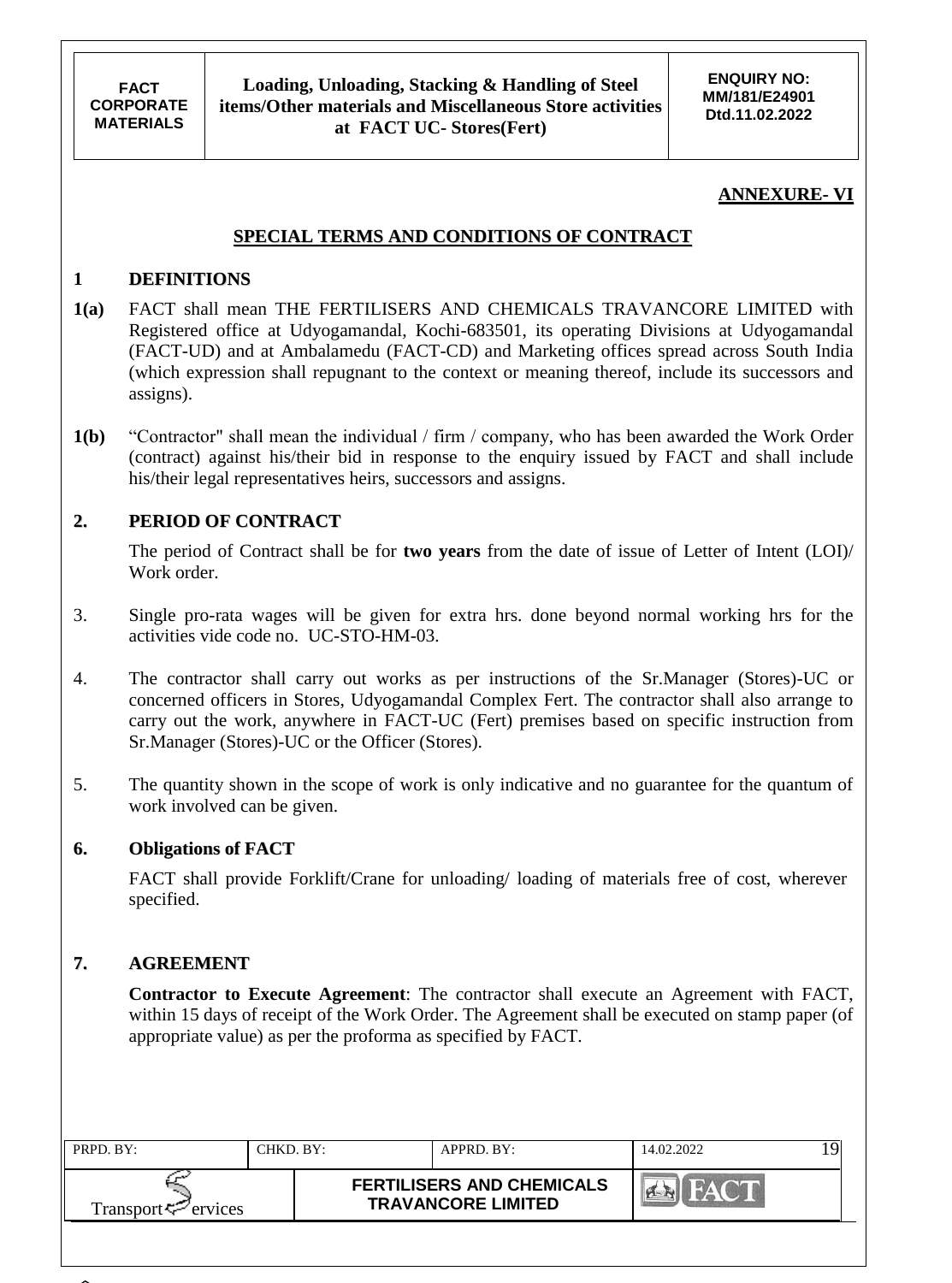## **8. SECURITY DEPOSIT**

- **8.1** The Contractor shall remit **3% of the total contract value** as per the work order as interest free Security Deposit (SD) by DD/NEFT/RTGS or furnish a Bank Guarantee issued by a Nationalised/ Scheduled Bank as per the Proforma prescribed by FACT, for equivalent amount within 15 days of issue of work order by FACT. The Bank Guarantee shall be valid till the expiry of the contract with a claim period of six months thereafter.
- **8.2** In case the contractor fails to deposit the prescribed Security Deposit or fails to execute the agreement or fails to commence the work within the specified time, the contract issued to him is liable to be terminated and the Earnest Money Deposit (EMD) shall be forfeited and alternative arrangements made at the risk and cost of the contractor. The contractor will also be liable for getting delisted from FACT and will not be eligible to participate in future tender(s) as per FACT"s policy in vogue.
- **8.3** The SD shall remain at the disposal of FACT, as a security for the satisfactory execution and completion of the work in accordance with the terms and conditions of the contract. The SD shall not be released until the work as per the Contract is satisfactorily completed and accepted and final bills paid. In case the contractor fails to make good any amount due from him inter-alia, losses, damages, penalties, dues etc. as may be payable by the contractor, FACT shall be at liberty to deduct/ appropriate such payments from the security deposit without prejudice to FACT's right to claim balance amount from the contractor. Violation(s) of any of the terms and conditions of Contract by the contractor shall entail (i) forfeiture of the SD and (ii) disqualification from further work with FACT without prejudice to FACT's right to avail other remedies.

# **9. FIRMNESS OF RATES**

**9.1 The rates shall be firm throughout the contract period.** No charge/claim on any account, incidental or otherwise, other than expressly provided in the contract, shall be payable by FACT.

# **10. QUANTUM OF WORK:**

FACT reserves the right to reduce or increase the quantum of work at any time without assigning any reason whatsoever and the contractor shall carry out the work as per actual quantity requirements of FACT at the same rates and terms & conditions as per the W.O. The contractor has no right to claim loss / loss of profit on account of reduction in revenue arising out of variation in quantum of work.

# **11. GOODS AND SERVCES TAX(GST)**

**Rates given in the Work Order are exclusive of GST and the contractor or FACT, as the case may be, shall remit GST in compliance with the statute.** In case GST has to be paid by the contractor as per relevant Rules & Regulations the same shall be reimbursed to the contractor against documentary proof.

| PRPD. BY:                   | CHKD BY: | $APPRD$ . BY:                                                 | 14.02.2022 |  |
|-----------------------------|----------|---------------------------------------------------------------|------------|--|
| Transport $\approx$ ervices |          | <b>FERTILISERS AND CHEMICALS</b><br><b>TRAVANCORE LIMITED</b> |            |  |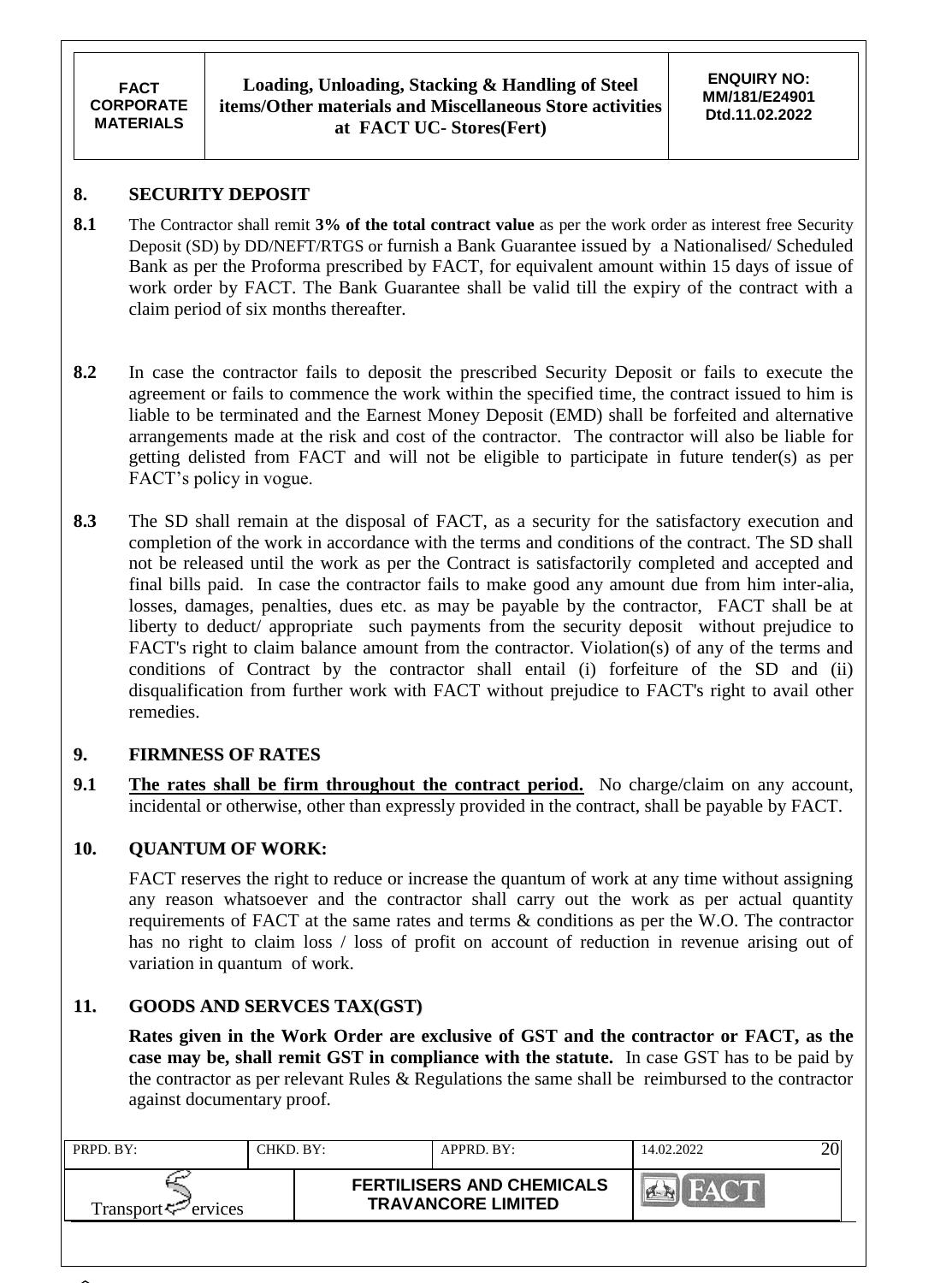#### **The bidder shall furnish the following along with the offers.**

- 1. The GST registration Number and details. In the case of Provisional ID, GST Registration Number will be provided on receipt of the same.
- 2. Place of supply/Service
- 3. Address of the supplier / service provider"s billing the item if it is different from 2 above
- 4. GST rates applicable for each item
- 5. HSN / SAC codes of each of the goods / services quoted

In case of unregistered contractor, a declaration to that effect with reason should be furnished.

FACT"s GST ID in the state of Kerala is 32AAACT6204C1Z2.

The supplier/contractor shall do the following:

- d) Submit GST compliant tax invoice to FACT for payment for the service.
- e) Shall ensure uploading the above invoice as per statute &
- f) File monthly returns in time enabling FACT to claim the input tax credit.

GST charged by the supplier/contractor shall be released separately to the supplier/contractor only after filing of (i) the outward supply details & the monthly return on GSTN portal by the supplier/contractor and (ii) on matching the input tax credit to such invoice with the corresponding details of outward supply of the supplier/contractor.

In case FACT incurs any liability (like interest, penalty etc.,) due to denial/reversal of such input tax credit in respect of the invoice submitted by the supplier/contractor, for the reasons attributable to the supplier/contractor, the same shall be recovered from the supplier/contractor

Further in case FACT is deprived of the input tax credit due to any reason attributable to the supplier/contractor, the same shall not be paid or recovered if already paid to the supplier/contractor.

- **12.0** The Contractor shall carry out works as scheduled as per instructions of the User department.
- 12.1 The quantity shown above is only indicative and therefore no guarantee for quantum of work involved can be given. FACT reserves the right to increase/decrease the quantity of individual services.
- 12.2 Works shall be executed in the specified manner to the satisfaction of FACT.
- **12.3** The contractor shall carry out all works incidental to the scope of work stated above, whether expressly mentioned herein or not, for executing the contract to the satisfaction of FACT.

**12.4** The contractor or his representative or his workmen shall not interfere, obstruct, cause to be

| PRPD. BY:           | `HKD. BY:- | APPRD. BY:                                                    | 14.02.2022 |  |
|---------------------|------------|---------------------------------------------------------------|------------|--|
| Transport <∠ervices |            | <b>FERTILISERS AND CHEMICALS</b><br><b>TRAVANCORE LIMITED</b> |            |  |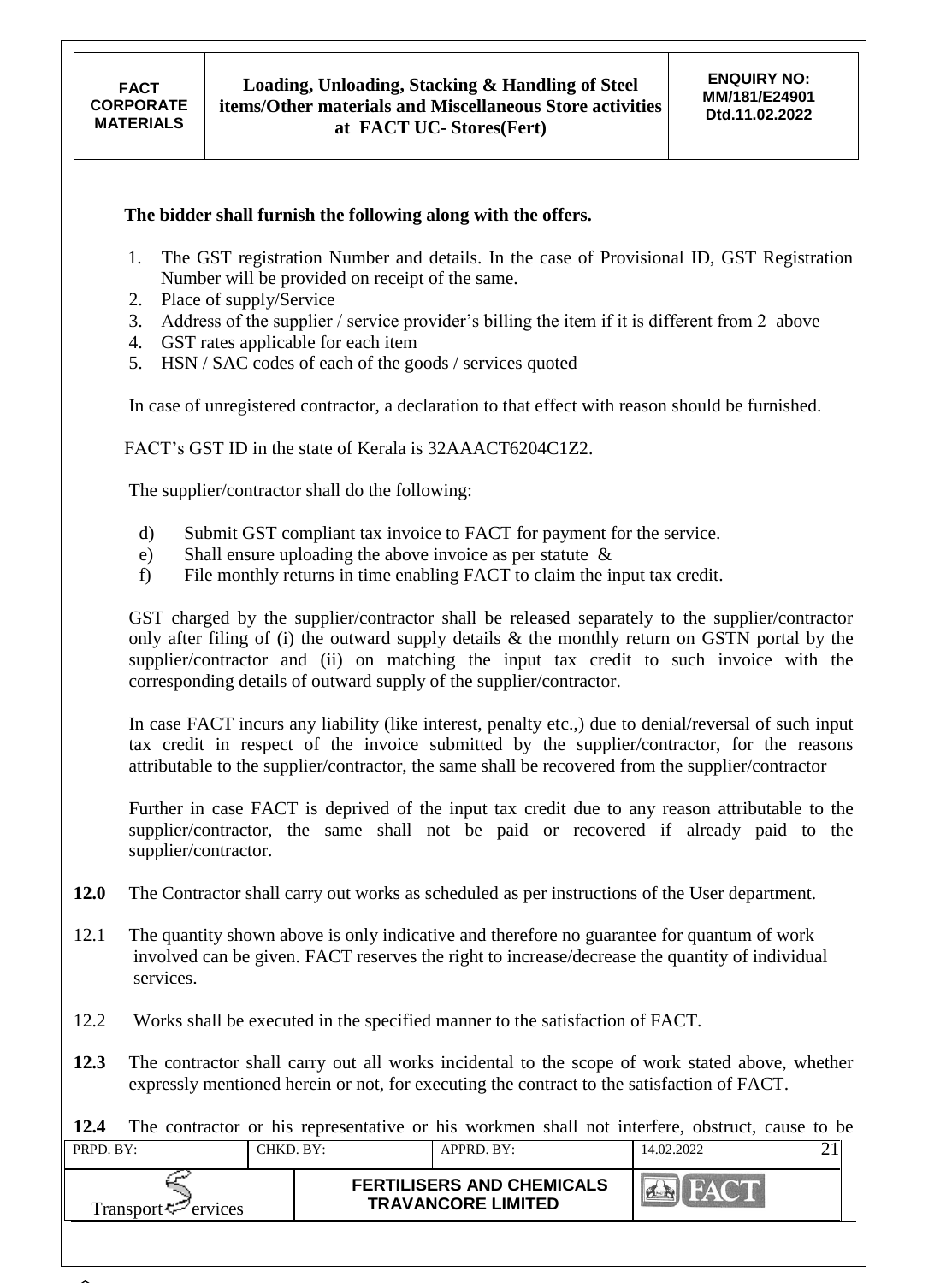interfered with any work entrusted with other contractors by FACT and in the event of his noncompliance with the above FACT will take appropriate remedial action as deemed fit at the risk and cost of the contractor. Any damage caused to FACT"s own or hired building/equipment or any property of Dealers of FACT etc., due to the negligence of the contractor or his workmen, will be to the account of the contractor and FACT shall be indemnified by him in all such cases.

# **13.0 COMPLIANCE OF ACTS AND RULES & REGULATIONS:**

- **13.1 The Employees' Provident Funds and Miscellaneous Provisions Act, 1952 (PF) & The Employees' State Insurance Act, 1948 (ESI) and the Rules and Regulations thereof:** The contractor shall ensure full compliance with the above Acts and Rules & Regulations. The workers deployed by the contractor for the work shall be covered under the above Acts. The contractor shall be responsible for making all payments to his workmen, including ESI and PF benefits etc., as applicable. The contractor shall maintain proper records relating to labour employed, wages paid etc in the prescribed proforma as per the relevant provisions of the Acts and Rules & Regulations. Copies of the returns acknowledged / accepted by the competent office/authority prescribed in the Act, duly attested by the authorised signatory of the contractor, shall be submitted to FACT before final settlement of the contract. In case FACT is to incur any expenditure/loss in the capacity as Principal Employer on account of the above, such expenditure/loss shall be reimbursed/compensated to FACT within a reasonable time, failing which FACT reserves the right to recover the same from the contractor from any payments due to him, without prejudice to FACT"s rights for recovery of the same.
- **13.2** Vehicles employed during the course of execution of the Contract, shall have valid permits in compliance with the Motor Vehicles Act, 1988 and the Central Motor Vehicle Rules, 1989 and regulations formulated from time to time.
- **13.3** The contractor shall comply with the requirements of all Local, State and Central Govt. Acts, Rules, Regulations, Bylaws, Orders etc, in force from time to time and in particular, the Factories Act, 1948, the Workmen's Compensation Act 1923, the Contract Labour (Regulation and Abolition) Act, 1970, the Minimum Wages Act,1948, The Mines Act 1952, the Explosives Act 1884 and all other relevant Acts and Rules as amended from time to time in so far as they are or may be applicable to the execution of works as per this contract. The contractor shall obtain at his cost all permits, license and other authorization, as required for his work, from Govt. authorities. The contractor shall maintain proper records & registers as required by the statutes concerned and submit them to FACT as and when required. In case the contractor fails to discharge his statutory obligations leading to a situation wherein FACT is to incur any expenditure/loss such expenditure/loss, including those in any proceedings or litigation, as a result of any claim or act on the part of the employees of the contractor, shall be reimbursed/compensated to FACT within a reasonable time, failing which FACT reserves the right to recover the same from the contractor from any payments due to him, without prejudice to FACT"s rights for recovery of the same.

# **14.0 PAYMENT**

Payment shall be effected on fortnightly basis by NEFT/RTGS. The bills shall be certified by the user department and payment shall be made by the Finance Dept. of FACT Ltd. Payments

| PRPD. BY:                   | CHKD. BY:- | APPRD. BY:                                                    | 14.02.2022 |  |
|-----------------------------|------------|---------------------------------------------------------------|------------|--|
| Transport $\approx$ ervices |            | <b>FERTILISERS AND CHEMICALS</b><br><b>TRAVANCORE LIMITED</b> | $m$ .      |  |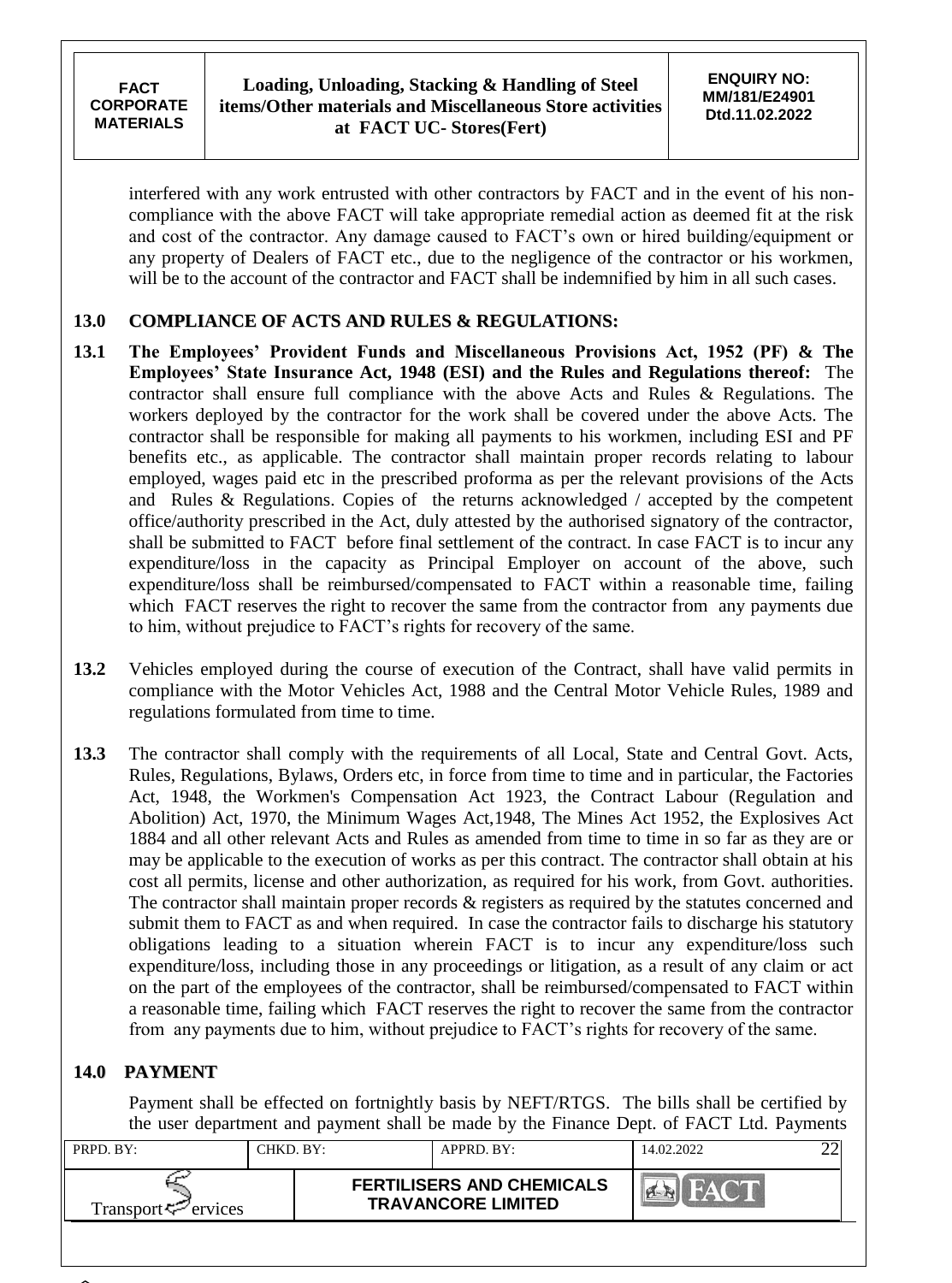shall be made after deduction of (1) amounts due from them to FACT on account of shortage / damages / loss to the goods entrusted to them, (2) statutory deductions/levies such as PF/ESI liability (as applicable), Income Tax, GST etc. if any as applicable and (3) any other amount due from the contractor for any other reason. If the amount due from the contractor is more than the amount due to the contractor, the contractor shall arrange to pay FACT the difference without delay.

# **15. ALTERNATE ARRANGEMENT AT THE RISK & COST OF CONTRACTOR**

In the event of failure on the part of the contractor to execute the contract to FACT's satisfaction, FACT may give notice in writing to the contractor calling him to make good the failure, neglect or contravention complained of within the said time. If the contractor still fails to make good failure as called for, FACT reserves the right to terminate the Contract in whole or part and make alternative arrangements to carry out the work through other agencies or by themselves **at the risk and cost of the contractor** without prejudice to FACT's other rights as per the Contract. FACT shall recover all additional costs incurred for such alternative arrangements from the contractor"s running bills or from any amounts due to the contractor.

# **16. INDEMNITY**

Without prejudice to any other provisions in these conditions, the contractor shall be bound to keep FACT or any representative or employee of FACT fully indemnified against any action, claim or proceedings under the provisions of any rules, regulations, bylaws, notifications, directions or order having the force of law for anything done or omitted to be done by the contractor in contravention of such provisions etc. for the infringement or violation thereof by him in the course of the execution or completion of the work under the contract and if, as a result of any such action, claim or proceedings, the contractor or such representative of FACT, as the case may be, adjudged to be liable to any penalties or to pay any penalties or to pay any compensation, such liability, the contractor shall do so and if FACT has to take-over the liability, FACT shall deduct all amounts arising out of such liabilities from the security deposit of the contractor or from any other amount due and payable by FACT to the contractor under this Contract or any other Contract and without prejudice to any other legal remedy available to FACT.

# **17. ASSIGNMENT**

The contractor shall not assign or transfer or sublet the contract or any part thereof without the prior written approval of FACT.

# **18. FACT'S LIEN ON ALL MONEYS DUE**

FACT shall have a lien on all/any money that may become due and payable to the contractor under these presents, and/or also on the deposit or security amount or amounts made under the contract and which may become payable to the contractor under the conditions in that behalf herein contained for or in respect of any debt or sum that may become due and payable to FACT by the contractor either alone or jointly with another or others and either under this or under any other contract or transaction of any nature whatsoever between FACT and the contractor and

| PRPD. BY:                       | CHKD. BY:- | APPRD. BY:                                                    | 14.02.2022 |  |
|---------------------------------|------------|---------------------------------------------------------------|------------|--|
| Transport <sup>ry</sup> ervices |            | <b>FERTILISERS AND CHEMICALS</b><br><b>TRAVANCORE LIMITED</b> | <b>NAT</b> |  |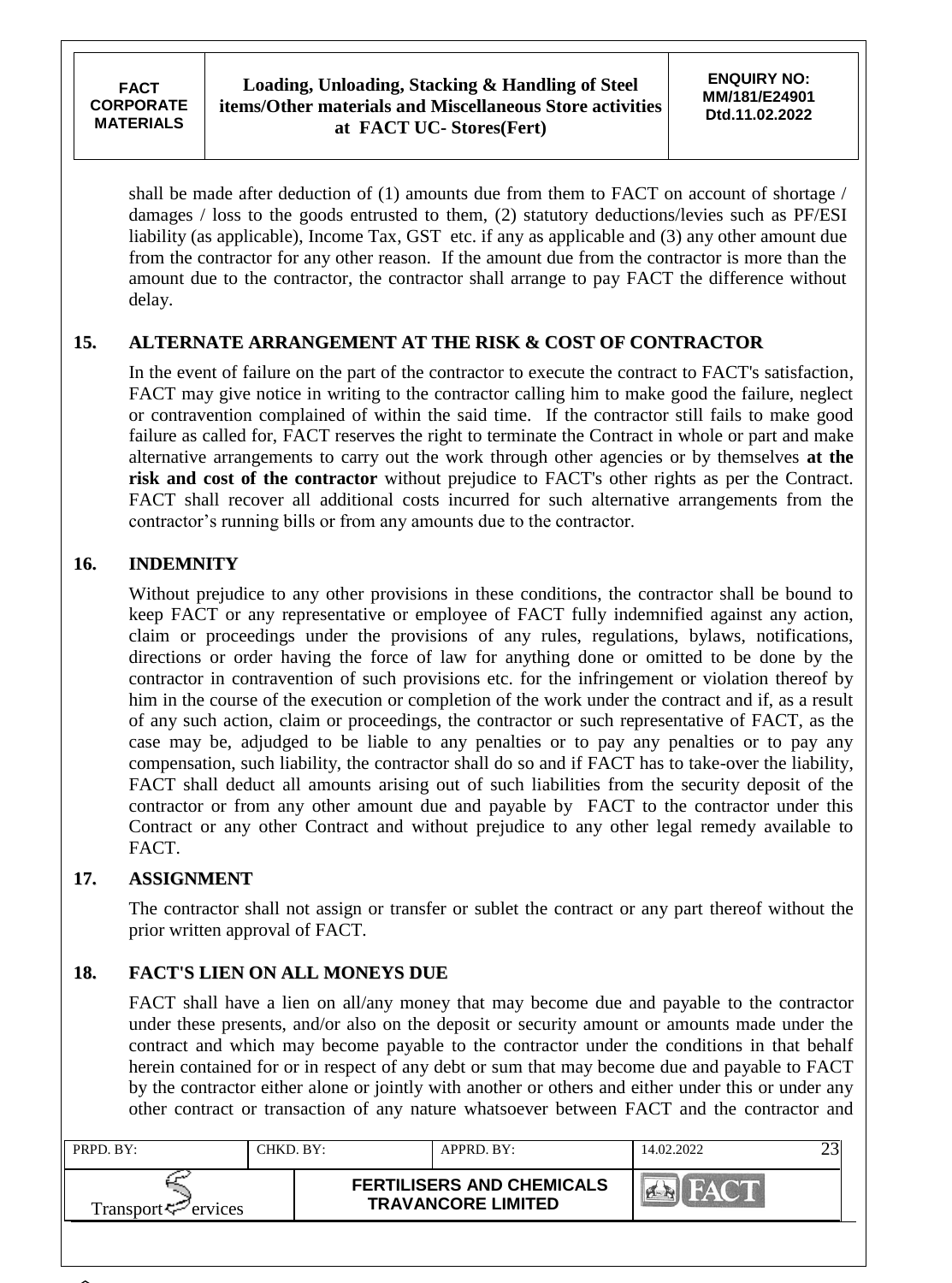further that FACT shall at all times be entitled to deduct the said debt or deposit which may become payable to the contractor under these presents.

# **19. TERMINATION OF CONTRACT**

FACT at its entire discretion may terminate the contract either in part or in full after giving 7 (Seven) days" notice in writing to the contractor.

- 20. A muster roll of all the labourers employed at site shall be kept by noting the daily attendance and wages. The signature or thumb impression of the employees shall be obtained in respect of the wages on rolls and a copy of the attendance and wages register shall be produced to the Finance Department of FACT within 3 days after wage disbursement in the forms prescribed by FACT.
- 21. The Contractor will be responsible for the safe, prompt and time-to-time execution of the work as required by user Department.
- 22. The Contract shall not in any manner or to any extent imply that the Contractor or his workmen will be given work regularly and without interruption. Whenever it is found that the Department workmen are insufficient to cope with the handling and moving of incoming materials, the Contractor will be called to do such work and in such contingencies, the contractor is expected to carry out the work entrusted to him then and there.
- 23. The Contractor shall be responsible for all kinds of payment to his workmen including Employees State Insurance, Provident Fund and any other extra payment to labourers as applicable under statutory obligations. FACT will not pay any additional amount, on whatsoever account.
- 24. Contractors should employ only ESI registered workmen for any item of work inside the factory. If contractors have workmen who are not yet registered under the ESI, they should ensure that the workers have been duly registered before employing them in the work.
- 25. **PF & ESI Regulations**: The workers deployed by the Contractor for the work shall be covered under the PF & ESI Acts. The Contractor shall ensure full compliance to the above Acts. The Contractor shall be responsible for making all payments to his workmen, including ESI and Provident Fund benefits etc., as applicable. Deductions towards PF & ESI contributions on behalf of the workers will be made from the Contractor"s bills, if applicable, and remitted to the concerned Departments by FACT based on wage roll cum attendance roll to be furnished by the Contractor. If the workers are not presently registered with PF & ESI, necessary applications signed by the workers shall be submitted by the Contractor for enabling their registration. It is also made clear that FACT shall not make any payments to the Contractor other than the rates agreed for the work. All extra payments, if any, to be made to the Contractor's workmen during the course of contract period shall be borne entirely by the Contractor. In case the Contractor fails to discharge his statutory obligations leading to a situation wherein FACT is to incur any expenditure/loss in their capacity as the Principal Employer, such expenditure/loss shall be realized from the Contractor.

| PRPD. BY:           | CHKD. BY: | $APPRD$ . BY:                                                 | 14.02.2022 |  |
|---------------------|-----------|---------------------------------------------------------------|------------|--|
| Transport <∠ervices |           | <b>FERTILISERS AND CHEMICALS</b><br><b>TRAVANCORE LIMITED</b> |            |  |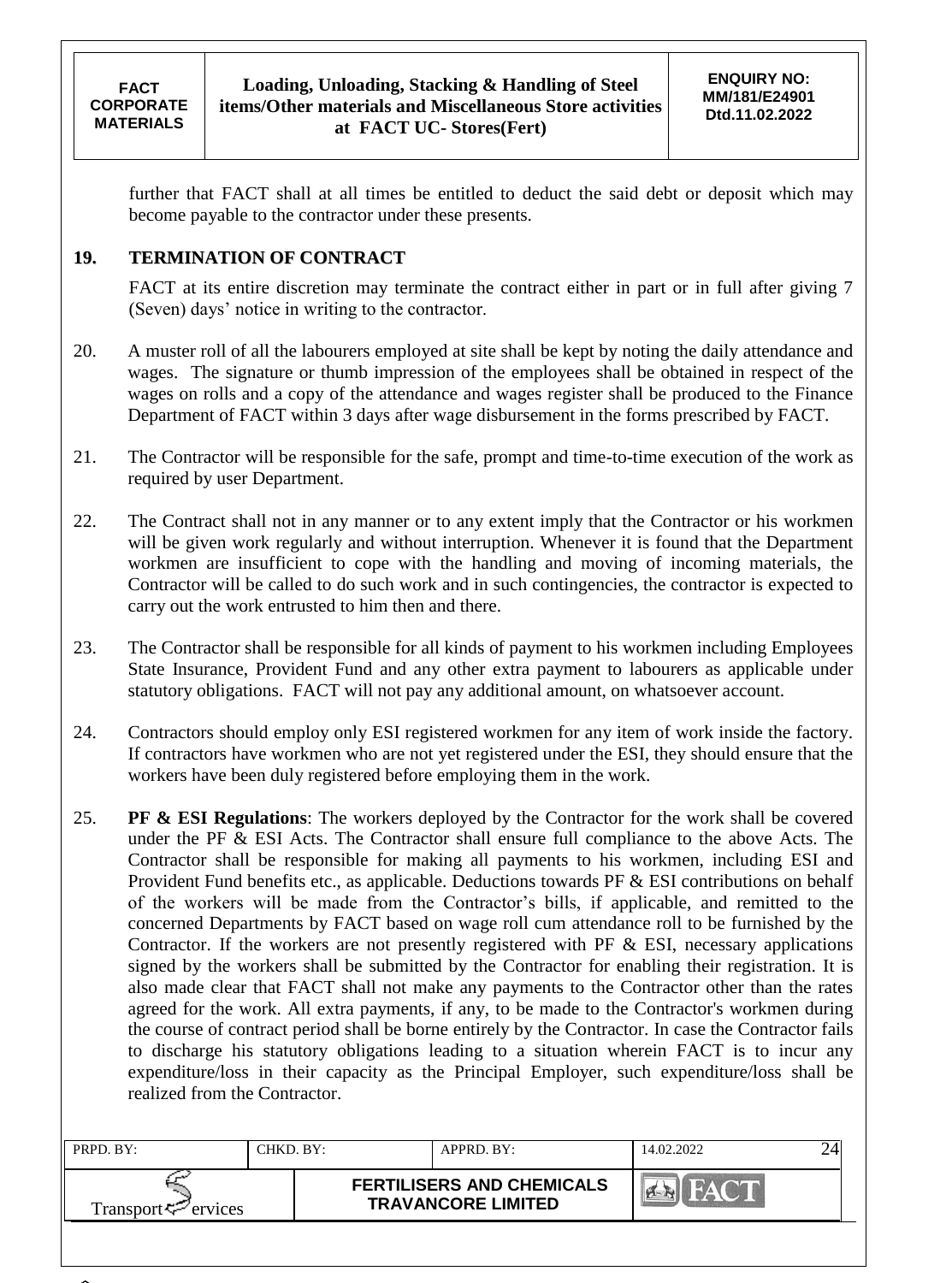- 26. If there is any default on the part of the contractor an estimated amount towards ESI/PF liability including penalty/damage will be recovered by FACT from the bills of the Contractors.
- 27. All contract workers shall be enrolled with Kerala Labour Welfare Fund as per Government of Kerala Order No.3989/B1/2010/LBR. FACT shall deduct both employees and employer's contribution from the contractor"s bill and remit the same to the fund.
- 28. Contractor should conform to all the laws governing employment and safety of labour and in particular with the provisions of Minimum Wages Act 1936; The Mines Act 1952; The explosive Act 1884 and the Rules and Regulations framed under the said Acts. If any amount become payable by FACT as a result of any claim or obligation in terms of the provisions of the said Acts and Rules and Regulations thereon, such amounts shall be recovered from Contractor.
- 29. Contractor should comply with the provisions of all Local, State and other Government Rules, Regulations, By-Laws and orders, etc. for the time being in force in the execution of works in the contract.
- 30. Contractor should conform to the provisions of given laws, rules, regulations and orders for the time being in force with reference to Factories Act, Provident Fund Act, Kerala Workmen's Compensation Act, Contract Labour (Regulation & Abolition) Act, 1970, etc. in the execution of the work and in particular the provisions of the Metalliferrous Mines Regulations 1961 and the rules framed thereon shall be kept in view.
- 31. The Contractor shall obtain valid license from the Labour Department for employing contract labour under the Contract Labour (Regulation and Abolition Act) before commencement of the work. The Contractor shall also ensure coverage of the labourers under the PF and ESI Acts, as applicable.
- 32. Contractor is liable for payment of all claims or damages, compensation or expenses payable as a result of any accident or injury sustained by the workmen employed or hired by contractor in the execution of the contract, which contractor is liable to pay by rule, law and order of Government. The expenses, if any incurred by FACT on the above, will be realised from any amount that may be due to contractor from FACT.
- 33. If any work entrusted with other parties by FACT is obstructed by, interfered with or caused to be interfered with, to the detriment of FACT's interest by contractor or their employees, the contract will be terminated without notice and the remaining work for the unexpired portion of this contract will be arranged by FACT through other parties at contractor's risk and cost. The decision, whether FACT's work has been interfered with or obstructed, will be taken by FACT and it will be final.
- 34. Final settlement of contractor's bill will be subject to clearance from PF Section regarding PF liability.
- 35. FACT will not be responsible for payment of any compensation for any hold-up of works due to

| PRPD. BY:                   | CHKD. BY: | APPRD. BY:                                                    | 14.02.2022 |  |
|-----------------------------|-----------|---------------------------------------------------------------|------------|--|
| Transport $\approx$ ervices |           | <b>FERTILISERS AND CHEMICALS</b><br><b>TRAVANCORE LIMITED</b> |            |  |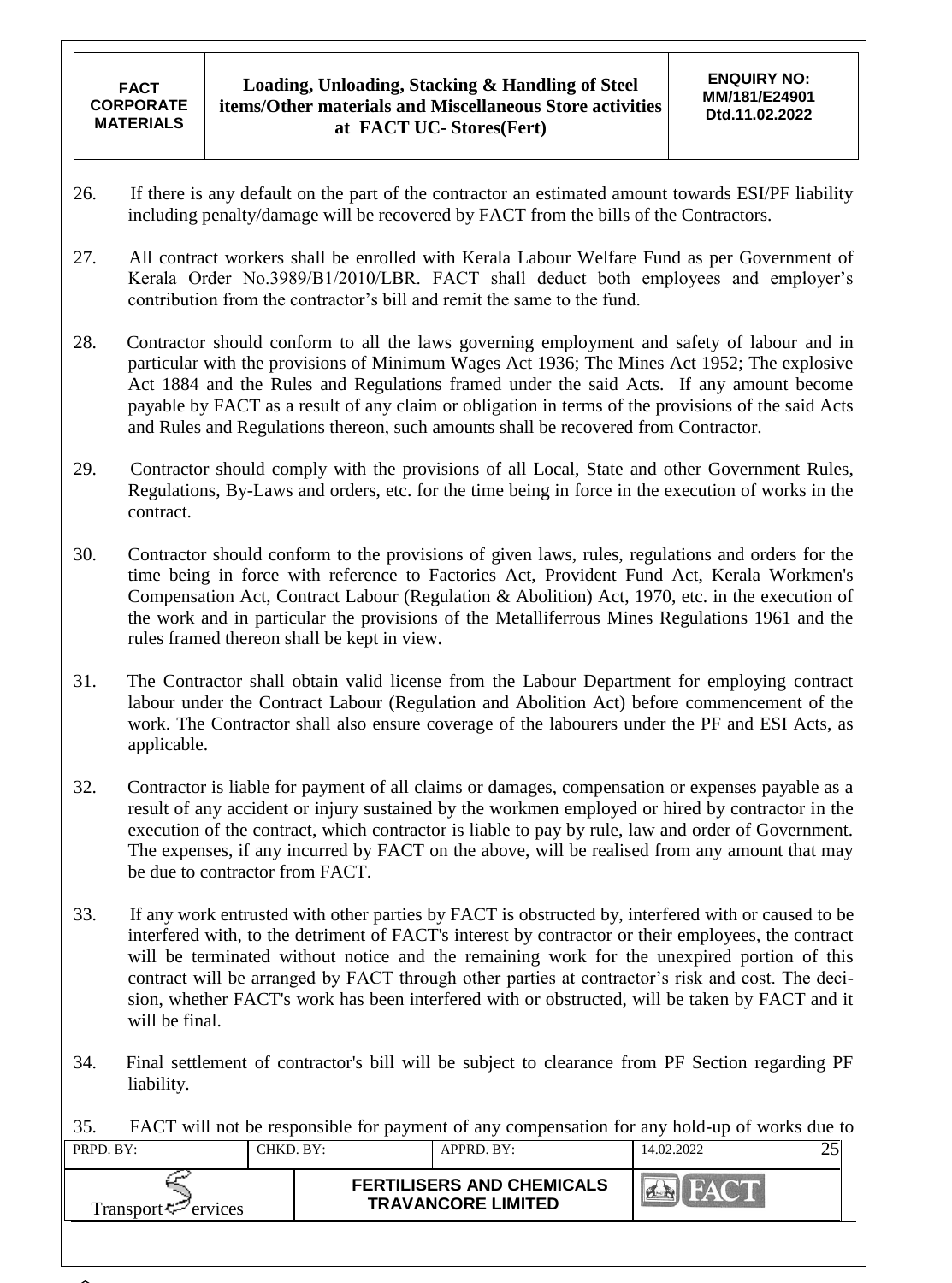strike or situation beyond the control of FACT.

- 36. Contractor should strictly observe the safety and security regulations of FACT. Any loss or damage, incurred by FACT on account of contractor's failure or that of their employees to observe the security and safety regulations of the Company shall be to their account.
- 37. Contractor should employ only adult workers not below 18 years of age. Contractor should not employ persons who are disabled, infirm, mentally unsound, women in advanced stage of pregnancy or very old persons.
- 38. If the work entails engaging more than 20 contract workers, the contractor should produce the license from the competent authority, as per provisions of Contract Labour (Regulations & Abolition) Act 1970.
- 39. The Site Engineer/Site-in-Charge will assess the damages to any of the equipments/materials and loss of tools issued to contractor and the cost thereof will be recovered from them.
- 40. In all cases of disputes the decision of the General Manager, F.A.C.T. Ltd., Udyogamandal Complex shall be binding.
- 41. The contract shall not mean continuous work for the Contractor. There will not be any payment towards idling charges on account of this.
- 42. FACT shall have the right to object to any unsafe practice used or resorted to by the Contractor and to direct the Contractor to carry out the job in a manner considered safe by FACT.
- 43. In case, the contractor fails to carry out the works satisfactorily as per the contract, FACT may give 24 hours notice in writing to the contractor calling him to make good the failure, neglect or contravention complained of, within the said time. In default of compliance of the said notice, the company shall have the option and be at liberty without prejudice to its rights, to arrange to complete the work by other means/other agencies and all losses, damages or extra expenditure incurred in this connection shall be to the contractor's account.
- 44. The security and safety of the Contractor's belongings shall be arranged by him at his own responsibility and cost.
- 45. Insurance coverage of the Contractor's belongings, personnel deployed for the job shall be arranged by him at his own responsibility and cost.
- 46. The Contractor shall exercise care, diligence and promptness in the work and adhere to all rules and regulations, statutory obligations and all other rules and laws that have a bearing on the work. Any damage, or any action legal or otherwise arising on account of the contractor's failure or negligence or breach of the statutory obligations, shall be to the contractor's account. If any loss/expenditure arising from the breach thereof is not satisfactorily met/settled by the contractor, FACT reserves the right to withhold payment of bills/security deposit and discharge the

|                             |           |                           |                                  |            | $\tilde{\phantom{a}}$ |
|-----------------------------|-----------|---------------------------|----------------------------------|------------|-----------------------|
| PRPD. BY:                   | CHKD. BY: |                           | APPRD. BY:                       | 14.02.2022 |                       |
| Transport $\approx$ ervices |           | <b>TRAVANCORE LIMITED</b> | <b>FERTILISERS AND CHEMICALS</b> | <b>AV</b>  |                       |
|                             |           |                           |                                  |            |                       |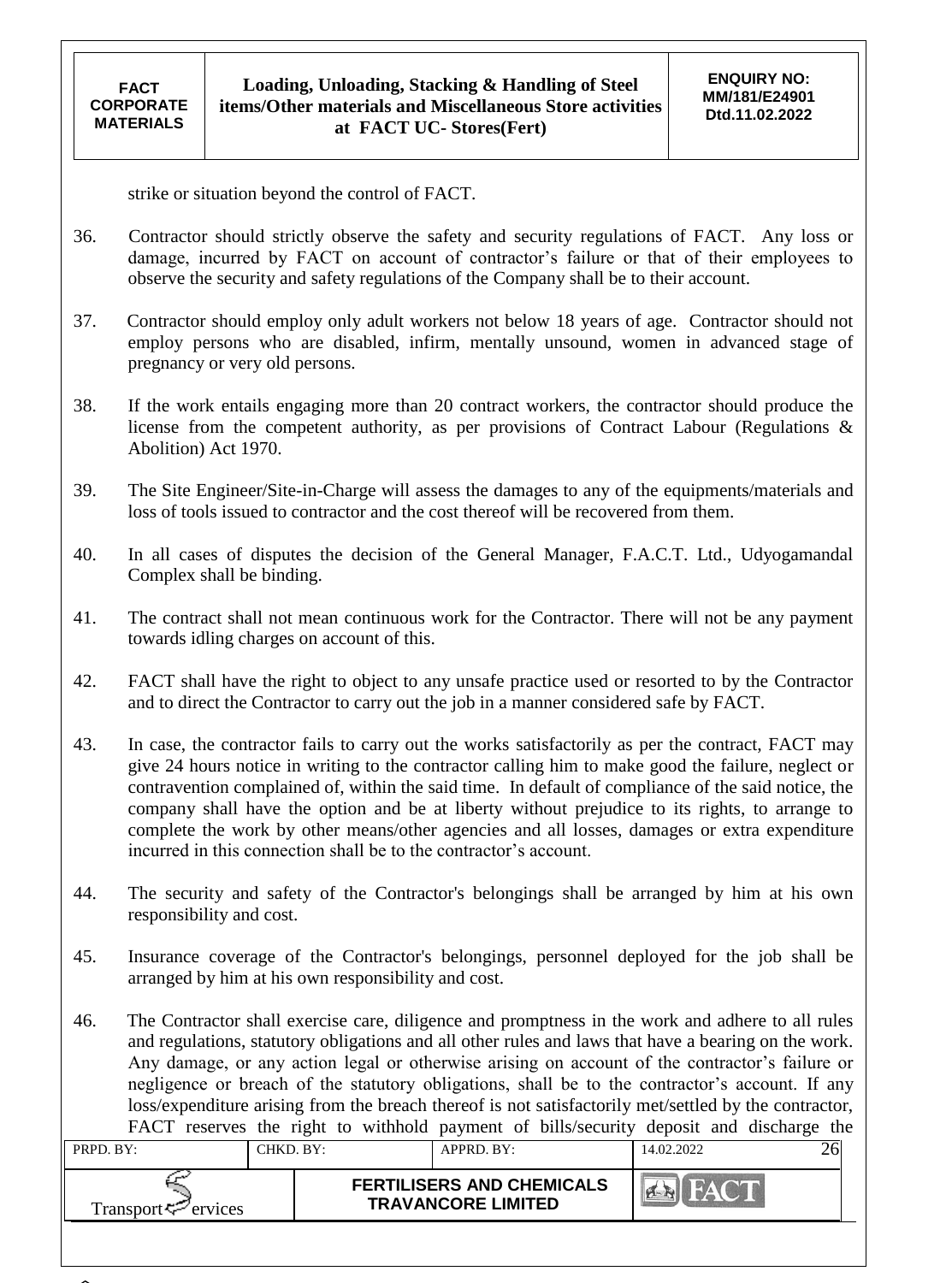obligations of the contractor without prejudice to the company"s right to claim from the contractor full value of damage/compensation. The Account rendered by FACT in this connection shall be treated as final.

- 47. The Contractor shall assume all liabilities for, and keep FACT wholly indemnified against all actions or suits, costs, damages, changes and expenses arising out of or in connection with carrying out of the work covered by the contract with respect to the labourers deployed by the contractor for the work.
- 48. Strike etc., by contractor's labour owing to any dispute pertaining to wages or otherwise will not be deemed to be a reason beyond the control of the contractor.
- 49. The Contract once awarded shall not imply that the Contractor will have the exclusive right for handling of FACT's materials in other related areas. The contract is not a guarantee to the Contractor either for continuity of work on all days or any definite volume of work at any time.

### 50. **Passes:**

The Contractor shall obtain passes for himself, his workers and vehicles for entry inside the premises of FACT and where unloading points are located. Passes are not transferable and shall be renewed on expiry. Passes must be surrendered to FACT"s Security Department, when workers/representatives are changed or when the contract is completed/terminated, failing which, amount as fixed by FACT shall be payable for every pass thus not surrendered.

OTHER TERMS AND CONDITIONS: All other terms and conditions shall be as per our Standard Terms and Conditions of Contract - Annexure –VII. In case of any contradiction between Special Terms and Conditions of Contract – Annexure – VI and Standard Terms and Conditions of Contract – Annexure – VII, Annexure – VI will prevail.

| PRPD. BY:                   | CHKD. BY: | APPRD. BY:                                                    | 14.02.2022                | ↩ |
|-----------------------------|-----------|---------------------------------------------------------------|---------------------------|---|
| Transport $\varphi$ ervices |           | <b>FERTILISERS AND CHEMICALS</b><br><b>TRAVANCORE LIMITED</b> | $\frac{1}{2}$ $\triangle$ |   |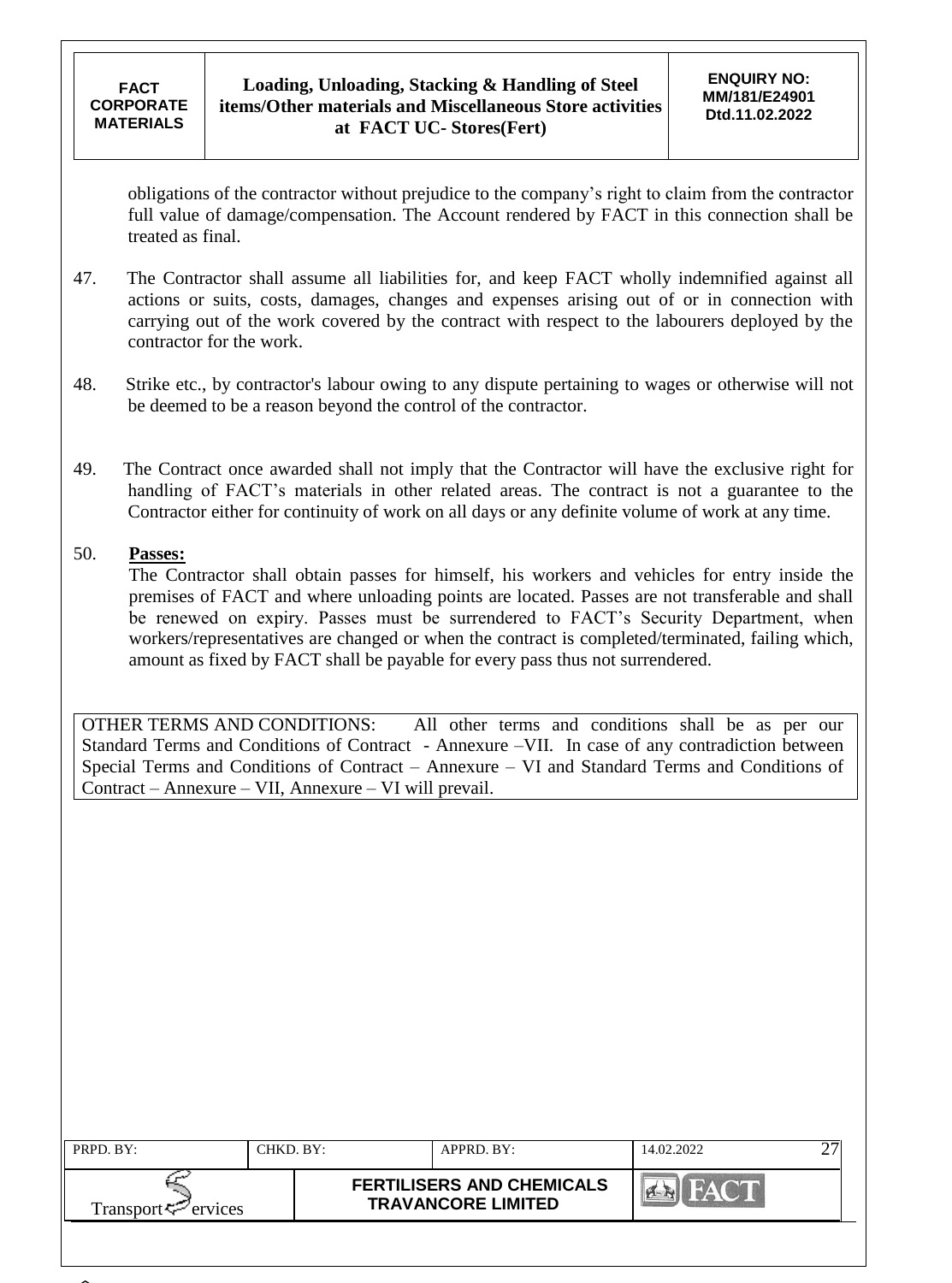## **ANNEXURE VII**

## **STANDARD TERMS AND CONDITIONS OF CONTRACT**

### **00. CONTENTS :**

- 01. GENERAL:
- 02. SECURITY DEPOSIT:
- 03. RATES:
- 04. PAYMENT:
- 05. QUANTITY:
- 06. CONTINUITY OF WORK:
- 07. RESPONSIBILITY FOR MATERIAL:
- 08. SECURITY & SAFETY REGULATIONS:
- 09. STATUTORY OBLIGATIONS:
- 10. CONTRACTOR's WORKMEN:
- 11. DEFAULT:
- 12. TERMINATION:
- 13. FORCE MAJEURE:
- 14. ASSIGNMENT:
- 15. APPLICABLE LAW & SETTLEMENT OF BILLS:
- 16. ENVIRONMENT MANAGEMENT SYSTEM:
- 17. FRAUD PREVENTION POLICY OF FACT:
- 18. ENTIRETY OF CONTRACT:

### *01. GENERAL:*

**"FACT"** shall mean the Fertilisers and Chemicals Travancore Limited, with registered office at Udyogamandal and its operating Divisions at Udyogamandal and Ambalamedu.

**"Contractor"** shall mean the firm/company/individual, who has been awarded the work order (Contract) against their bid in response to the enquiry issued by FACT.

The Contractor shall return to FACT the duplicate copy of the work order with terms and conditions duly acknowledged and signed in confirmation of having accepted the order as per terms and conditions mentioned.

The Contractor shall execute within 15days from the date of receipt of FACT's Letter of Intent, an agreement in stamp paper in the form prescribed by FACT and shall bear all expenses incidental thereto.

The contract once awarded will not imply that the Contractor has exclusive right for the particular job. The Contractor is deemed to have carefully examined and satisfied himself on the nature and extent of work to be executed and no claims for any extra payment shall be admissible under any circumstances.

FACT shall not in any way be responsible to the Contractor for payment of compensation for hold up of work, if any, due to any situation beyond the control of FACT.<br>02. SECURITY DEPOSIT:

#### *02. SECURITY DEPOSIT :*

The contractor) shall remit interest free Security Deposit (SD) equivalent to **three percent (3%) of the total contract value** by DD/NEFT/RTGS or by Bank Guarantee issued by a Nationalised / Scheduled Bank as per the Proforma prescribed within 15 days of issue of award of Letter Of Intent or contract, whichever is earlier. The Bank Guarantee shall be valid till the expiry of the contract with a claim period

| PRPD BY:                       | CHKD. BY:- | APPRD. BY:                                                    | 14.02.2022 |  |
|--------------------------------|------------|---------------------------------------------------------------|------------|--|
| Transport <sup>7</sup> ervices |            | <b>FERTILISERS AND CHEMICALS</b><br><b>TRAVANCORE LIMITED</b> |            |  |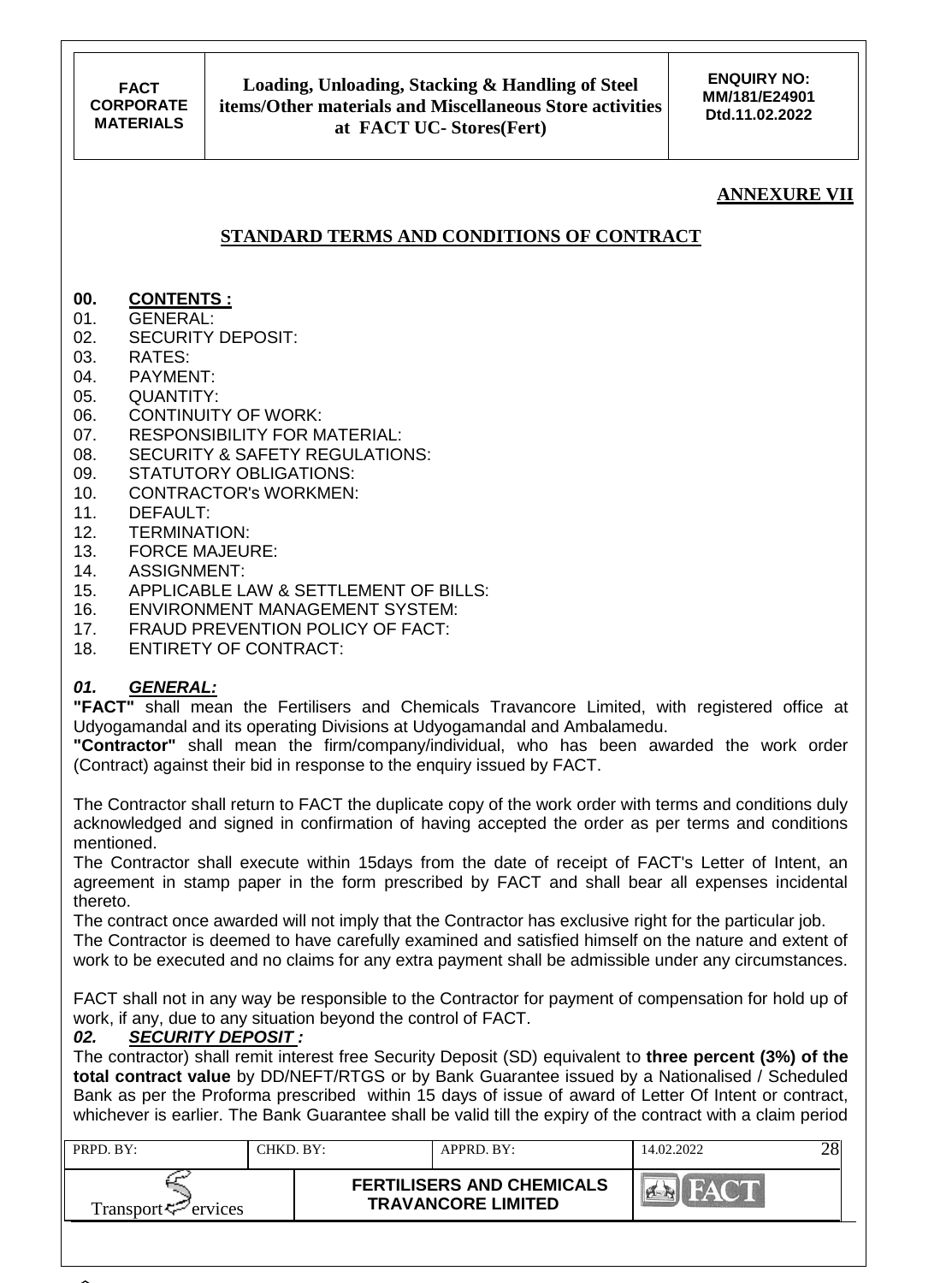of six months thereafter.

The EMD (if applicable) remitted by the Contractor can be adjusted towards security deposit, if so desired by him. Such EMD shall be returned only on remittance of requisite Security Deposit. The Security Deposit shall not be released until the work as per the Contract is satisfactorily completed and accepted and final bills paid. Any amount due from the Contractor to FACT shall be deducted from the Security Deposit without prejudice to FACT's right to claim balance amount, if any, from the Contractor. The violation of any of the terms and conditions of Contract by the Contractor shall be liable to forfeiture of the Security Deposit and disqualification from further work with FACT without prejudice to FACT's right to avail other remedies.

# *03. RATES:*

The rates shall be inclusive of all incidental and other charges excluding GST which may have to be incurred by the Contractor in execution of the work as per this contract. The rates shall be firm for the period of contract.

Rate revision on account of changes in the price of High Speed Diesel (HSD) oil shall be effected only if specified in the Special Terms and conditions.

### *04***.** *PAYMENT* **:**

Payment shall be effected, on presentation of the bills to the Chief Manager(Fin)-Bills duly certified by the authorised person specified in the special conditions attached. Final settlement of contractors bill shall be made after deduction of (1) amounts due from them to FACT on account of shortage / damages / loss to the goods entrusted to them, (2) statutory levies such as PF liability, Income Tax, TDS on GST etc. if any and (3) any other amount due from the contractor for any other reason. If the amount due from the contractor is more than the amount due to the contractor, the contractor shall arrange to pay FACT the difference without delay.

### *05 QUANTITY :*

Quantity given in the contract is only an approximate indication and FACT does not guarantee the total quantity to be transported. FACT reserves the right to reduce or increase the quantity at any time without assigning any reason whatsoever and does not give any guarantee regarding the quantity. The Contractor has no right to claim loss / loss of profit on account of reduction in revenue arising out of variation in quantity made available for transport.

### *06. CONTINUITY OF WORK :*

The contract shall not mean continuity of work for the Contractor. The Contractor shall contact the authorised representatives of FACT for obtaining instructions. The instructions given over telephone have also to be complied with.

### *07. RESPONSIBILITY FOR MATERIAL:*

The Contractor shall be responsible for the material entrusted to him and shall compensate FACT for any shortage or damage while the goods are in his custody.

### *08. SECURITY & SAFETY REGULATIONS :*

The Contractor shall strictly observe the Security and Safety Regulations of FACT. Any loss or damage incurred by FACT, on account of the neglect or failure of the Contractor or the Contractor's employees, representatives including the crew of the vehicles/tankers to observe the security and safety regulations shall be to the Contractor's account.

Smoking and carrying smoking material (including matches) inside FACT premises is prohibited due to safety reasons and the Contractor shall ensure that his employees, representatives and crew comply

| PRPD, BY:           | CHKD. BY: | APPRD. BY:                                                    | 14.02.2022   |  |
|---------------------|-----------|---------------------------------------------------------------|--------------|--|
| Transport <∠ervices |           | <b>FERTILISERS AND CHEMICALS</b><br><b>TRAVANCORE LIMITED</b> | $M^{\prime}$ |  |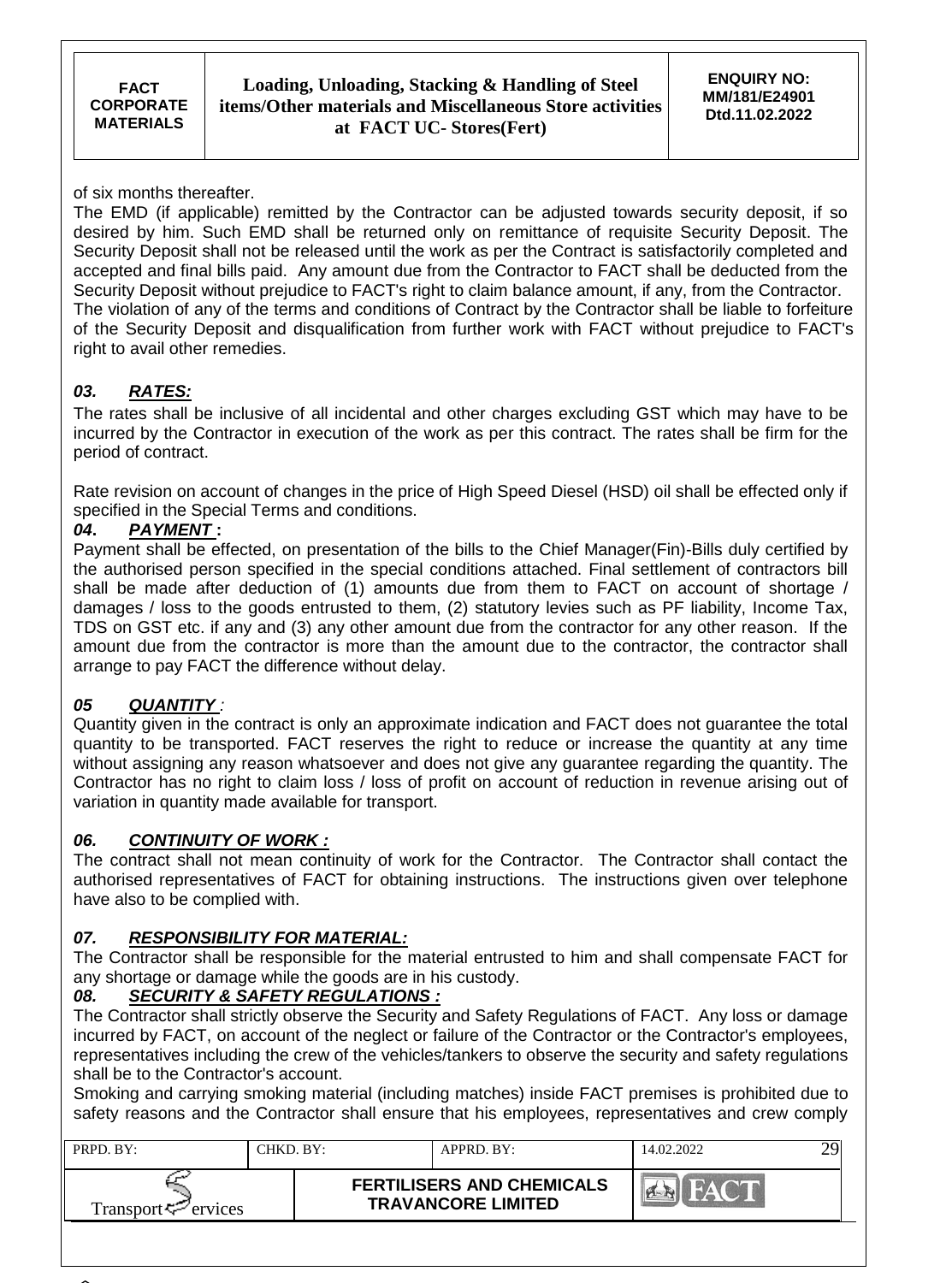with this.

Any damage caused to any of FACT's buildings, equipment, vehicles, crafts etc. and that of any other contractor/s due to the negligence of the Contractor, his employees, his representatives and crew shall be to the account of the Contractor and FACT shall be indemnified and compensated in all such respects by the Contractor.

All precautions in transporting and handling whether stipulated or not shall be adhered to by the Contractor. The Contractor shall exercise care, diligence and promptness in the work and adhere to transport Rules and regulations, statutory obligations and all other Rules and Laws that have a bearing on the work. Any damages/shortages/penalties or any action legal or otherwise arising out of the Contractor's delay or failure or negligence or breach of statutory obligations shall be to the Contractor's account. If any loss/expenditure arising from the breach thereof is not met satisfactorily by the Contractor, FACT reserves the right to withhold payment of bills/Security Deposit and discharge the obligations of the Contractor without prejudice to FACT claiming from the Contractor full value of damages/compensation. The account rendered by FACT in this connection shall be treated as final.

The vehicles/tankers, if any, employed during the course of the execution of the Contract, shall have valid permits for carrying out the intended task.

Due safety requirements in handling and transporting hazardous chemicals like liquid Sulphuric Acid, Sulphuric Acid etc. filled in tankers, as provided vide Motor Vehicles Act 1988 and the Central Motor Vehicle Rules 1989 and regulations formulated from time to time by the proper authority, shall be adhered to by the Contractor at his own expense. The vehicles shall be legibly and conspicuously marked with an emergency information panel, as applicable, in each of the three places as per Rule 134 of the Central Motor Vehicle Rules 1989. Further any person driving the vehicle employed in the work as per the Contract shall have the ability to read and write at least one Indian language as per rule 9 of the Central Motor Vehicle Rules 1989 and Rules 4 of the Central Motor Vehicles (amended) Rules 1993.

The vehicles shall be equipped with all the necessary safety appliances/equipment for emergency and rescue purpose as stipulated in Motor Vehicles Act 1988 and rules thereto.

#### *09. STATUTORY OBLIGATIONS*

The Contractor shall comply with the requirements of all Local, State and Central Govt. Acts, Rules Regulations, By-Laws, Orders etc, in force from time to time and in particular Indian Factories Act, Workmen's Compensations Act, Contract Labour (regulations and abolition) Act 1970, Minimum Wages Act 1936, The Mines Act 1952, The Explosives Act 1884 and all other relevant Acts and Laws as amended from time to time in so far as they are or may be applicable to the execution of works as per this contract.

The Contractor shall obtain at his cost all permits, license and other authorisation, as required for his work, from Govt. authorities. The Contractor shall maintain proper records & registers as required by the concerned statutes and submit them to FACT as and when required.

Proper records of payment of wages to workers/labourers/crew etc. engaged in the work shall be maintained by the Contractor and produced for inspection when required by FACT.

The Contractor shall be responsible for all payments to his workmen including Employees State Insurance and Provident Fund benefits etc., if any, i.e. FACT shall not make any payments to the Contractor other than the rates agreed for the work. All extra payments, if any, to be made to the Contractor's workmen during the course of contract period shall be borne entirely by the Contractor.

In case the Contractor fails to discharge his statutory obligations leading to a situation wherein FACT is to incur any expenditure/loss in their capacity as the Principal Employer such expenditure/loss shall be realised from the Contractor.

| PRPD. BY:                       | "HKD. BY: | APPRD. BY:                                                    | 14.02.2022 |  |
|---------------------------------|-----------|---------------------------------------------------------------|------------|--|
| Transport <sup>ry</sup> ervices |           | <b>FERTILISERS AND CHEMICALS</b><br><b>TRAVANCORE LIMITED</b> |            |  |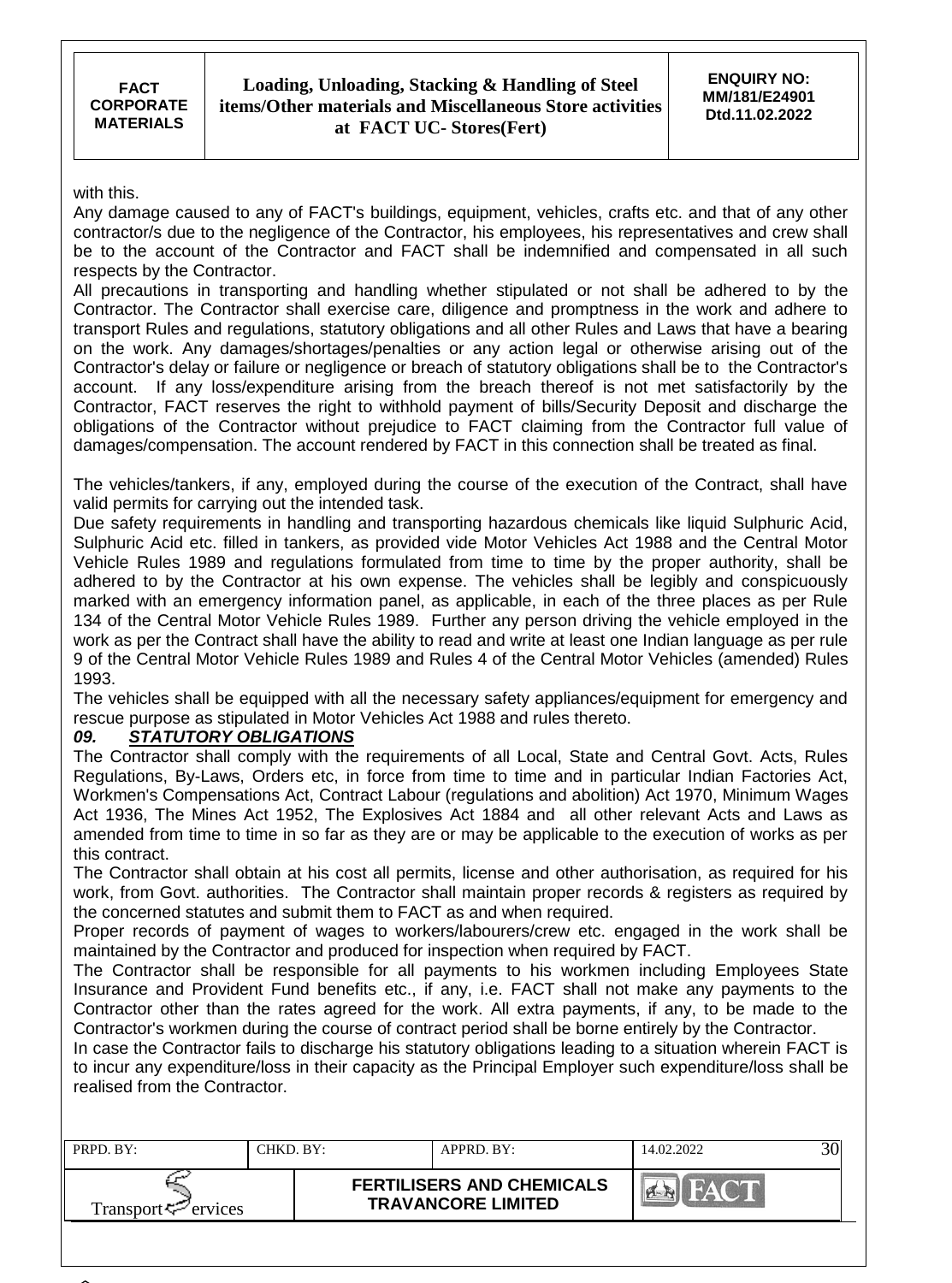### *10. CONTRACTOR's WORKMEN*

FACT shall have no dealing with the Contractor's workmen or their Union. FACT reserves the right to debar any of the contractor's employees/workmen/crew from entering FACT premises for whatever reason FACT deems fit.

### *11. DEFAULT:*

In the event of failure on the part of the Contractor to execute the Contract to FACT's satisfaction, FACT may, at their option, either recover from the Contractor liquidated damages as prescribed in the "Special Conditions", if any, or at the risk and cost of the Contractor and without prejudice to FACT's other rights as per the Contract, terminate the Contract wholly or partially and carry out the work through other contractors or by themselves.

### *12. TERMINATION :*

If any work entrusted with other contractors by FACT is obstructed by, interfered with or caused to be interfered with by the Contractor, his employees, his representatives or crew, the contract shall be terminated without notice and the remaining work for the unexpired portion of the contract arranged by FACT through others at the Contractor's risk and cost.

The contract can be terminated by FACT with one month's notice at any time during the pendency of the contract.

### *13. FORCE MAJEURE:*

Neither the Contractor nor FACT shall be considered in default in the performance of their obligations under the Work Order so long as the performance is prevented or delayed because of Force Majeure conditions like war or hostilities, riots or civil commotion, earth quake, flood or tempest, drought, accident, fire or explosion, labour strike or lock-out or Act-of-God or because of any law and order proclamation, regulation or ordinance of Government or subdivision there of and situation arising out of our plant break downs. Notice of a Force Majeure situation shall be given by the affected party to the other party with in one week of its occurrence. Should such a delay be for more than three months, FACT shall have the right to cancel the Work Order at no charge to FACT and FACT shall be entitled to reimbursement of any amount due from the Contractor.

### *14. ASSIGNMENT :*

The Contractor shall not assign, transfer or sub-let this work order without the prior written approval of FACT.

### *15. APPLICABLE LAW & SETTLEMENT OF DISPUTES:*

This contract shall be subject to and shall in all respects be governed by Indian law.

If any dispute arises out of or relating to or in connection with this contract, between the contractor and the owner/FACT, the same shall be amicably settled through mutual discussions, failing which, the unresolved dispute (s) shall be referred to arbitration in accordance with the provisions of the Arbitration and Conciliation Act, 1996, as amended from time to time and number of Arbitrator shall be one. The Venue of the Arbitration shall be at Ernakulam and the proceeding shall be in English.

Any legal proceedings relating to or in connection with this contract shall be limited to the exclusive jurisdiction of the High Court of Kerala.

#### *16. ENVIRONMENT MANAGEMENT SYSTEM :*

FACT is a company having Environmental Management System according to ISO 14001 standard. The Contractor shall ensure that none of their activities cause damage to the environment.

| $PRPD$ $BY:$                | CHKD. BY:- | APPRD. BY:                                                    | 14.02.2022      |  |
|-----------------------------|------------|---------------------------------------------------------------|-----------------|--|
| Transport $\approx$ ervices |            | <b>FERTILISERS AND CHEMICALS</b><br><b>TRAVANCORE LIMITED</b> | $H \triangle V$ |  |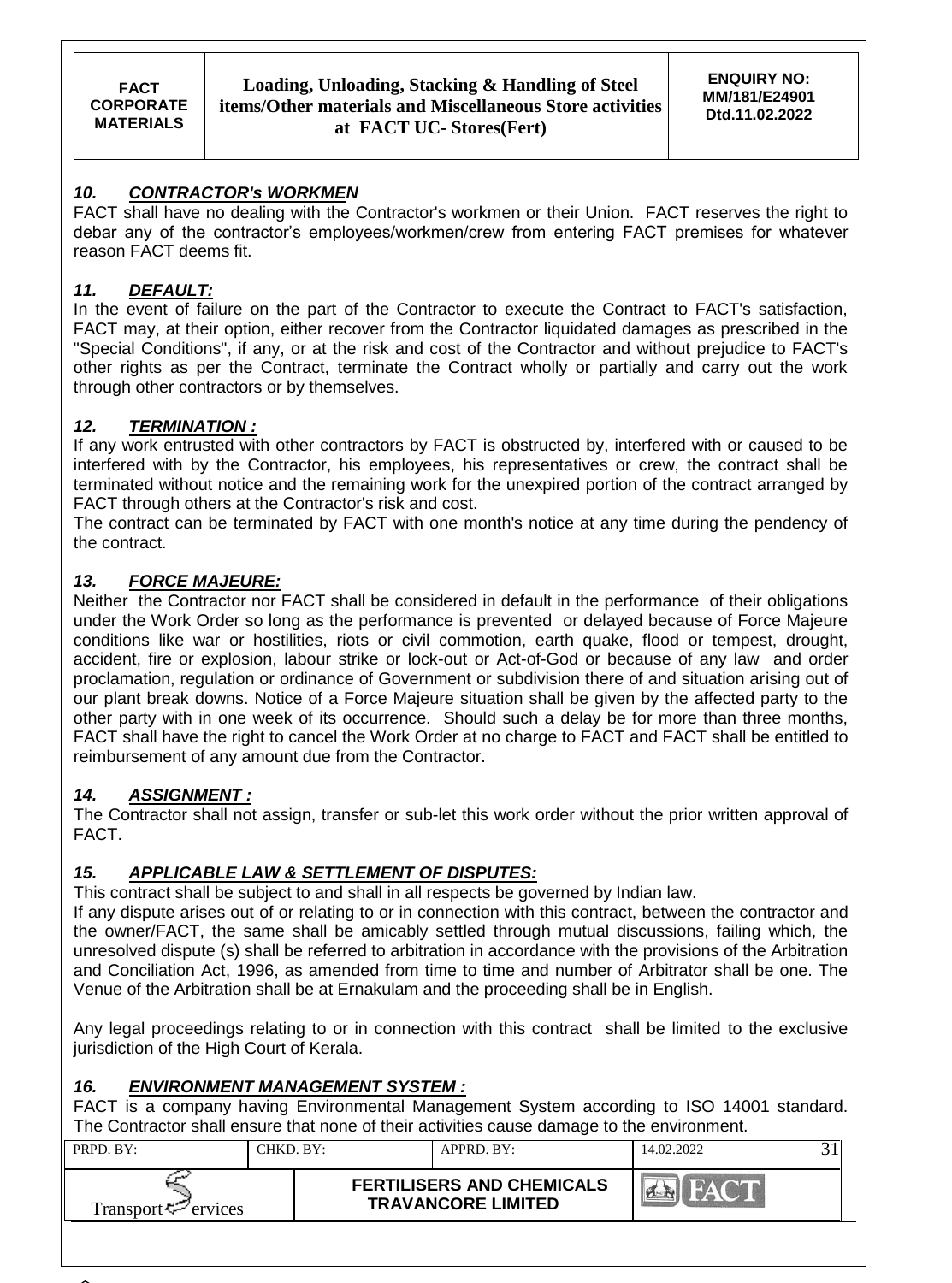## *17. FRAUD PREVENTION POLICY OF FACT:*

FACT a Central Public Sector Undertaking (PSU) follows Corporate Governance principles proactively and has formulated a Fraud Prevention Policy. Details of Fraud Prevention Policy of FACT-2012 can be viewed in FACT's Website *[www.fact.co.in](http://www.fact.co.in/)*. Contractors shall make themselves aware and also ensure compliance of the same.

### *18. ENTIRETY OF CONTRACT :*

All of the terms agreed to between the Contractor and FACT are included in the Work Order and no other communication, written, oral, or implied shall be considered to be included in the Work Order or form part of the Work Order, unless specifically agreed to in writing by FACT.

\*\*\*\*\*\*\*\*\*\*\*\*

| PRPD. BY:                       | CHKD. BY: | APPRD. BY:                                                    | 14.02.2022 |  |
|---------------------------------|-----------|---------------------------------------------------------------|------------|--|
| Transport <sup>ry</sup> ervices |           | <b>FERTILISERS AND CHEMICALS</b><br><b>TRAVANCORE LIMITED</b> | HAC'T      |  |
|                                 |           |                                                               |            |  |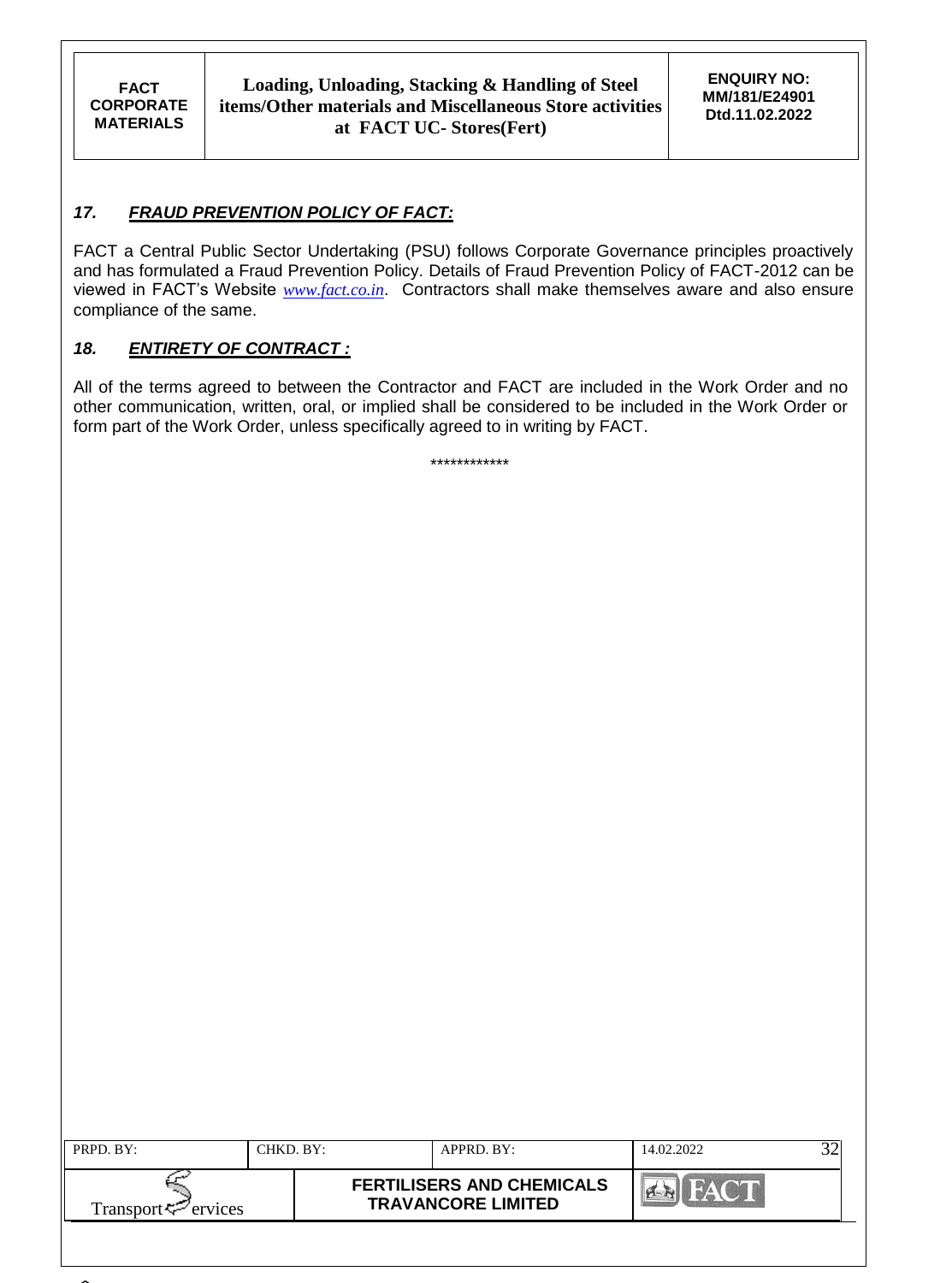**ENQUIRY NO: MM/181/E24901 Dtd.11.02.2022**

#### **ANNEXURE VIII**

#### **UN-PRICED COPY OF P R IC E BID**

 (**Important: Please do not indicate any rates in this format. Only indicate "Quoted" under each blank column)**

From To

 DGM(Materials)RM2 CORPORATE MATERIALS DEPT, FACT PD ADMINISTRATIVE BUILDING, UDYOGAMANDAL - 683 501

Dear Sir,

Sub: Loading, Unloading, Stacking & Handling of Steel items/Other materials and Miscellaneous Store activities at FACT UC- Stores(Fert)

Ref: Enquiry No. MM/181/ E24901 dated 11.02.2022

With reference to the above enquiry, we quote our lowest rate as follows:

| Code No UC-STO-HM-01 (Unloading Loading of<br>structural steel materials): Unloading/ Loading of heavy<br>pipes and Fittings, structural steel materials such as<br><b>MT</b><br>1000<br>1<br>Beams, Channels, Angles, Flats, Plates etc with Forklift<br>/ Crane provided by FACT as required at Stores, FACT<br>Udyogamandal Complex (Fert).<br>Code No UC-STO-HM-02 (Unloading/ Loading of other<br>materials): Unloading/Loading, of other materials such<br>as small pipes & fittings, valves, pumps, motors, other<br>equipments and spares, cables, rods, sheets, packing<br><b>MT</b><br>2000<br>$\overline{2}$<br>materials, chemicals, oils, lubricants, paints, timber,<br>various construction materials, insulation materials and<br>other items in loose, packages, bundles, crates etc with<br>crane/ forklift provided by FACT as required at Stores,<br>FACT Udyogamandal Complex (Fert).<br>No.UC-STO-HM-03(Miscellaneous<br>Code<br><b>Stores</b><br>Activities): Unloading/ loading of small consignments/<br>packages/ loose items, Opening of boxes/ packages,<br>segregation, sorting, measuring, stacking, de-stacking, re-<br>6000<br>$\overline{3}$<br>Man days<br>shifting, handling etc of all items,<br>stacking,<br>Miscellaneous activities like, grass cutting, Assisting<br>Stores activities in binning, tagging, issue of materials,<br>stock verification, rejection activities, removal of debris/<br>33<br>CHKD. BY:<br>PRPD. BY:<br>APPRD. BY:<br>14.02.2022<br><b>FERTILISERS AND CHEMICALS</b> | SI.<br>No. |  | Items of work | <b>Unit</b><br>of<br>Measurement<br>(UoM) | <b>Estimated</b><br>Quantity<br>for Two<br>years | All inclusive Rate<br>(Excluding GST).<br>Indicate Quoted "Do<br>not quote rate in this<br>column". |  |
|-----------------------------------------------------------------------------------------------------------------------------------------------------------------------------------------------------------------------------------------------------------------------------------------------------------------------------------------------------------------------------------------------------------------------------------------------------------------------------------------------------------------------------------------------------------------------------------------------------------------------------------------------------------------------------------------------------------------------------------------------------------------------------------------------------------------------------------------------------------------------------------------------------------------------------------------------------------------------------------------------------------------------------------------------------------------------------------------------------------------------------------------------------------------------------------------------------------------------------------------------------------------------------------------------------------------------------------------------------------------------------------------------------------------------------------------------------------------------------------------------------------------------------------------|------------|--|---------------|-------------------------------------------|--------------------------------------------------|-----------------------------------------------------------------------------------------------------|--|
|                                                                                                                                                                                                                                                                                                                                                                                                                                                                                                                                                                                                                                                                                                                                                                                                                                                                                                                                                                                                                                                                                                                                                                                                                                                                                                                                                                                                                                                                                                                                         |            |  |               |                                           |                                                  |                                                                                                     |  |
|                                                                                                                                                                                                                                                                                                                                                                                                                                                                                                                                                                                                                                                                                                                                                                                                                                                                                                                                                                                                                                                                                                                                                                                                                                                                                                                                                                                                                                                                                                                                         |            |  |               |                                           |                                                  |                                                                                                     |  |
|                                                                                                                                                                                                                                                                                                                                                                                                                                                                                                                                                                                                                                                                                                                                                                                                                                                                                                                                                                                                                                                                                                                                                                                                                                                                                                                                                                                                                                                                                                                                         |            |  |               |                                           |                                                  |                                                                                                     |  |
|                                                                                                                                                                                                                                                                                                                                                                                                                                                                                                                                                                                                                                                                                                                                                                                                                                                                                                                                                                                                                                                                                                                                                                                                                                                                                                                                                                                                                                                                                                                                         |            |  |               |                                           |                                                  |                                                                                                     |  |
| <b>TRAVANCORE LIMITED</b><br>Transport<br>ervices                                                                                                                                                                                                                                                                                                                                                                                                                                                                                                                                                                                                                                                                                                                                                                                                                                                                                                                                                                                                                                                                                                                                                                                                                                                                                                                                                                                                                                                                                       |            |  |               |                                           |                                                  |                                                                                                     |  |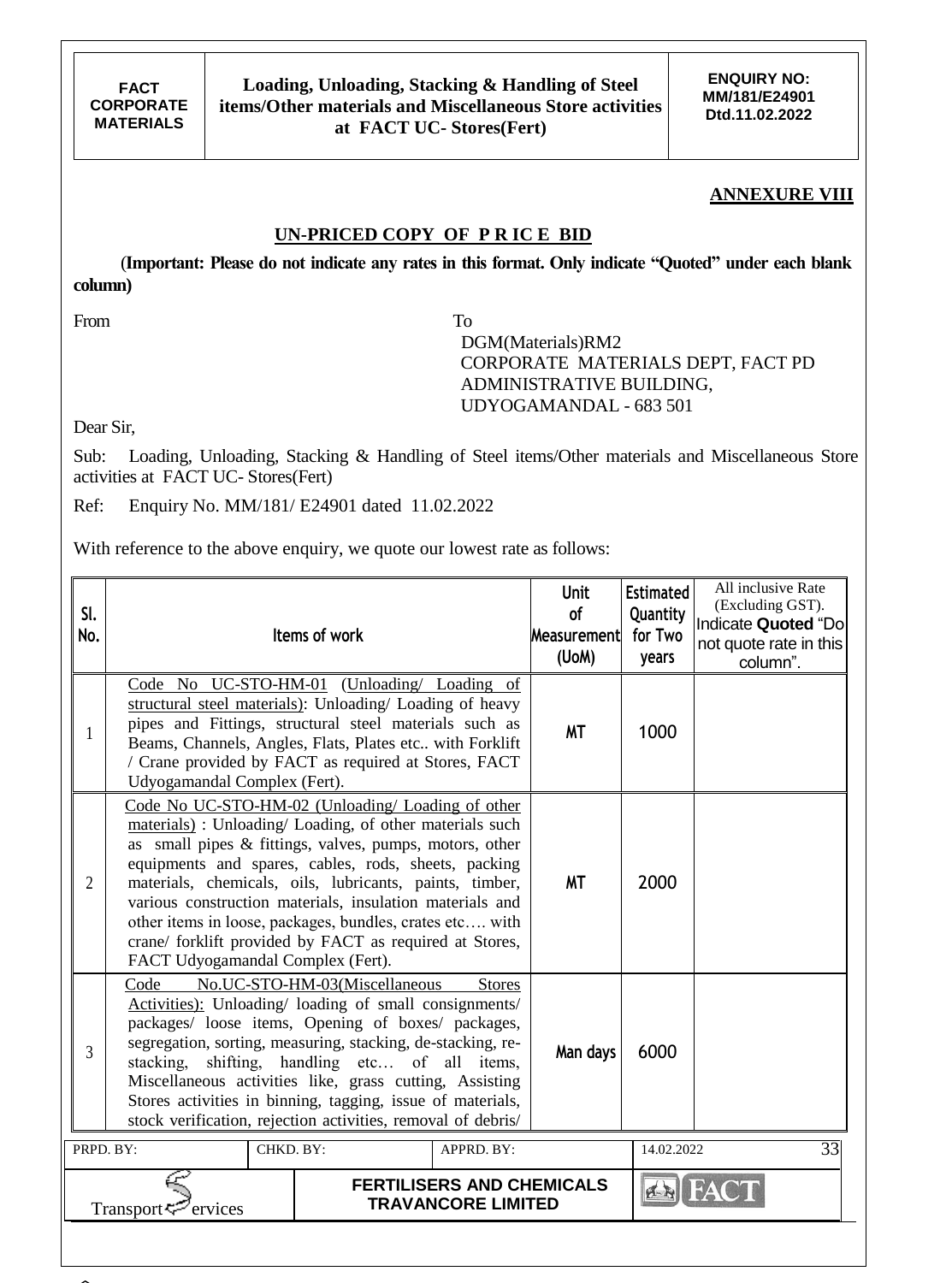| packing materials, checking/ segregation of empty<br>product bags, scrap yard activities, housekeeping etc as<br>required at Stores, FACT Udyogamandal Complex (Fert). |  |
|------------------------------------------------------------------------------------------------------------------------------------------------------------------------|--|
|                                                                                                                                                                        |  |

GST shall be extra as applicable based on statutory notifications.

I/We have read and understood the Notice Inviting Tender, Instructions to Bidders and the Terms and Conditions of this enquiry and hereby confirm our acceptance to the same.

Name of the Bidder Signature of the Bidder

Place:

Date: Seal

| PRPD. BY:                      | CHKD. BY: | APPRD. BY:                                                    | 14.02.2022     |  |
|--------------------------------|-----------|---------------------------------------------------------------|----------------|--|
| Transport <sup>7</sup> ervices |           | <b>FERTILISERS AND CHEMICALS</b><br><b>TRAVANCORE LIMITED</b> | <b>Y GMI D</b> |  |
|                                |           |                                                               |                |  |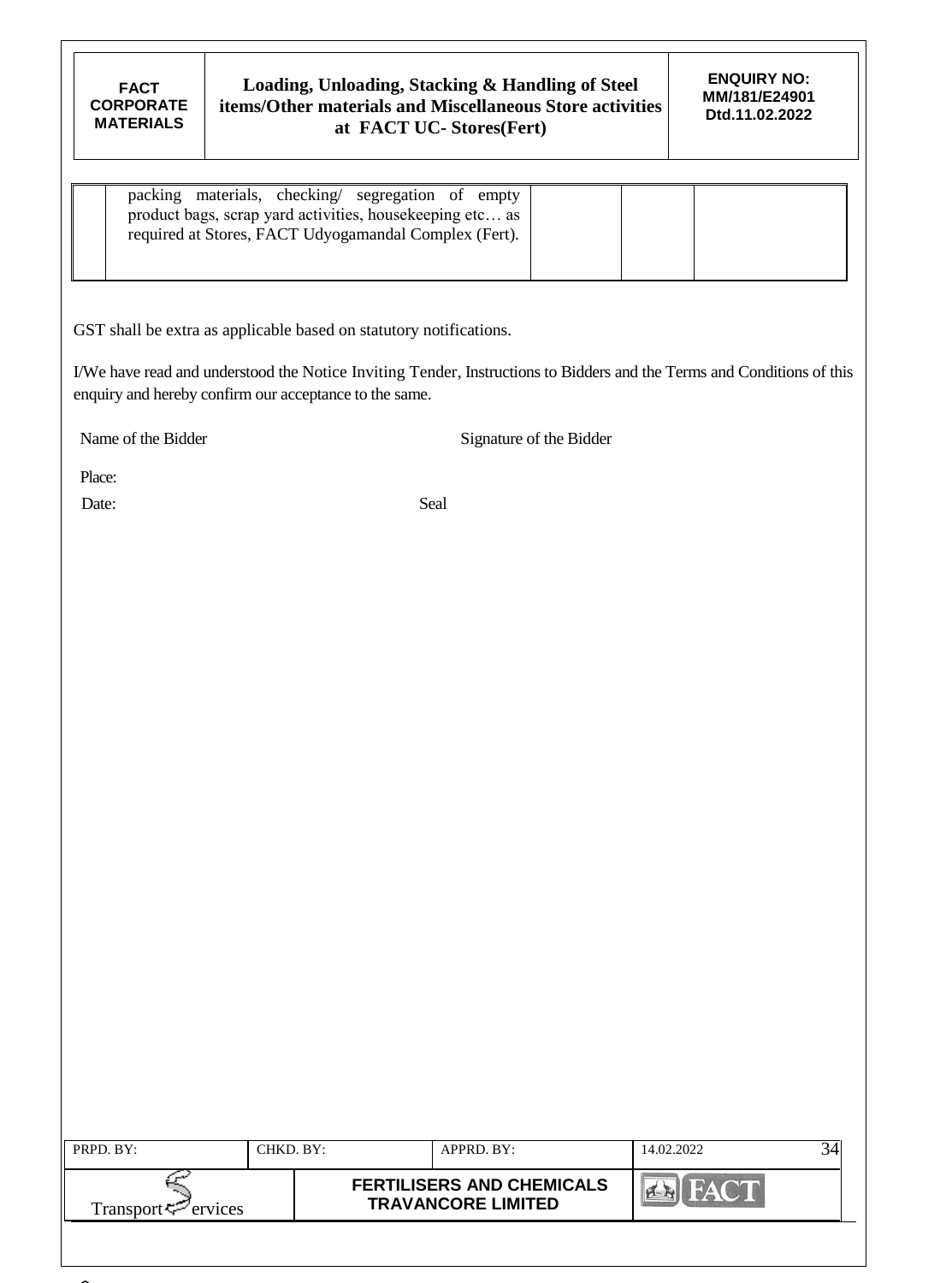**ENQUIRY NO: MM/181/E24901 Dtd.11.02.2022**

### **ANNEXURE IX**

# **PRICE BID (PART-B)**

Please visit **[https://eprocure.gov.in](https://eprocure.gov.in/)** and search using the tender ID under FACT Tenders to see the Price Bid (BOQ- EXCEL SHEET).

| PRPD. BY:                      | CHKD. BY: |                                                               | APPRD. BY: | 14.02.2022 |  |
|--------------------------------|-----------|---------------------------------------------------------------|------------|------------|--|
| Transport <sup>7</sup> ervices |           | <b>FERTILISERS AND CHEMICALS</b><br><b>TRAVANCORE LIMITED</b> | FAT        |            |  |
|                                |           |                                                               |            |            |  |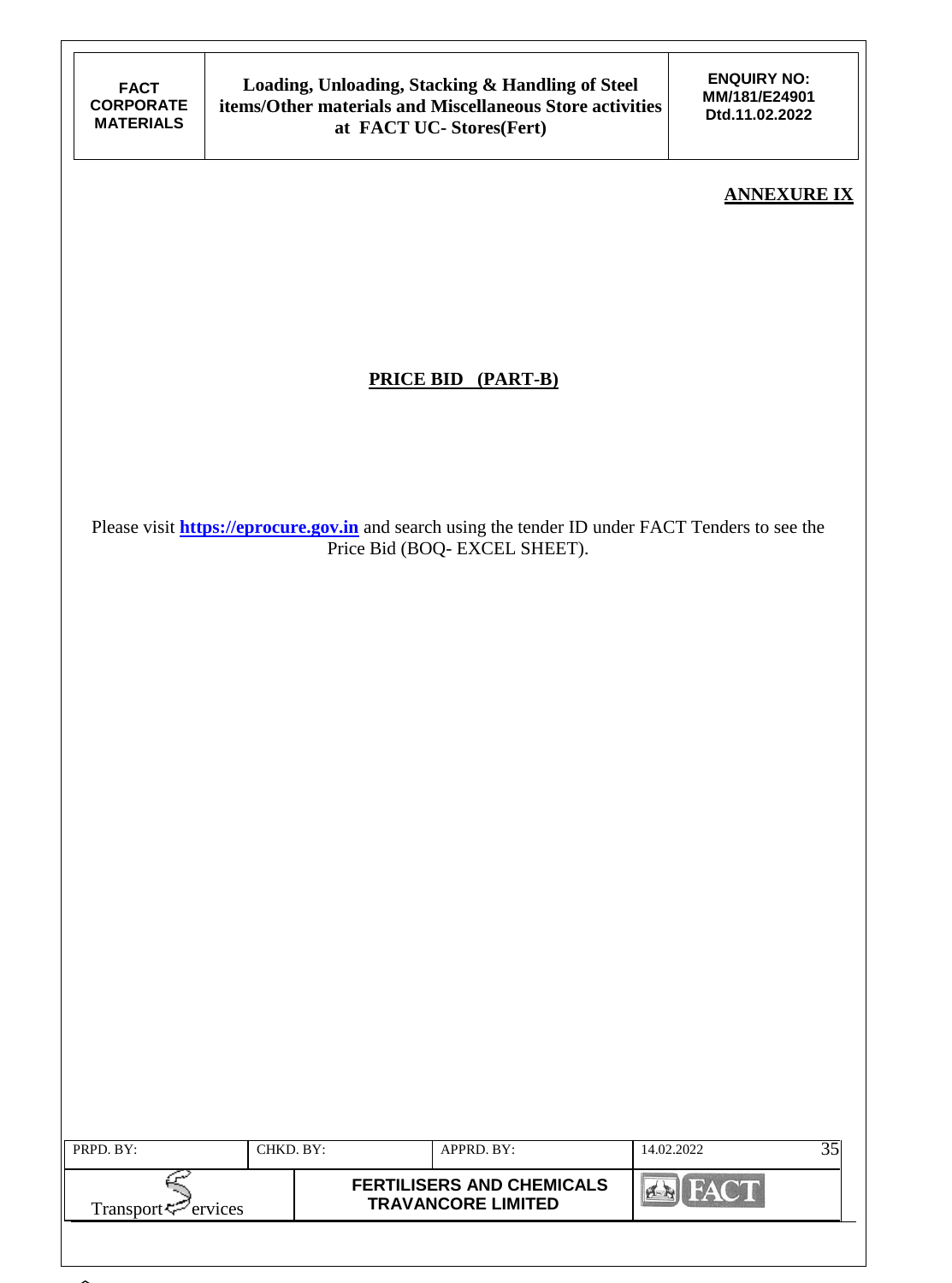**ENQUIRY NO: MM/181/E24901 Dtd.11.02.2022**

#### **ANNEXURE –X**

#### **PROFORMA OF BANK GUARANTEE FOR FURNISHING SECURITY DEPOSIT** (TO BE OBTAINED FROM A INDIAN NATIONALISED/SCHEDULED BANK ON STAMP PAPER WORTH Rs.500/-)

To

The Fertilisers and Chemicals Travancore Ltd., Udyogamandal, Cochin-683 501.

Whereas FACT, Udyogamandal P.O., Kerala (hereinafter called referred to as the Company) has placed a work order no. ............... dated ............ with M/S.........................(hereinafter called the Contractor) for the work of .......................and whereas it is one of the conditions of the said work order that the Contractor shall either remit a sum of Rs.............. (Rupees..........................only) or furnish a Bank Guarantee for Rs............ (Rupees...........................only) as security deposit for the due fulfilment of the said work order by the said Contractor.

In consideration of the Company having agreed to accept a Bank Guarantee from us towards such security deposit in lieu of the cash deposit in accordance with the terms and conditions of the above work order, we................. The Bank (hereinafter referred to as the Bank) do hereby undertake to pay the Company merely on demand any sum or sums from time to time demanded by the Company up to a maximum of Rs................. (Rupees.......................only) being the amount of the security deposit against any loss or damage caused to or suffered by or would be caused to or suffered by the Company by reason of any breach by the said Contractor of any of the terms and conditions contained in the said work order.

We, the said Bank, do hereby undertake to pay the amount so demanded by the Company without any demur merely on a demand from the Company stating that the amount claimed is due by way of loss or damage caused to or suffered or would be caused to or suffered by the Company by reason of breach by the said Contractor of any of the terms and conditions contained in the said contract. Any such demand made on the Bank shall be conclusive as regards the amount due and payable by the Bank under this guarantee.

We undertake to pay to the Company any money so demanded notwithstanding any dispute or disputes raised by the said Contractor in any suit or proceeding pending before any court or Tribunal relating thereto our liability under this present being absolute and unequivocal.

The payment so made by us under this Guarantee shall be a valid discharge of our liability for payment there under and the said Contractor shall have no claim against us for making such payment.

We.......................... further agree that the guarantee herein contained shall remain in full force and effect during the period that would be taken for the performance of the said contract and that it shall continue to be enforceable till all the dues of the Company under or by virtue of the said contract have been fully paid and its claim satisfied or discharged or till the Company certifies that the terms and conditions of the said contract have been fully and properly carried out by the said contractor and accordingly discharges this guarantee.

We............................. further agree with the said company that they shall have the fullest liberty without our consent and without affecting in any manner our obligations hereunder to vary any of the terms and conditions of the said contract or to extend time of performance by the said Contractor or to postpone for any time and from time to time any of the powers exercisable by it against the said Contractor and either to enforce or forebear from enforcing any of the terms and conditions governing the said contract or securities available to the Company and the said Bank shall not be released from its liability under these presents by any exercise by the Company of the liberty with reference to the matters aforesaid or by reason of time being

| PRPD, BY:           | CHKD. BY:- | APPRD. BY:                                                    | 14.02.2022 |  |
|---------------------|------------|---------------------------------------------------------------|------------|--|
| Transport < Frances |            | <b>FERTILISERS AND CHEMICALS</b><br><b>TRAVANCORE LIMITED</b> |            |  |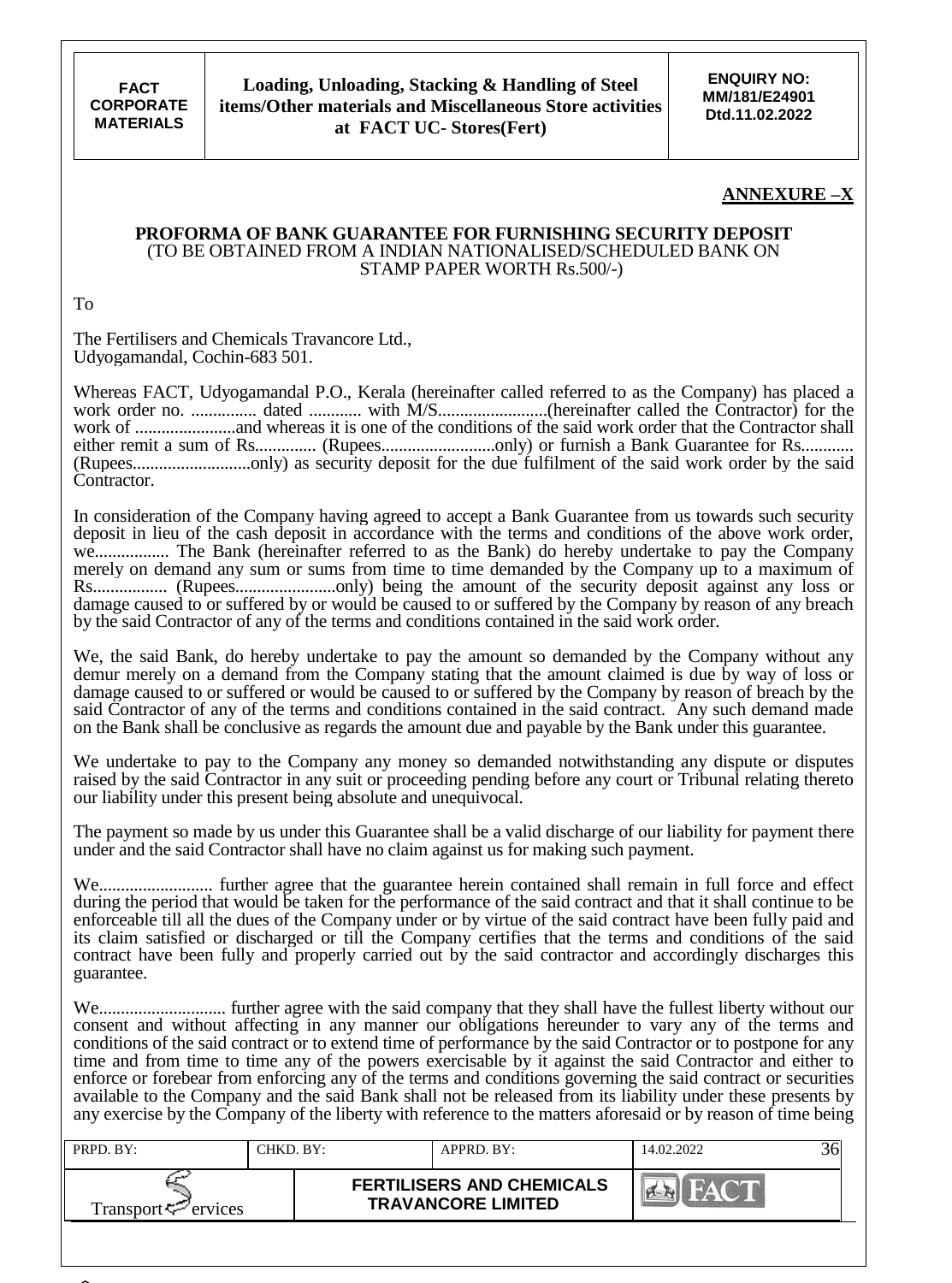**FACT CORPORATE MATERIALS**

given to the said Contractor or any other forbearance, act or omission on the part of the Company or any indulgence by the Company to the said Contractor or any other matter of thing whatsoever which under the law relating to sureties, but for this provision, have the effect of so relieving us.

This guarantee shall not be affected by any change in the constitution of the Bank or the Company or the said Contractor nor shall this guarantee be affected by any change in the constitution of the Company or the said Contractor by absorption with any other body or corporation and this guarantee shall be available to or enforceable by such body or corporation.

Our guarantee shall remain in force until................. Unless a claim or demand is made within six months after the expiry of the above date, all the Company's rights under the guarantee shall be deemed as waived/forfeited and we shall be relieved and discharged from all liabilities there under. Notwithstanding anything contained hereinbefore, our liability under this guarantee shall be limited to an amount not exceeding Rs.................... (Rupees.............................. only).

Any notice by way of request, demand or otherwise hereunder may be sent by post to the Bank addressed as aforesaid and if sent by post, it shall be deemed to have been given at the time when it would be delivered in due course of post and in proving such notice when given by post, it shall be sufficient to prove that the envelope containing the notice was posted and certificate signed by an officer of the Company that the envelope was so posted shall be conclusive.

Disputes/differences, if any, relating to or arising out of this Bank Guarantee, shall be settled by courts having jurisdiction over Udyogamandal, in Kerala State, where the registered office of the company is situated and no other court shall have jurisdiction in the matter.

Any notice by way of request, demand or otherwise hereunder may be sent by post or submitted to the bank addressed as aforesaid or any local branch of the bank in Ernakulam District/ Kerala State.

We........................................ Bank lastly undertakes not to revoke this guarantee during its currency except with the previous consent of the Company in writing.

Dated this..................... day of ................................Two thousand and Twenty Two.

For (Name of Bank) : Authorised Official : Name Designation :

Place:

Full address of the Branch issuing this guarantee:

| PRPD. BY:                       | CHKD. BY: | APPRD. BY:                                                    | 14.02.2022   |  |
|---------------------------------|-----------|---------------------------------------------------------------|--------------|--|
| Transport <sup>ry</sup> ervices |           | <b>FERTILISERS AND CHEMICALS</b><br><b>TRAVANCORE LIMITED</b> | $\mathbf{A}$ |  |
|                                 |           |                                                               |              |  |